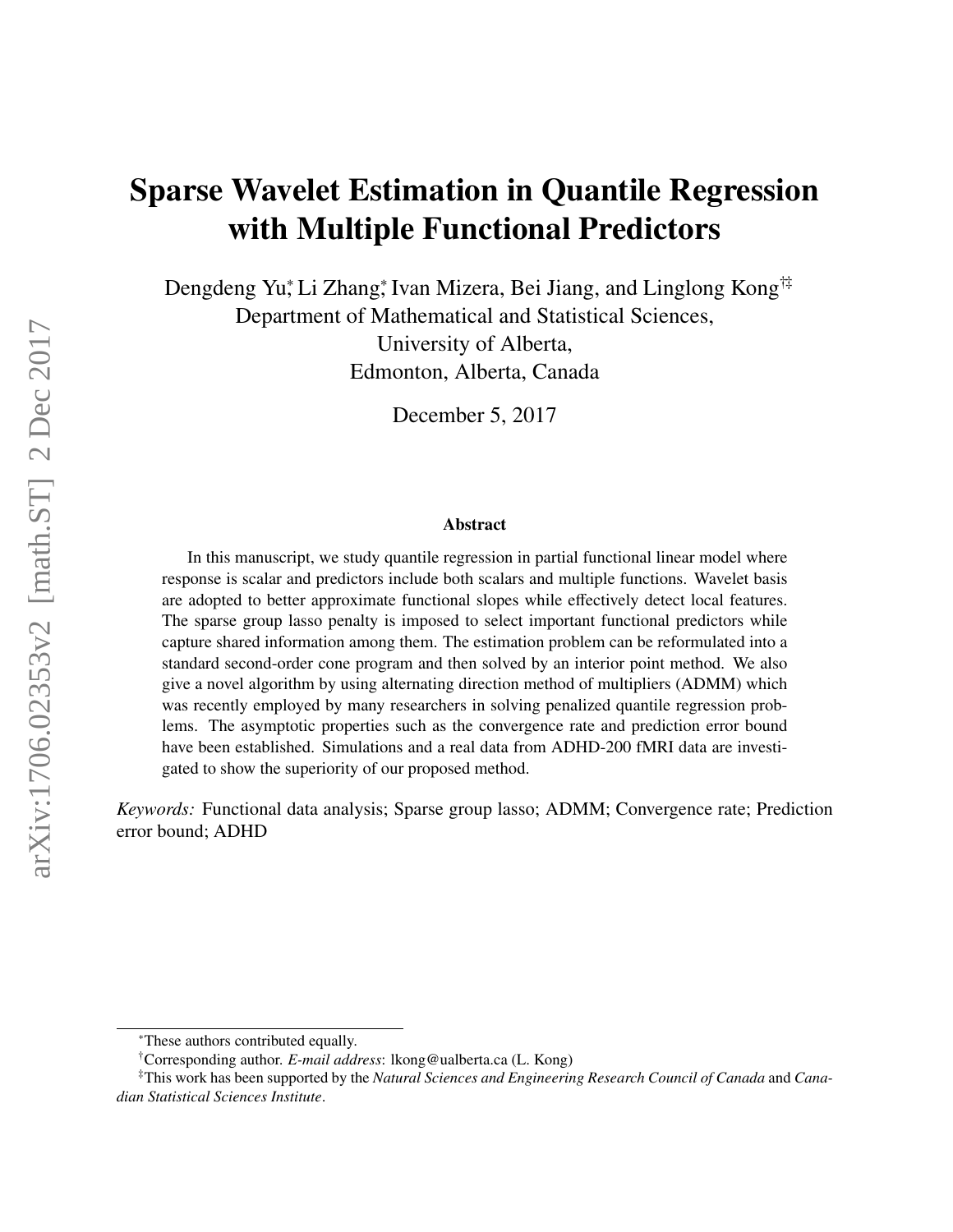# 1 Introduction

Functional data analysis (FDA) is about the analysis of information on curves, images, functions, or more general objects. It has become a major branch of nonparametric statistics and is a fast evolving area as more data has arisen where the primary object of observation can be viewed as a function [\(Ramsay, 2006;](#page-33-0) [Wang et al., 2015;](#page-34-0) [Morris, 2015\)](#page-33-1). A standard functional linear model with scalar response and functional covariate is

<span id="page-1-0"></span>
$$
y = \alpha + \int_0^1 x(t)\beta(t)dt + \varepsilon,
$$
\n(1)

where the coefficient  $\beta(t)$  is a function, and  $\varepsilon$  is a random error. To estimate the functional coefficient  $\beta(t)$ , we can use functional basis to approximate it. There are three major choices of functional basis: general basis such as B-spline basis and wavelet basis [\(Cardot et al., 2003;](#page-31-0) [Zhao et al., 2012\)](#page-34-1), functional principal component basis [\(Cardot et al., 1999;](#page-30-0) [Cai and Hall, 2006;](#page-30-1) Müller and Yao, 2008; [Kong et al., 2016\)](#page-32-0), and partial least square basis [\(Delaigle and Hall, 2012\)](#page-31-1). Recently in imaging analysis, [Zhao et al.](#page-34-1) [\(2012\)](#page-34-1), [Wang et al.](#page-34-2) [\(2014\)](#page-34-2) and [Zhao et al.](#page-34-3) [\(2015\)](#page-34-3) successfully adopted wavelet basis with regularizations to estimate the functional slope where the functional covariates are image features located in 1D, 2D and 3D domains respectively.

The functional linear model [\(1\)](#page-1-0) can be extended to a partial functional linear model with multiple functional covariates

<span id="page-1-1"></span>
$$
y = \alpha + \int_0^1 x^T(t)\beta(t)dt + u^T\gamma + \varepsilon,
$$
\n(2)

where covariates *u* are scalars and  $\gamma$  are the coefficients. The functional coefficients  $\beta(t)$  can be estimated by using regularization techniques. In particular, penalized principal component basis has been an especially popular choice [\(Gertheiss et al., 2013;](#page-31-2) [Lian, 2013\)](#page-32-1). Recently, [Kong et al.](#page-32-0) [\(2016\)](#page-32-0) successfully applied such technique to model [\(2\)](#page-1-1) in the setting of ultrahigh-dimensional scalar predictors.

In recent years, quantile regression, which was introduced by the seminal work of [Koenker](#page-32-2) [and Bassett](#page-32-2) [\(1978\)](#page-32-2), has been well developed and recognized in functional linear regression, with many mainly focusing on the functional linear quantile regression model:

<span id="page-1-2"></span>
$$
Q_{\tau}(y|x(t)) = \alpha_{\tau} + \int_0^1 x(t)\beta_{\tau}(t)dt,
$$
\n(3)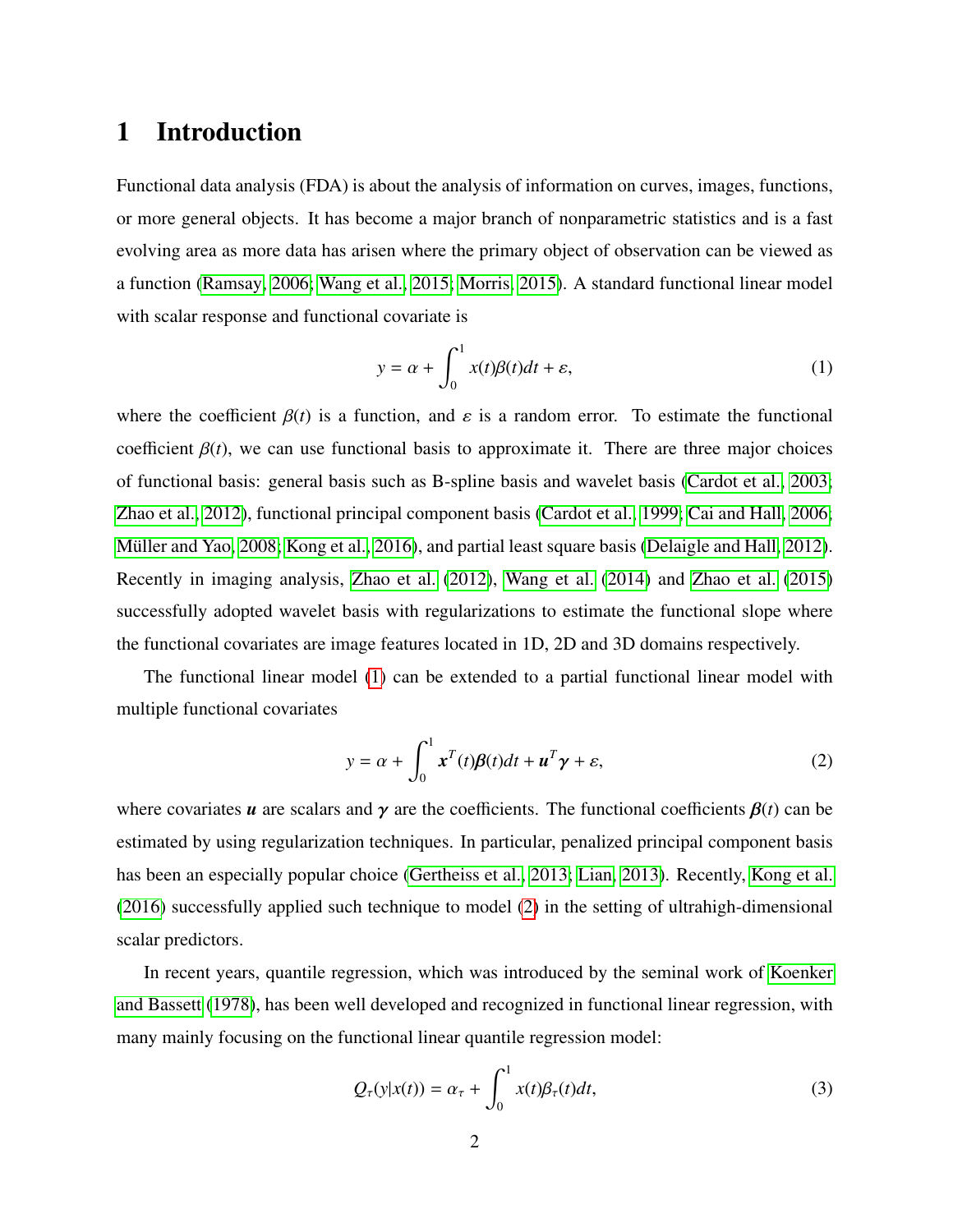where  $Q_{\tau}(y|x(t))$  is the  $\tau$ -th conditional quantile of response *y* given a functional covariate  $x(t)$ for a fixed quantile level  $\tau \in (0, 1)$ . As an alternative to least squares regression, the quantile regression method is more efficient and robust when the responses are non-normal, errors are heavy tailed or outliers are present. It is also capable of dealing with the heteroscedasticity issues and providing a more complete picture of the response [\(Koenker, 2005\)](#page-32-3). To estimate the functional coefficient  $\beta_{\tau}(t)$ , functional basis can as well be used to approximate it; for instance, general basis like B-spline basis [\(Cardot et al., 2005;](#page-30-2) [Sun, 2005\)](#page-33-3), functional principle component basis [\(Kato, 2012;](#page-32-4) [Lu et al., 2014;](#page-32-5) [Tang and Cheng, 2014\)](#page-33-4) and partial quantile basis [\(Yu et al.,](#page-34-4) [2016\)](#page-34-4).

In this article, we extend model [\(3\)](#page-1-2) to a partial functional linear quantile regression model with multiple functional covariates

<span id="page-2-0"></span>
$$
Q_{\tau}(y|\mathbf{u}, \mathbf{x}(t)) = \alpha_{\tau} + \int_0^1 \mathbf{x}^T(t)\boldsymbol{\beta}_{\tau}(t)dt + \mathbf{u}^T\boldsymbol{\gamma}_{\tau},
$$
\n(4)

where  $Q_{\tau}(y | u, x(t))$  is the  $\tau$ -th conditional quantile of y given scalar covariates *u* and multiple functions  $x(t)$ . To our best knowledge, only a few works have studied this model; for example, [Yu](#page-34-4) [et al.](#page-34-4) [\(2016\)](#page-34-4) used partial quantile basis while [Yao et al.](#page-34-5) [\(2017\)](#page-34-5) used penalized principal component basis. Inspired by the success of wavelet basis with regularization in functional linear model [\(Zhao et al., 2012;](#page-34-1) [Wang et al., 2014;](#page-34-2) [Zhao et al., 2015\)](#page-34-3), we use it to approximate the functional coefficients  $\beta_{\tau}(t)$  in model [\(4\)](#page-2-0). Wavelet basis can provide a good representation of functional coefficients by using only a small number of basis and are particularly useful for capturing localized functional features. Moreover, the wavelet transform is computationally efficient and hence suitable for dealing with multiple functional predictors.

The penalization we impose is sparse group lasso [\(Zhao et al., 2014,](#page-34-6) [Simon et al., 2013\)](#page-33-5), which is motivated by the attention deficit hyperactivity disorder (ADHD) study from the ADHD-200 Sample Initiative Project. Our goal is to predict ADHD index at various quantile levels by using both demographic information and functional magnetic resonance imaging (fMRI) data, where the fMRI data consists of 116 functional features, each of which represents a single region of interests (ROI) of human brain. The sparse group lasso technique, by imposing a convex combination of lasso and group lasso penalties, can select important ROIs while capture shared information among them. More specifically, the group lasso penalty makes a sparse selection out of 116 functional features of ROIs, while the lasso penalty induces a sparse representation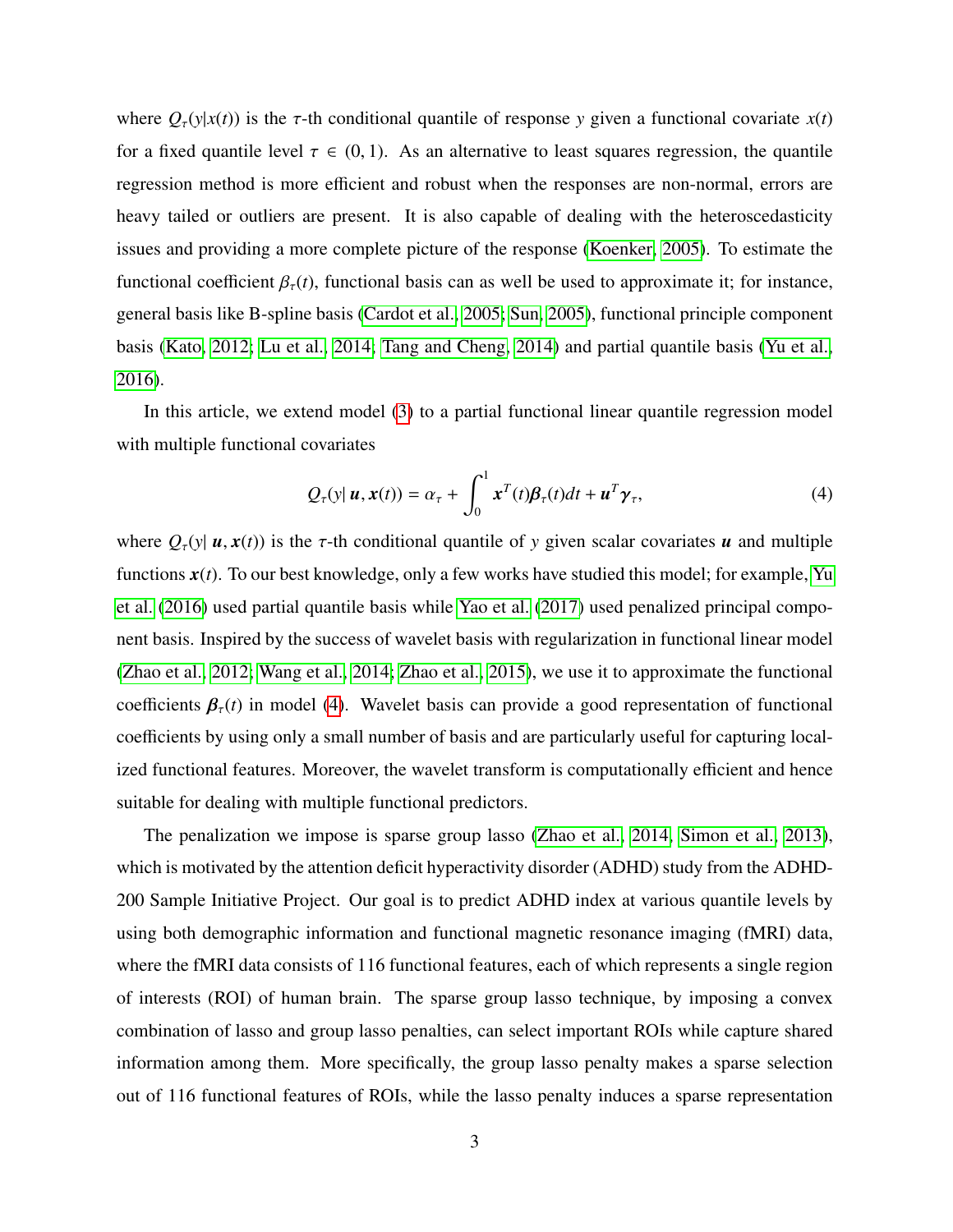of each feature. Common wavelet basis is used to represent different features so that the shared information among them can be captured.

There are five major contributions of this paper. First, our conditional quantile framework provides a more suitable modelling of reality especially when the response is heavy tailed [\(Yao](#page-34-5) [et al., 2017\)](#page-34-5). It is also a compelling choice of dealing with heteroscedasticity issues and can provide a more complete picture of the response [\(Koenker, 2005\)](#page-32-3). Second, the wavelet basis we adopt provides a good approximation of functional coefficients while effectively detects the local features. The wavelet transform we use is computationally efficient and hence can be easily extended to deal with multiple functional predictors. Third, the proposed sparse group lasso method selects important functional predictors and retains shared information among them as well. It is extremely useful in ADHD-200 fMRI study so that both individual and common information can be captured among the different ROIs. Fourth, the estimation problem is in fact a penalized quantile regression problem, which can be reformulated into a second-order cone program and then easily solved by an interior point method implemented by a powerful R package: Rmosek. We also propose a novel algorithm to solve it by using alternating direction method of multipliers (ADMM). Fifth, we successfully derive the asymptotic properties including the convergence rate and prediction error bound which theoretically warrants good performance of our estimates.

The rest of paper is organized as follows. In Section 2, we review some necessary background on wavelets and provide the penalized quantile objective function with sparse group lasso penalty. The asymptotic properties such as the convergence rate and predictor error bound are established in Section 3. In Section 4, the quantile penalization problem is reformulated into a second-order cone program (SOCP) and solved by an interior point method by using a powerful R package: Rmosek. We also propose a novel algorithm using alternating direction method of multipliers (ADMM). Finite sample simulations and a real data from ADHD-200 fMRI data are investigated in Section 5 to illustrate the superiority of our proposed method.

## 2 Wavelet-based Sparse Group Lasso

In this section, we first review some necessary background on wavelets. We then provide the penalized quantile objective function with sparse group lasso penalty where the functional co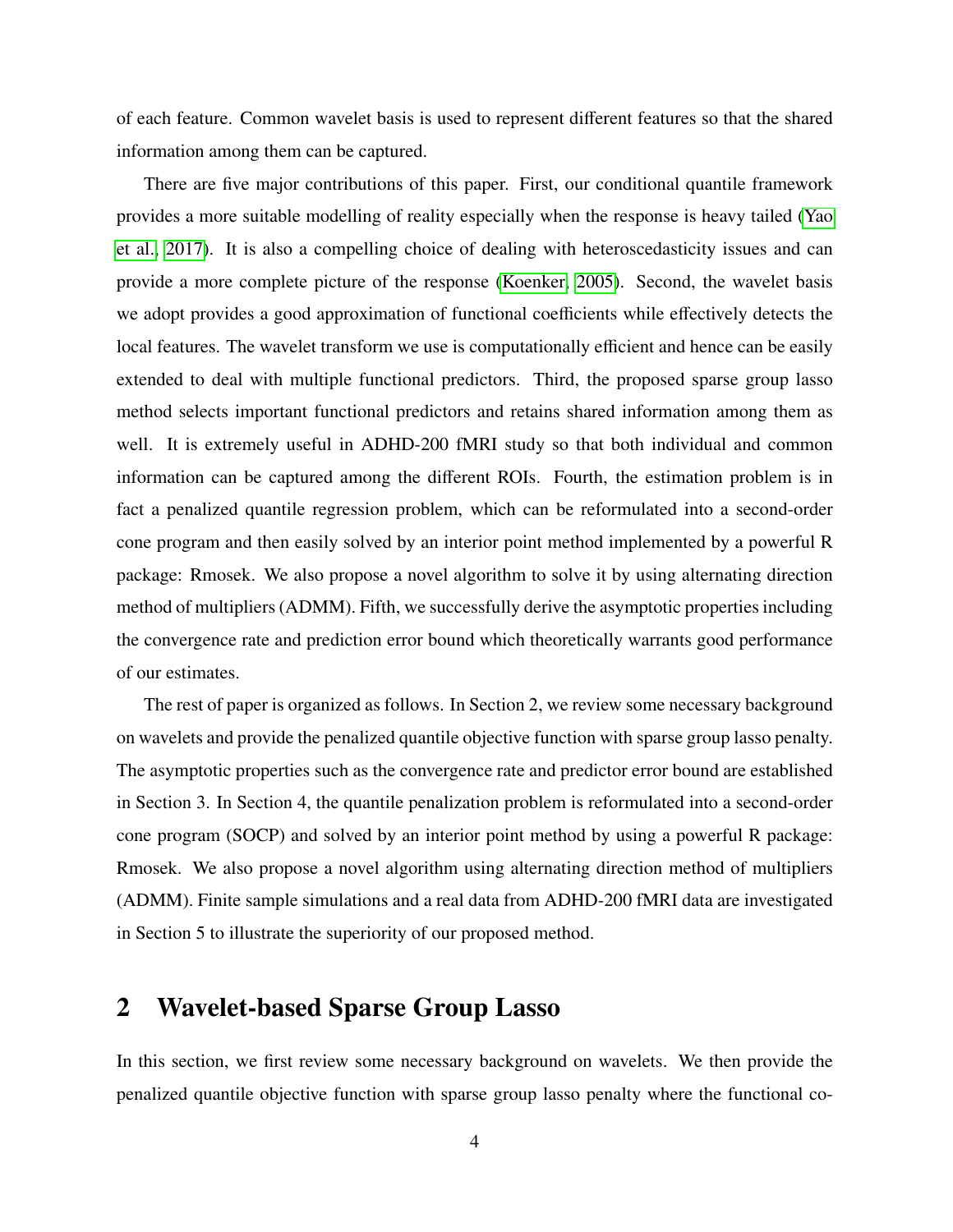efficients are approximated by wavelet basis. This leads to the sparsities of both the selection and representation of functional features. More specifically, the group lasso selects a sparse set from available functional features, while the lasso induces a sparse representation of the selected functional features.

### 2.1 Some Background on Wavelets

Wavelets are basis function that can provide a good approximation of functional coefficients while effectively capture the local features [\(Zhao et al., 2012\)](#page-34-1). Moreover, the wavelet transform is computationally efficient and hence can be easily extended to deal with multiple functional predictors [\(Daubechies, 1990\)](#page-31-3). For a given  $\tau \in (0, 1)$ , let  $\beta_{t\tau}(t)$  be one component of  $\beta_{\tau}(t)$  in [\(4\)](#page-2-0), where  $\beta_{\tau}(t) = (\beta_{1\tau}(t), \dots, \beta_{m\tau}(t))^T$ . Suppose that  $\beta_{l\tau}(t)$  is in  $L^2[0, 1]$ . We can approximate it using wavelet basis. For any wavelet basis in  $L^2[0, 1]$ , they can be derived by dilating and translating two orthonormal basic functions: a scaling function and a wavelet function, namely  $\phi(t)$  and  $\psi(t)$ respectively:

$$
\varphi_{jk}(t) = \sqrt{2^j}\varphi(2^j t - k), \quad \psi_{jk}(t) = \sqrt{2^j}\psi(2^j t - k),
$$

where *j* and *k* are integers,  $\int_0^1 \varphi(t) = 1$  and  $\int_0^1 \psi(t) = 0$ . In particular, given a primary resolution level *j*0, the wavelet basis are

$$
\{\varphi_{j_0,k}\}_{0\leq k\leq 2^{j_0}-1} \quad \text{and} \quad \{\psi_{j,k}\}_{j_0\leq j, \ 0\leq k\leq 2^{j}-1}.\tag{5}
$$

Therefore,  $\beta_{l\tau}(t)$  can be approximated by

$$
\beta_{l\tau}(t) = \sum_{k=0}^{2^{j_0}-1} a_{j_0k}^l \varphi_{j_0k}(t) + \sum_{j=j_0}^{\infty} \sum_{k=0}^{2^{j}-1} d_{jk}^l \psi_{jk}(t), \quad \text{ for } l = 1, ..., m,
$$
 (6)

where  $a_{j_0k}^l = \int_0^1 \beta_{l\tau}(t)\varphi_{j_0,k}(t)dt$  is the approximation coefficients at the coarsest resolution *j*<sub>0</sub>, and  $d_{jk}^l = \int_0^1 \beta_{lr}(t) \psi_{jk}(t) dt$  is the detail coefficients characterizing the fine structures.

In practice, the functional covariates  $\mathbf{x}(t) = (x_1(t), \dots, x_m(t))^T$  are discretely observed, for instance without loss of generality, at  $N = 2^J$  equally spaced points of [0, 1] with  $0 = t_1 < t_2 <$  $\cdots$  <  $t_N = 1$ . Let  $X = (x_1, ..., x_m)$  and  $\beta_\tau = (\beta_{1\tau}, ..., \beta_{m\tau})$ , where  $x_l = (x_1(t_1), ..., x_m(t_N))^T$ ,  $\beta_{l\tau} = (\beta_{l\tau}(t_1), \dots, \beta_{l\tau}(t_N))^T$  and  $l = 1, \dots, m$ . We represent *X* and  $\beta_{\tau}$  by the wavelet coefficients through discrete wavelet transform (DWT). In particular, let *W* be an *N*×*N* matrix associated with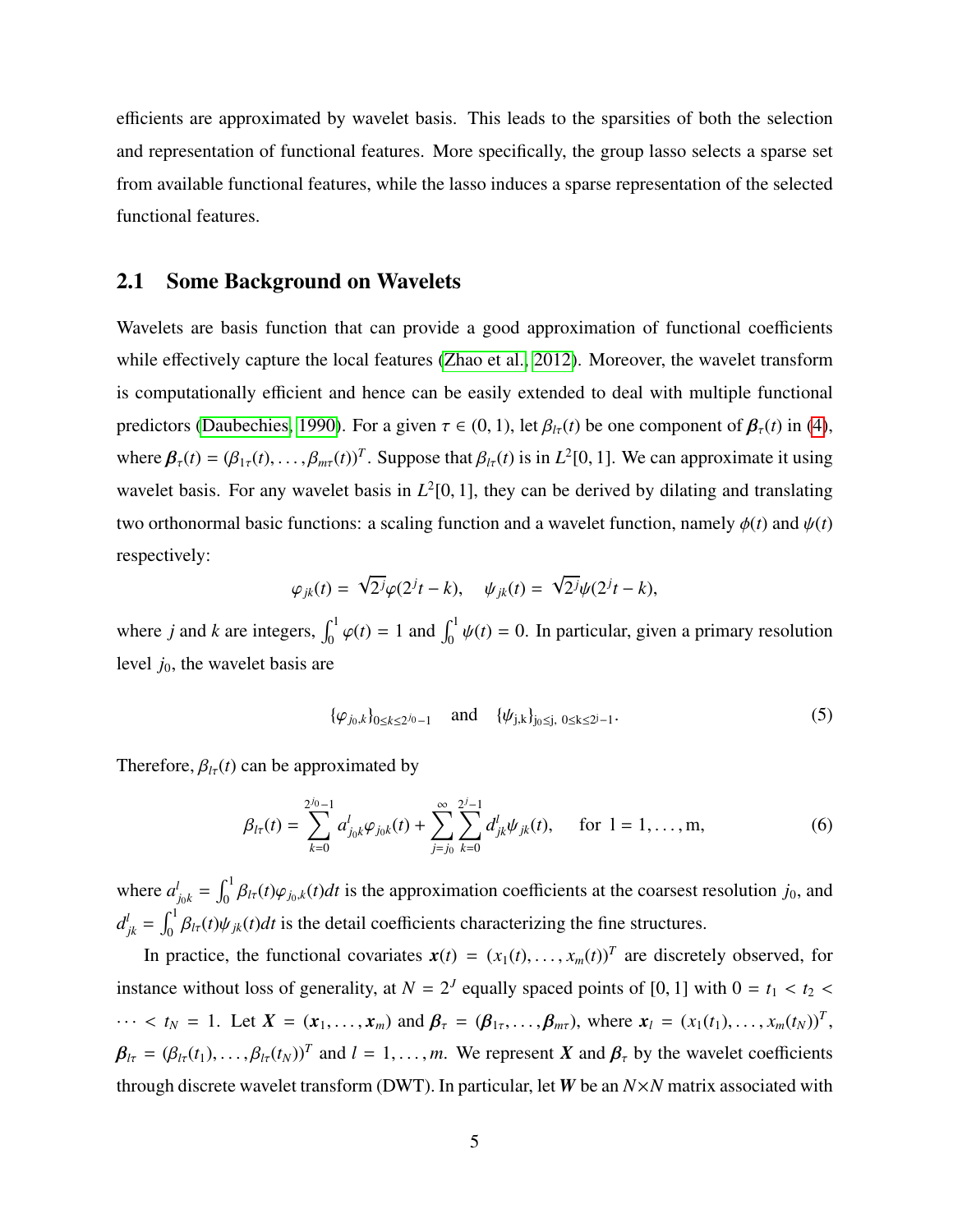orthonormal wavelet basis derived from DWT. Suppose *C* and *B* are the corresponding wavelet coefficients of *X* and  $\beta_{\tau}$ . Then we have  $X = W^T C$ ,  $\beta_{\tau} = W^T B_{\tau}$ , and the integration in model [\(4\)](#page-2-0):

$$
\int_0^1 x^T(t)\boldsymbol{\beta}_{\tau}(t)dt \approx \text{vec}(\mathbf{X})^{\text{T}}\text{vec}(\boldsymbol{\beta}_{\tau})/\mathbf{N} = \text{vec}(\mathbf{W}^{\text{T}}\mathbf{C})^{\text{T}}\text{vec}(\mathbf{W}^{\text{T}}\mathbf{B})/\mathbf{N} = \text{vec}(\mathbf{C})^{\text{T}}\text{vec}(\mathbf{B})/\mathbf{N}.
$$

The last equality holds due to the orthonormality of **W**. From now on, we denote  $v = \text{vec}(C)^T/N$ and  $\theta_{\tau}$  = vec(B) where  $\mathbf{C} = (\mathbf{c}_1, \dots, \mathbf{c}_m)$  and  $\mathbf{B} = (\mathbf{b}_{1\tau}, \dots, \mathbf{b}_{m\tau})$ .

## 2.2 Model Estimation

Using wavelet basis by DWT, model [\(4\)](#page-2-0) becomes

<span id="page-5-0"></span>
$$
Q_{\tau}(y|\boldsymbol{u}, \boldsymbol{x}(t)) \approx \alpha_{\tau} + \boldsymbol{v}^{T} \boldsymbol{\theta}_{\tau} + \boldsymbol{u}^{T} \boldsymbol{\gamma}_{\tau}.
$$
 (7)

Given *n* identical copies of data triplets  $(X_i, u_i, y_i)$ , where  $X_i$  and  $u_i$  are the observed functional and scalar covariates respectively, and  $y_i$  is the corresponding response, the parameters in  $(7)$ can be estimated by minimizing a regular quantile loss function. However, to find the important functional covariates in predicting responses while preserve a desired sparse representation of the coefficients, an appropriate penalty has to be imposed. In this paper, we propose to use the sparse group lasso penalty

$$
P_{\lambda_1, \lambda_2}(\boldsymbol{\theta}) = \lambda_1 \sum_{l=1}^m \|\boldsymbol{b}_l\|_1 + \lambda_2 \sum_{l=1}^m \|\boldsymbol{b}_l\|_2, \tag{8}
$$

where  $\|\cdot\|_1$  and  $\|\cdot\|_2$  represent the  $L_1$  and  $L_2$  norms respectively, and  $\lambda_1$  and  $\lambda_2$  are two nonnegative tuning parameters. The sparse group lasso penalty includes two components, namely a lasso and a group lasso penalties, where the lasso penalty  $\|\cdot\|_1$  induces sparsity in each functional coefficient and the group lasso penalty  $\|\cdot\|_2$  selects functional coefficients. Common information among functional covariates can be retained by using the same wavelet basis to approximate the functional coefficients. Moreover, the sparse group lasso warrants the selection of important functional coefficients while captures distinct traits carried by individual functional covariates. Specifically, the parameters  $\alpha_{\tau}$ ,  $\gamma_{\tau}$ , and  $\theta_{\tau}$  can be estimated by

<span id="page-5-1"></span>
$$
(\hat{\alpha}_{\tau}, \hat{\gamma}_{\tau}, \hat{\theta}_{\tau}) = \underset{\alpha, \gamma, \theta}{\arg \min} \sum_{i=1}^{n} \rho_{\tau}(y_i - \alpha - \boldsymbol{u}_i^T \boldsymbol{\gamma} - \boldsymbol{v}_i^T \boldsymbol{\theta}) + P_{\lambda_1, \lambda_2}(\boldsymbol{\theta}), \tag{9}
$$

where  $\rho_{\tau}(x) = x(\tau - 1(x < 0))$  is the quantile check function [\(Koenker, 2005\)](#page-32-3).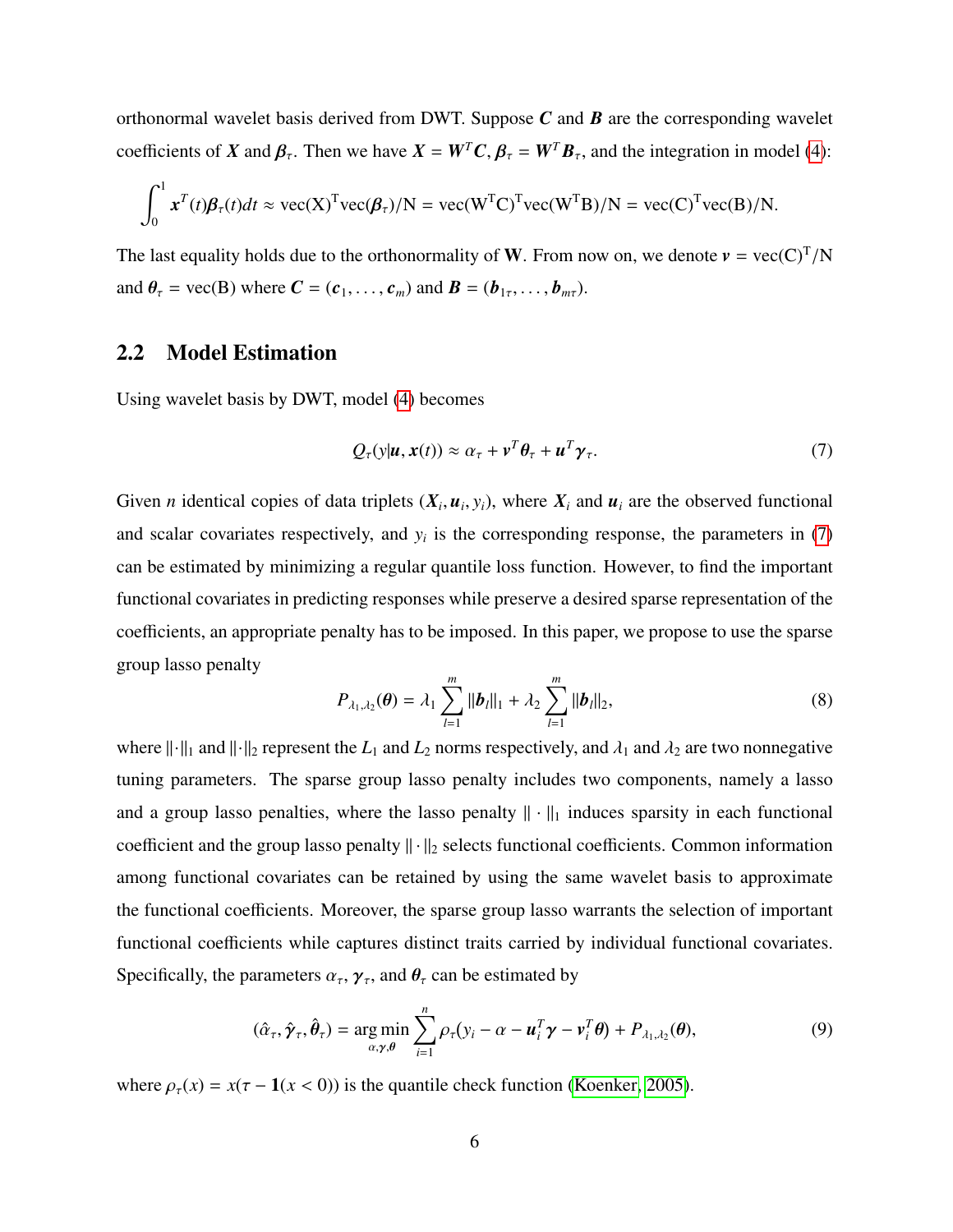To combine information from different quantiles, [Zou and Yuan](#page-35-0) [\(2008\)](#page-35-0) proposed composite quantile regression, which simultaneously considers multiple regression quantiles at different levels. With homoscedasticity assumption, where all conditional regression quantiles have the same slope, the composite quantile estimate is more efficient than the one from a single level and has in recent years begun to gain its popularity in many fields [\(Kai et al., 2010;](#page-31-4) [Fan and Lv, 2010;](#page-31-5) [Bradic et al., 2011,](#page-30-3) [Kai et al., 2011;](#page-31-6) [Yu et al., 2016\)](#page-34-4). In this paper, we propose to use composite quantile regression with sparse group lasso penalty in our functional data analysis framework. Let  $0 < \tau_1 < \cdots < \tau_k < 1$  denote the selected quantile levels and then the parameters  $\alpha, \gamma$  and  $\theta$ can be estimated by

<span id="page-6-0"></span>
$$
(\hat{\alpha}, \hat{\gamma}, \hat{\theta}) = \underset{\alpha, \gamma, \theta}{\arg \min} \sum_{k=1}^{K} \sum_{i=1}^{n} \rho_{\tau_k} (y_i - \alpha_k - \boldsymbol{u}_i^T \boldsymbol{\gamma} - \boldsymbol{v}_i^T \boldsymbol{\theta}) + P_{\lambda_1, \lambda_2}(\boldsymbol{\theta}), \qquad (10)
$$

where  $\alpha = (\alpha_1, \dots, \alpha_K)$  is a vector of intercepts. Typically, we can choose  $K = 9$  and use equally spaced quantiles [\(Kai et al., 2010;](#page-31-4) [Zou and Yuan, 2008\)](#page-35-0). Note that quantile estimate [\(9\)](#page-5-1) at a single level is just a special case of composite quantile estimate [\(10\)](#page-6-0) with  $K = 1$ . In the following, we will focus on the composite quantile regression case of [\(10\)](#page-6-0).

## 3 Asymptotics

In this section, we investigate the asymptotic properties of our proposed estimates when both the sample size *n* and the number of discrete points  $N_n$  tend to infinity. Let  $\lambda_{1,n}$  and  $\lambda_{2,n}$  denote the tuning parameters when the sample size is *n*. To derive the asymptotic properties, we impose the following conditions:

A1. The model errors  $\varepsilon_1, \ldots, \varepsilon_n$  are independently following a distribution *F*, with density  $f$  to be bounded away from zero and infinity, and its derivative  $f'$  to be continuous and uniformly bounded.

A2. There exist two constants  $c_1$  and  $c_2$  such that

$$
0 < c_1 < \varrho_{\min}(\frac{1}{n} \mathbf{A}_n^T \mathbf{A}_n) \leq \varrho_{\max}(\frac{1}{n} \mathbf{A}_n^T \mathbf{A}_n) < c_2 < \infty,
$$

where  $A_n = (a_1, \dots, a_n)^T$  is the design matrix with  $a_i = (1, v_i^T, u_i^T)^T$ , and  $\varrho_{min}(\cdot)$  and  $\varrho_{max}(\cdot)$ are the smallest and largest eigenvalues of  $\frac{1}{n}A_n^T A_n$  respectively.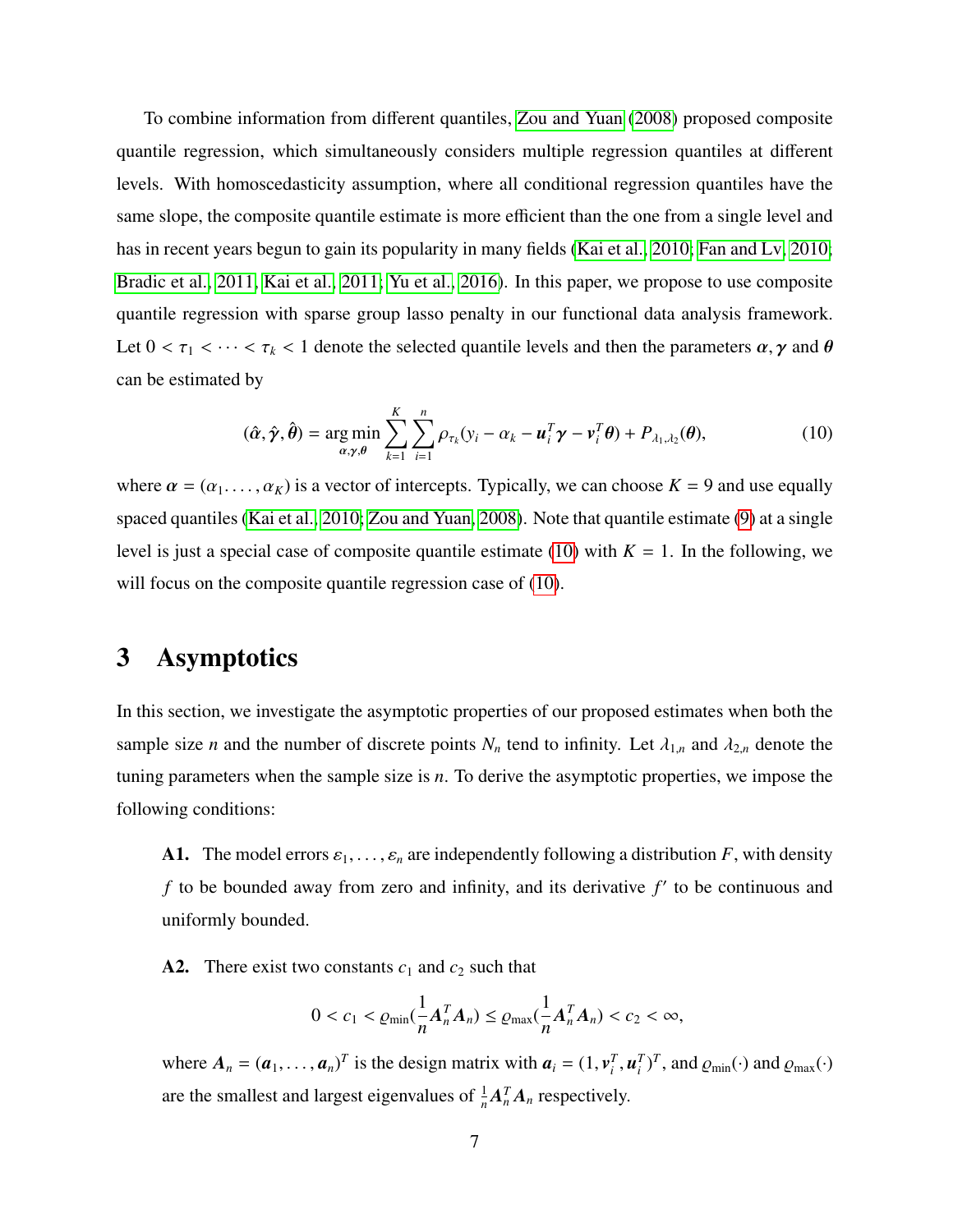A3. There exists a constant *M* such that  $||a_i||_2 < M$  for all *i*.

**A4.** The functional slope  $\beta_l(t)$ s are *d* times differentiable in the Sobolev sense, and the wavelet basis has *w* vanishing moments, where  $w > d$ .

- **A5.**  $\lambda_{1,n} = O($ √  $\overline{n}$ ) and  $\lambda_{2,n} = O(n)$ √ *n*).
- A6.  $N_n/n \to 0$ .

These regularity conditions might not be the weakest ones but are commonly assumed among literatures of quantile regression and functional linear model. Condition (A1) is standard for quantile regression [\(Koenker, 2005;](#page-32-3) [Zhao et al., 2014\)](#page-34-6), which regulates the behavior of the conditional density of the response in a neighborhood of the conditional quantile and is crucial to the asymptotic properties of quantile estimators [\(Koenker and Bassett, 1978\)](#page-32-2). Condition (A2) is a classical condition in functional linear regression literature [\(Delaigle and Hall, 2012\)](#page-31-1). It ensures the eigenvalues of the covariance matrix go to neither zero nor infinity too quickly. Similar conditions as (A3) - (A6) can be found in [Zhao et al.](#page-34-1) [\(2012\)](#page-34-1) and [Zhao et al.](#page-34-3) [\(2015\)](#page-34-3), among others. Condition (A4) guarantees that the space spanned by the wavelet basis can well approximate the functional slopes with small approximation errors. Condition (A6) implies that to allow for estimation of  $\beta$  with appropriate asymptotic properties, *n* should grow faster than  $N_n$ . Note the wavelet basis has *w* vanishing moments if and only if its scaling function  $\varphi$  can generate polynomials of degree at most *w*.

<span id="page-7-0"></span>**Theorem 3.1.** Let  $\hat{\beta}_{l,n}$  be the estimator resulting from [\(10\)](#page-6-0) and  $\beta_l$  is the true coefficient function. *If Conditions (A1)-(A6) hold, then*

$$
\|\hat{\beta}_{l,n} - \beta_l\|_2^2 = O_p\left(\frac{N_n}{n}\right) + o_p\left(\frac{1}{N_n^{2d}}\right).
$$

A detailed proof of this theorem is provided in the Appendix. The accuracy of  $\hat{\beta}$  relies on both *n* and  $N_n$ . The approximation error rate of  $\hat{\beta}$  towards  $\beta$  are controlled by two terms. The first term is of the same order of  $N_n/n$  which is a typical result of estimating, while the second term is of the lower order of  $1/N_n^{2d}$  which is mainly due to approximation by wavelets. In particular, the approximation error rate is dominated by the second term if  $N_n^{2d+1}$  is of the lower order of *n*. Otherwise, it is dominated by the first term. Under some further conditions, we can have the following theorem for the prediction error bound: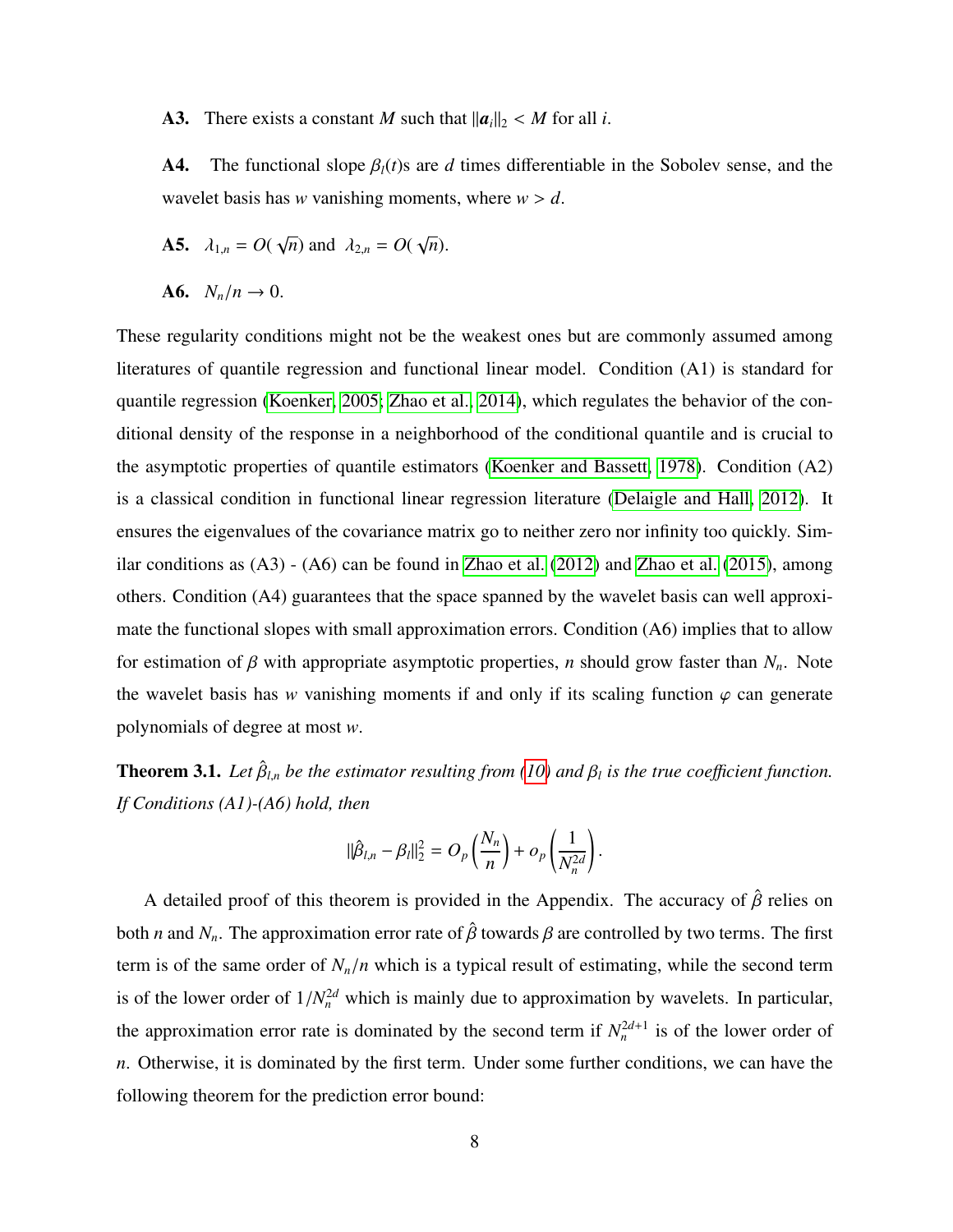**Theorem 3.2.** *Suppose*  $x_l(t)$  *is square integrable on* [0, 1] *and*  $\mathbf{F}^{-1}(\tau) = 0$ *. If Conditions* (A1)- $(A6)$  *hold and*  $F^{-1}(τ_k) = 0$ *, then* 

$$
\|\hat{y} - y\|_2^2 = O_p(\frac{N_n}{n}) + o_p(\frac{1}{N_n^{2d}}),
$$

*where y is the true response and*  $\hat{y}$  *is estimated*  $\tau_k$ *'s conditional quantile.* 

The proof follows that from Theorem [3.1](#page-7-0) and the Cauchy-Schwarz inequality, the details of which are omitted in this paper. Similarly as in Theorem [3.1,](#page-7-0)  $L_2$  prediction error rate depends on the same two terms from estimating and approximation by wavelets respectively, while the estimation errors caused by  $\hat{\alpha}_k$  and  $\hat{\gamma}$  is absorbed by the first term.

# 4 Implementations

Due to the non-smoothness of loss function, quantile estimator does not enjoy the nice asymptotic properties, as well as computational easiness, as what ordinary least square estimator does. After illustrating asymptotic theory of the proposed quantile estimator, it becomes of great importance to have an efficient algorithm to obtain it. In this section, we reformulate the optimization problem [\(10\)](#page-6-0) into a second-order cone program (SOCP) and implement it by interior point method using a powerful R package: Rmosek [\(Aps, 2015\)](#page-30-4). Alternatively we propose a novel algorithm to solve problem [\(10\)](#page-6-0) by using alternating direction method of multipliers (ADMM) which was a technique recently employed by many researchers in solving penalized quantile regression problems. In the end, we discuss some practical rules to choose tuning parameters.

## 4.1 A Second-Order Cone Program

Let the superscripts <sup>+</sup> and <sup>−</sup> denote the positive and negative parts of a vector. For unknown parameter  $\theta$  in [\(10\)](#page-6-0), we write:  $\theta = \theta^+ - \theta^-$  and  $\|\theta\|_1 = \|\theta^+\|_1 + \|\theta^-\|_1$ . Similarly, we have  $\mathbf{b} = \mathbf{b}^+ - \mathbf{b}^-$  and  $\|\mathbf{b}\|_1 = \|\mathbf{b}^+\|_1 + \|\mathbf{b}^-\|_1$ . Then problem [\(10\)](#page-6-0) can be reformulated as the following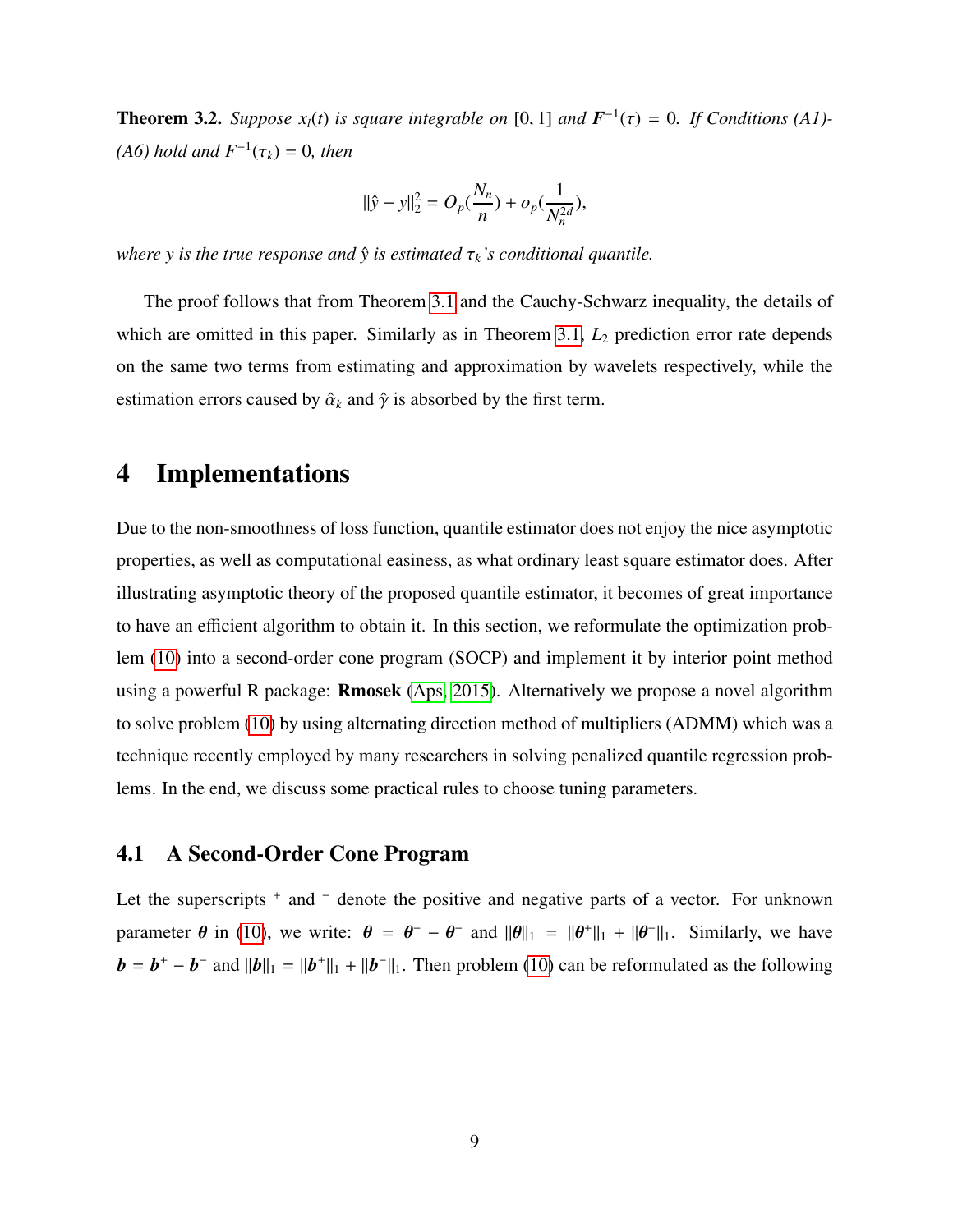standard second-order cone program:

<span id="page-9-0"></span>
$$
\min \qquad \sum_{k=1}^{K} \sum_{i=1}^{n} (\tau_{k} r_{ki}^{+} + (1 - \tau_{k}) r_{ki}^{-}) + \lambda_{1} \sum_{l=1}^{m} (||\boldsymbol{b}_{l}^{+}||_{1} + ||\boldsymbol{b}_{l}^{-}||_{1}) + \lambda_{2} \sum_{l=1}^{m} z_{l}
$$
\n
$$
\text{subject to} \qquad -r_{ki}^{-} \leq y_{i} - \alpha_{k} - \boldsymbol{u}_{i}^{T} \boldsymbol{\gamma} - \boldsymbol{v}_{i}^{T} (\boldsymbol{\theta}^{+} - \boldsymbol{\theta}^{-}) \leq r_{ki}^{+}
$$
\n
$$
\sqrt{||\boldsymbol{b}_{l}^{+}||_{2}^{2} + ||\boldsymbol{b}_{l}^{-}||_{2}^{2}} \leq z_{l}
$$
\n
$$
\boldsymbol{\theta}^{+} \geq 0, \ \boldsymbol{\theta}^{-} \geq 0, \ z_{l} \geq 0, \ r_{ki}^{+} \geq 0, \ r_{ki}^{-} \geq 0.
$$
\n
$$
(11)
$$

where  $r_{ki}^+$ ,  $r_{ki}^-$  and  $z_l$  are three nonnegative slack variables, and the contraint  $\sqrt{\|\bm{b}_l^+\|}$  $||_l^2 + ||b_l^ |l_1^-|$  $|l_2^2 \leq z_l$ implies a second order cone of dimension  $2N + 1$  [\(Lobo et al., 1998\)](#page-32-6) denoted as

$$
\mathbb{Q}_l^{2N+1} = \Big\{ (z_l, \boldsymbol{b}_l^+, \boldsymbol{b}_l^-) \in \mathbb{R}^{2N+1} \Big| \ z_l \geq \sqrt{||\boldsymbol{b}_l^+||_2^2 + ||\boldsymbol{b}_l^-||_2^2} \Big\}.
$$

The reformulation is guaranteed by the fact that for each component of optimal  $\mathbf{b}_l$ , either  $b^{\dagger}_{l,j} = 0$ or  $b_{l,j}^-$  = 0 would be held. Otherwise, for optimal  $b_l$ , if there exist *l* and  $j_0$  such that  $b_{l,j}^+$  $_{l,j_0}^+ > 0$  and  $b^-_l$  $\bar{l}_{l,j_0} > 0$ , we can replace  $b_{l,j_0}^+$  $^{+}_{l,j_0}$  and  $b^{-}_{l,j_0}$  $\frac{1}{l_{i,j_0}}$  by  $b_{l_{i,j_0}}^{\text{(new)+}}$  $\int_{l, j_0}^{(\text{new})+}$  and  $b_{l, j_0}^{(\text{new})-}$  $\sum_{l,j_0}^{\text{(new)}-}$  respectively with

$$
b_{l,j_0}^{(\text{new})+} = \begin{cases} 0 & \text{if } b_{l,j_0}^+ < b_{l,j_0}^- \text{,} \\ b_{l,j_0}^+ - b_{l,j_0}^- & \text{otherwise,} \end{cases} \qquad b_{l,j_0}^{(\text{new})-} = \begin{cases} 0 & \text{if } b_{l,j_0}^+ > b_{l,j_0}^- \text{,} \\ b_{l,j_0}^- - b_{l,j_0}^+ & \text{otherwise.} \end{cases}
$$

As a result, the objective function in [\(11\)](#page-9-0) decreases, which contradicts with the fact that  $\mathbf{b}_l$  being optimal.

Various optimization strategies can be applied to solve SOCP [\(11\)](#page-9-0) such as interior point method [\(Koenker and Park, 1996\)](#page-32-7) and the simplex method [\(Koenker, 2005\)](#page-32-3). In this paper, we choose to use interior point method. The R package we use is Rmosek [\(Aps, 2015\)](#page-30-4). The technique proposed to reformulate our problem into a SOCP can be easily adapted to other penalized quantile regression problems; for example, quantile ridge regression [\(Wu and Liu, 2009\)](#page-34-7).

## 4.2 ADMM Algorithm

Although problem [\(10\)](#page-6-0) is convex, solving it can be very slow partially due to large scale data in the application and the non-smooth terms in the objective that prevent fast gradient method being applied. However, with non-smooth terms in the objective and very large scale data, these methods can be very slow. In this section, we explore the additive structure of the objective function,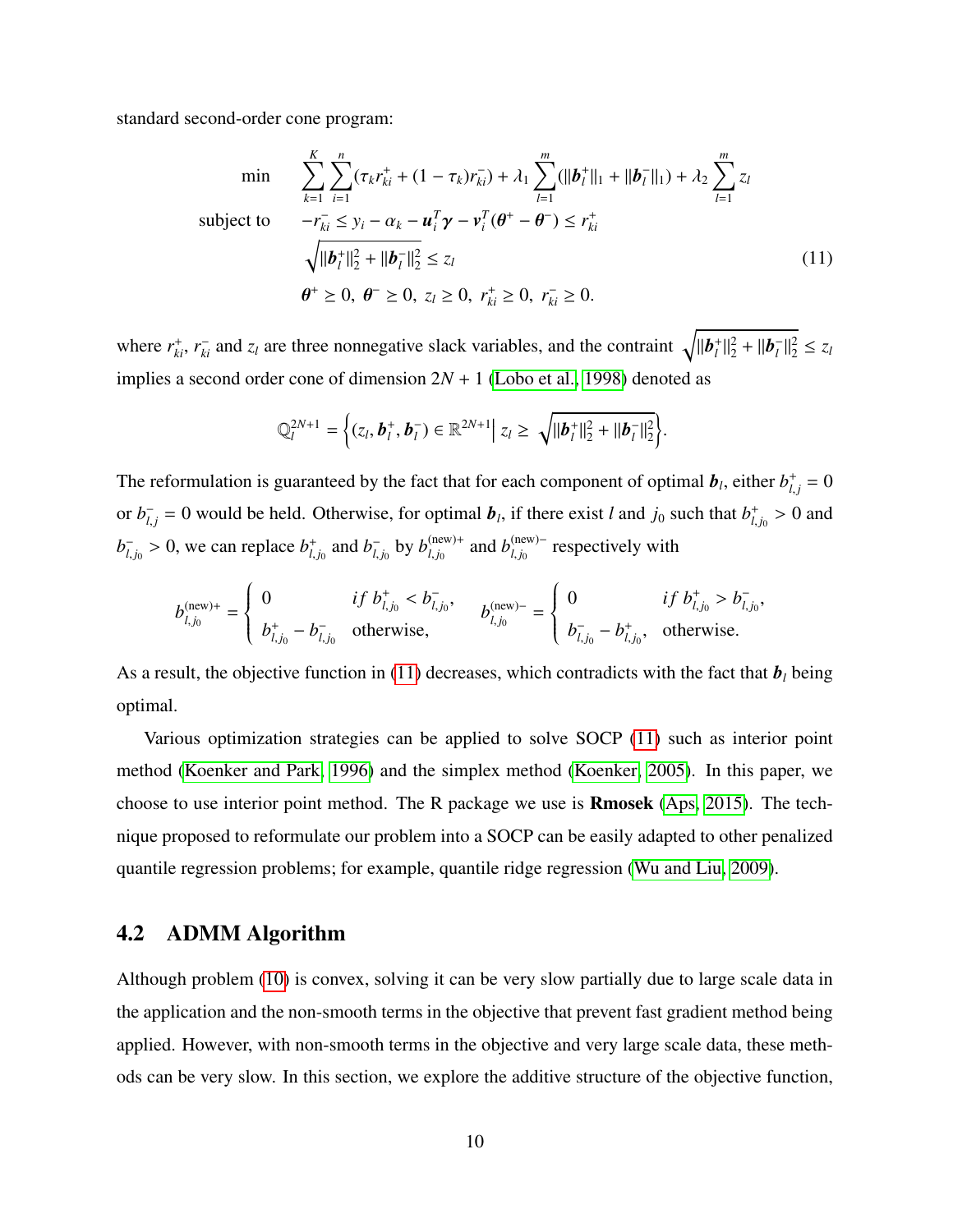namely, decompose it into two sub convex problems, and then propose a novel and efficient algorithm by using alternating direction method of multipliers (ADMM) [\(Gabay and Mercier, 1976\)](#page-31-7). This powerful tool was originated in 1950s and developed during 1970s [\(Hestenes, 1969;](#page-31-8) [Gabay](#page-31-7) [and Mercier, 1976\)](#page-31-7). It has been popularized in recent years among quantile regression literature [\(Boyd et al., 2011;](#page-30-5) [Gao and Kong, 2015;](#page-31-9) [Kong et al., 2015\)](#page-32-8).

Denote  $L_n(\alpha, \theta, \gamma) = \sum_{k=1}^K \sum_{i=1}^n$  $\sum_{i=1}^{n} \rho_{\tau_k} (y_i - \alpha_k - \boldsymbol{u}_i^T \boldsymbol{\gamma} - \boldsymbol{v}_i^T \boldsymbol{\theta})$ . The minimization problem [\(10\)](#page-6-0) can be rewritten as

min 
$$
L_n(\alpha, \theta, \gamma) + P_{\lambda_1, \lambda_2}(\theta^*)
$$
  
subject to  $\theta = \theta^*$ ,

where  $L_n(\cdot)$  and  $P_{\lambda_1,\lambda_2}(\cdot)$  are two convex functions. Applying augmented lagrangian [\(Hestenes,](#page-31-8) [1969\)](#page-31-8), we have

<span id="page-10-0"></span>
$$
L_{n,\eta}(\alpha,\theta,\gamma,\theta^*,\mu) = L_n(\alpha,\theta,\gamma) + P_{\lambda_1,\lambda_2}(\theta^*) + \mu^T(\theta-\theta^*) + \frac{\eta}{2} \|\theta-\theta^*\|_2^2.
$$
 (12)

Let  $w = \mu/\eta$ . The ADMM algorithm to obtain the minimizer of [\(12\)](#page-10-0) follows a three-step iterative scheme:

<span id="page-10-1"></span>
$$
(\alpha^{(l+1)}, \theta^{(l+1)}, \gamma^{(l+1)}) = \underset{\alpha, \theta, \gamma}{\text{argmin}} L_n(\alpha, \theta, \gamma) + \frac{\eta}{2} ||\theta - \theta^{*(l)} + w^{(l)}||_2^2
$$

$$
\theta^{*(l+1)} = \underset{\theta^*}{\text{argmin}} P_{\lambda_1, \lambda_2}(\theta^*) + \frac{\eta}{2} ||\theta^{(l+1)} - \theta^* + w^{(l)}||_2^2
$$

$$
w^{(l+1)} = w^{(l)} + \eta(\theta^{(l+1)} - \theta^{*(l+1)}).
$$
(13)

For the first step of [\(13\)](#page-10-1), it can be reformulated as a SOCP:

min 
$$
\sum_{k=1}^{K} \sum_{i=1}^{n} \rho_{\tau_k}(r_{ik}) + \frac{\eta}{2} ||\boldsymbol{\theta} - \boldsymbol{\theta}^{*(l)} + \boldsymbol{w}^{(l)}||_2^2
$$
  
subject to 
$$
y_i - \alpha_k - \boldsymbol{u}_i^T \boldsymbol{\gamma} - \boldsymbol{v}_i^T \boldsymbol{\theta} = r_{ik}, \text{ for } i = 1, ..., n; \ k = 1, ..., K,
$$

which can be easily solved by following an ADMM scheme:

<span id="page-10-2"></span>
$$
r_{ik}^{(j+1)} = \underset{r_{ik}}{\operatorname{argmin}} \rho_{\tau_k}(r_{ik}) + \frac{\eta_1}{2} (y_i - \alpha_k^{(j)} - \mathbf{u}_i^T \mathbf{y}^{(j)} - \mathbf{v}_i^T \boldsymbol{\theta}^{(j)} - r_{ik} + z_{ik}^{(j)})^2
$$

$$
(\alpha^{(j+1)}, \theta^{(j+1)}, \mathbf{y}^{(j+1)}) = \underset{\alpha, \theta, \gamma}{\operatorname{argmin}} \frac{\eta}{2} ||\theta - \theta^{*(l)} + \mathbf{w}^{(l)}||_2^2 + \frac{\eta_1}{2} \sum_{k=1}^K \sum_{i=1}^n (y_i - \alpha_k - \mathbf{u}_i^T \mathbf{y} - \mathbf{v}_i^T \boldsymbol{\theta} - r_{ik}^{(j+1)} + z_{ik}^{(j)})^2
$$

$$
z_{ik}^{(j+1)} = z_{ik}^{(j)} + \eta_1 (y_i - \alpha_k^{(j+1)} - \mathbf{u}_i^T \mathbf{y}^{(j+1)} - \mathbf{v}_i^T \boldsymbol{\theta}^{(j+1)} - z_{ik}^{(j+1)}).
$$
(14)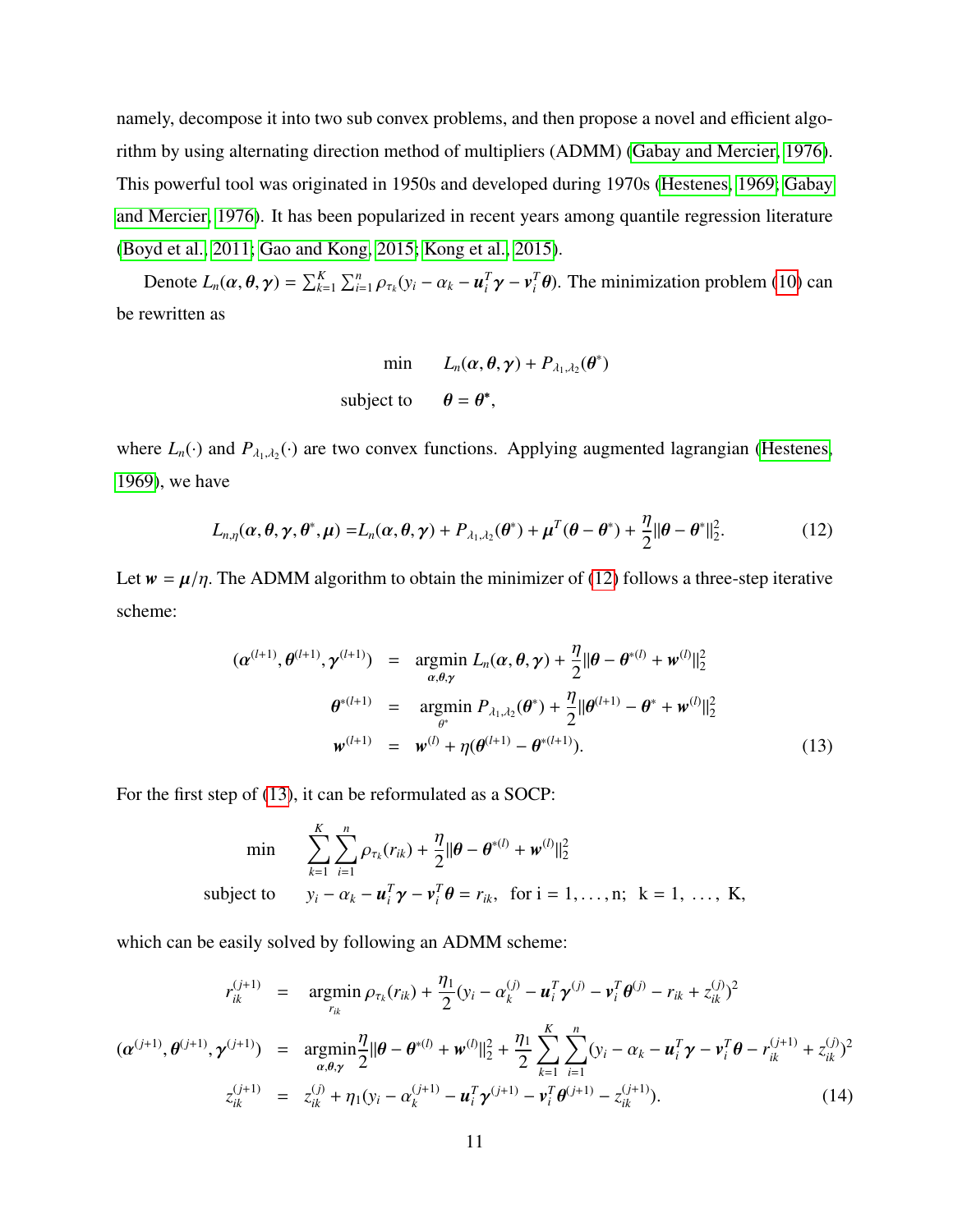The first step of [\(14\)](#page-10-2) can be explicitly solved by the soft thresholding operator. The second step can be easily approximated by a standard ridge regression therefore has a closed form.

The second step of [\(13\)](#page-10-1) can be simplified by the soft thresholding operator. That is,

$$
\mathbf{v}^* = sgn(\theta^{(l+1)} + \mathbf{w}^{(l)}) \cdot \max(|\theta^{(l+1)} + \mathbf{w}^{(l)}| - \frac{\lambda_1}{\eta}, 0)
$$

$$
\theta^{*(l+1)} = \frac{\mathbf{v}^*}{\|\mathbf{v}^*\|_2} \max(||\mathbf{v}^*||_2 - \frac{\lambda_2}{\eta}, 0),
$$

where  $sgn(\cdot)$  is the sign function.

A typical stopping criterion with primal and dual residuals denoted respectively by  $r_{\text{primal}}$  and  $r_{\text{dual}}$  [\(Boyd et al., 2011\)](#page-30-5) can be chosen as :

$$
\|\boldsymbol{\theta}^{(l)}-\boldsymbol{\theta}^{*(l)}\|_2\leq r_{\text{primal}}\quad\text{and}\quad\|\eta(\boldsymbol{\theta}^{*(l)}-\boldsymbol{\theta}^{*(l-1)})\|_2\leq r_{\text{dual}},
$$

with

$$
r_{\text{primal}} = \sqrt{mN} \epsilon_{\text{abs}} + \epsilon_{\text{rel}} \cdot \max \{ ||\boldsymbol{\theta}^{(l)}||_2, ||\boldsymbol{\theta}^{*(l)}||_2 \},
$$
  

$$
r_{\text{dual}} = \sqrt{mN + q + K} \epsilon_{\text{abs}} + \epsilon_{\text{rel}} \cdot ||\boldsymbol{w}^{(l)}||_2,
$$

where *q* is the dimension of  $\gamma$ , and parameters  $\epsilon_{\text{abs}}$  and  $\epsilon_{\text{rel}}$  are two predefined absolute and relative tolerances which can be set as  $10^{-4}$  and  $10^{-2}$  respectively.

Instead of tackling the original problem directly, ADMM decompose it into several sub convex problems then deal with them separately by iteration. In each iteration, the sub problem can be easily and efficiently solved by the soft thresholding operator or approximated to have a closed form. Therefore, the ADMM algorithm derived is much faster and more efficient than other general techniques.

#### 4.3 Selection of Tuning Parameters

The proposed method involves selection of two nonnegative tuning parameters, namely  $\lambda_1$  and  $\lambda_2$ , which control the severity of penalization towards model complexity. Specifically,  $\lambda_1$  controls sparsity in each functional coefficient while  $\lambda_2$  controls the number of selected functional coefficients. Although many options exist for selecting tuning parameters, such as AIC, BIC and cross validation, there is no agreed-upon selection criterion in general. After showing that AIC and cross validation may fail to consistently identify the true model, [Zhang et al.](#page-34-8) [\(2010\)](#page-34-8)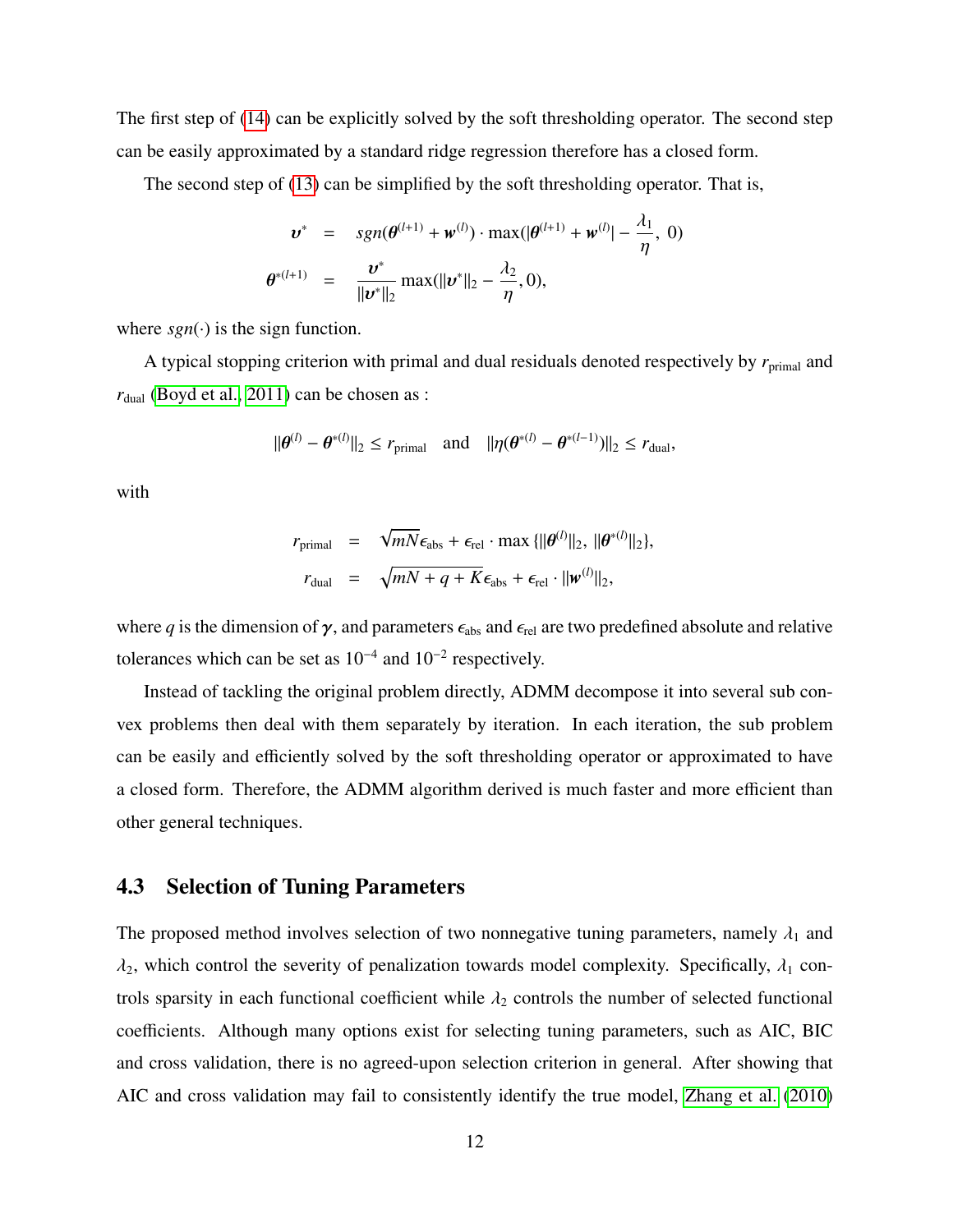proposed to use the generalized information criterion (GIC), encompassing the commonly used AIC and BIC, and illustrated the corresponding asymptotic consistency. More recently, [Zheng](#page-34-9) [et al.](#page-34-9) [\(2015\)](#page-34-9) used the GIC to make consistent model selection for quantile regression in ultra-high dimensional settings. In this paper, we propose to use the GIC:

$$
(\hat{\lambda}_1, \hat{\lambda}_2) = \underset{\lambda_1, \lambda_2}{\arg \min} \frac{1}{K} \sum_{k=1}^K \ln \left( \frac{1}{n} \sum_{i=1}^n \rho_{\tau_k} (y_i - \hat{y}_{ki}) \right) + \phi_n ||\hat{\theta}_{\lambda_1, \lambda_2}||_0, \tag{15}
$$

where  $\hat{\theta}_{\lambda_1,\lambda_2}$  is a solution of problem [\(10\)](#page-6-0),  $\|\cdot\|_0$  denotes  $L_0$  norm (total number of non-zero elements in a vector),  $\phi_n$  is a sequence converging to zero with *n* goes to infinity, and  $\hat{y}_{ki}$  is calculated from [\(7\)](#page-5-0) with  $\tau = \tau_k$ .

In addition, we can also use the validation set [\(Li et al., 2007,](#page-32-9) [Wu and Liu, 2009\)](#page-34-7) to select gold standard  $\lambda_1$  and  $\lambda_2$  that minimize the prediction error. Simulations in Section 5 demonstrate a satisfactory behavior of the proposed criterion compared with the validation set method.

# 5 Numerical Studies

In this section, we compare performances of the proposed sparse group lasso method with group lasso and lasso methods using simulations and a real data from ADHD-200 fMRI sample [\(Mennes](#page-33-6) [et al., 2013\)](#page-33-6). We also compare the tuning parameters selected by the GIC approach we proposed and the validation set approach. In our numerical studies, we employ least-asymmetric wavelets of Daubechies with 6 vanishing moments and fix the tuning parameter ratio  $\lambda_1/\lambda_2 = 0.5$  [\(Simon](#page-33-5) [et al., 2013\)](#page-33-5). To simplify notations, we use qSGL, qL and qGL to represent the quantile sparse group lasso, lasso and group lasso methods respectively.

#### 5.1 Simulations

Our data are randomly generated using 12 functional covariates and 2 scalar covariates in a setting similar to [Collazos et al.](#page-31-10) [\(2016\)](#page-31-10). In particular, the model is of the form:

$$
y_i = \alpha + \boldsymbol{u}_i^T \boldsymbol{\gamma} + \int_0^1 \boldsymbol{x}_i(t)^T \boldsymbol{\beta}(t) dt + \sigma \boldsymbol{\varepsilon}_i \text{ for } i = 1 \ldots, n,
$$

where  $u_i = (u_{i1}, u_{i2})^T$  with  $u_{i1} \sim N(0, 1)$  and  $u_{i2} \sim$  Bernoulli (0.5), and the coefficients  $\gamma =$  $(0.32/256, 0.32/256)^T$ . The functional covariates  $x_i(t) = (x_{i1}(t), ..., x_{i12}(t))^T$  are observed on an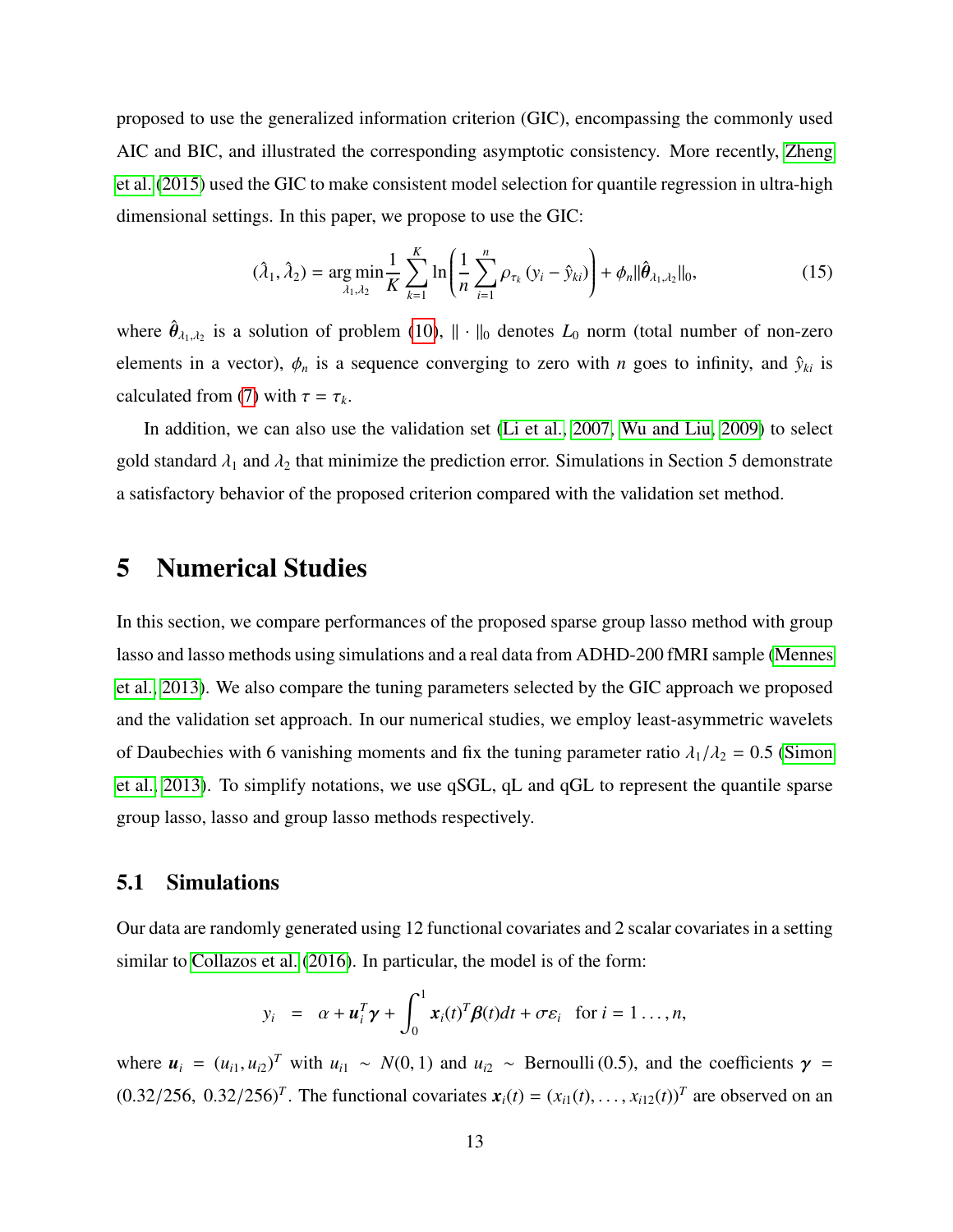equally spaced grid of  $N = 256$  points on [0, 1] with

$$
x_{i1}(t) = \sqrt{.84} \omega_{i1}(t) + .4 \omega_{i6}(t), \quad x_{i2}(t) = \sqrt{.98} \omega_{i2}(t) + .1 \omega_{i1}(t) + .1 \omega_{i5}(t),
$$
  
\n
$$
x_{i3}(t) = \sqrt{.84} \omega_{i3}(t) + .4 \omega_{i4}(t), \quad x_{i5}(t) = \sqrt{.99} \omega_{i5}(t) + .1 \omega_{i2}(t),
$$
  
\n
$$
x_{i1}(t) = \omega_{i1}(t) \quad \text{for } l = 4, 6, 7, ..., 12;
$$

where

$$
\omega_{il}(t)=z_{il}(t)+\epsilon_{il},\ \epsilon_{il}\sim N\left(0,(.05r_{x_{il}})^2\right),\ \ \text{for}\ l=1\ldots,12,
$$

with  $r_{x_{il}} = \max_{i} (z_{il}(t)) - \min_{i} (z_{il}(t))$  and

$$
z_{i1}(t) = \cos(2\pi(t - a_1)) + a_2, \mathbb{T}_1 = [0, 1], a_1 \sim N(-4, 3^2), a_2 \sim N(7, 1.5^2),
$$
  
\n
$$
z_{i2}(t) = b_1 t^3 + b_2 t^2 + b_3 t, \mathbb{T}_2 = [-1, 1], b_1 \sim N(-3, 1.2^2), b_2 \sim N(2, 5^2), b_3 \sim N(-2, 1),
$$
  
\n
$$
z_{i3}(t) = \sin(2(t - c_1)) + c_2 t, \mathbb{T}_3 = [0, \pi/3], c_1 \sim N(-2, 1), c_2 \sim N(3, 1.5^2),
$$
  
\n
$$
z_{i4}(t) = d_1 \cos(2t) + d_2 t, \mathbb{T}_4 = [-2, 1], d_1 \sim U(2, 7), d_2 \sim N(2, 4^2),
$$
  
\n
$$
z_{i5}(t) = e_1 \sin(\pi t) + e_2, \mathbb{T}_5 = [0, \pi/3], e_1 \sim U(3, 7), e_2 \sim N(0, 1),
$$
  
\n
$$
z_{i6}(t) = f_1 e^{-t/3} + f_2 t + f_3, \mathbb{T}_6 = [-1, 1], f_1 \sim N(4, 2^2), f_2 \sim N(-3, 5^2), f_3 \sim N(1, 1),
$$
  
\n
$$
z_{i1}(t) = 5\sqrt{2} \sum_{j=1}^{49} \cos(j\pi t)g_j + 5h, \mathbb{T}_l = [0, 1], g_j \sim N(0, (j + 1)^{-2}), h \sim N(0, 1), \text{ for } l = 7, ..., 12.
$$

The functional coefficients  $\beta(t)$  are generated based on the following 4 functions:

$$
f_1(t) = .03f(t, 20, 60) - .05f(t, 50, 20),
$$
  
\n
$$
f_2(t) = 4\sin(4\pi x) - \text{sign}(x - .3) - \text{sign}(.72 - x),
$$
  
\n
$$
f_3(t) = -3\cos(2\pi t) + 3e^{t^2}/(t^3 + 1),
$$
  
\n
$$
f_4(t) = .1\sin(2\pi t) + .2\cos(2\pi t) + .3\sin^2(2\pi t) + .4\cos^3(2\pi t) + .5\sin^3(2\pi t),
$$

where  $f(t, \alpha, \beta)$  is the density function for beta distribution: Beta $(\alpha, \beta)$ . Note  $f_1(t)$  has also been considered by [Zhao et al.](#page-34-1) [\(2012\)](#page-34-1); the second function  $f_2$ , the so-called "Heavi-Sine" function, is one of test functions from [Donoho and Johnstone](#page-31-11) [\(1994\)](#page-31-11) which is very popular among wavelet literature [\(Antoniadis et al., 2001\)](#page-30-6); and *f*<sup>4</sup> was proposed by [Lin et al.](#page-32-10) [\(2013\)](#page-32-10).

To generate the functional slopes  $\beta_1(t), \ldots, \beta_4(t)$ , we first apply DWT for  $f_1, \ldots, f_4$  and select the wavelet coefficients with absolute values greater than .1; and based on the inverse DWT of the selected coefficients, we generate normalized  $\beta_1(t), \ldots, \beta_4(t)$ , each of which possesses sparsity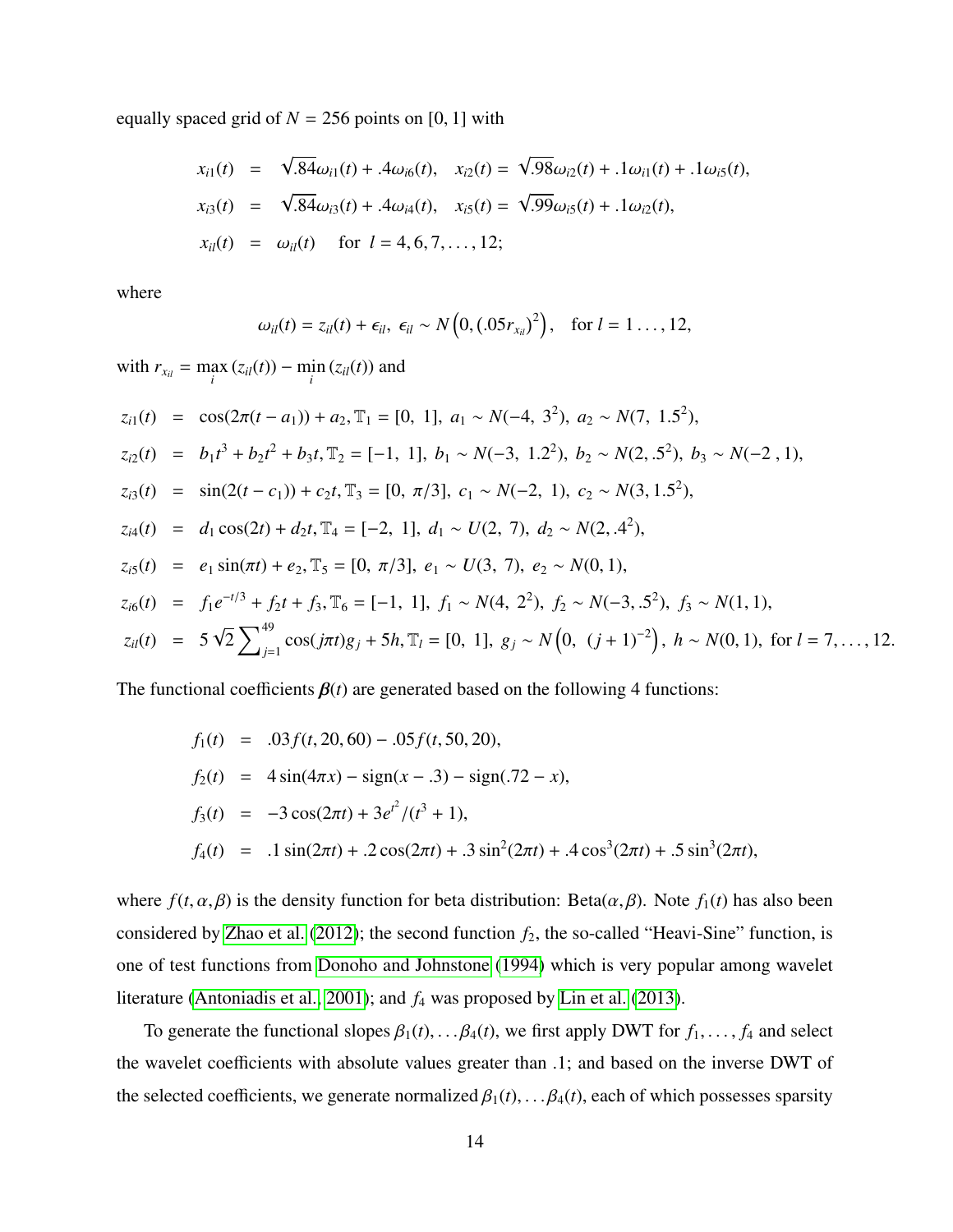and is shown in Figure [1.](#page-14-0) The rest of slopes are set to be zero, i.e.,  $\beta_l(t) = 0$  for  $l = 5, \ldots, 12$ . The error term  $\varepsilon_i$  is drawn from the following distributions: 1) Standard normal :  $N(0, 1)$ ; 2)

<span id="page-14-0"></span>

Figure 1: Slope functions of  $\beta_1$  to  $\beta_4$ .

Mixed-variance:  $.95N(0, 1) + .05N(0, 10)$ ; 3) t distribution with 3 degrees of freedom:  $t_3$ ; 4) Standard Cauchy:  $C(0, 1)$ . The signal-to-noise (SNR) ratio, defined as  $\mu/\sigma$  in this paper, is chosen from three different levels: SNR = 1, 5, 10, where  $\mu$  is the mean of signal and  $\sigma$  is the standard deviation of the noise.

The sizes of the training, tuning and testing data sets are *n*, *n* and 10*n* respectively. We select the tuning parameters via a grid search using the GIC and validation set methods through the tuning data set. In GIC,  $\phi_n$ s are  $5p_n$ ,  $5p_n$  and  $p_n$  for the quantile sparse group lasso, lasso and group lasso methods respectively, while  $p_n = \log(\log(n)) \log(\log(p)) / (10n)$ . The validation set method is used to select the gold standard (GS) tuning parameters that minimize the prediction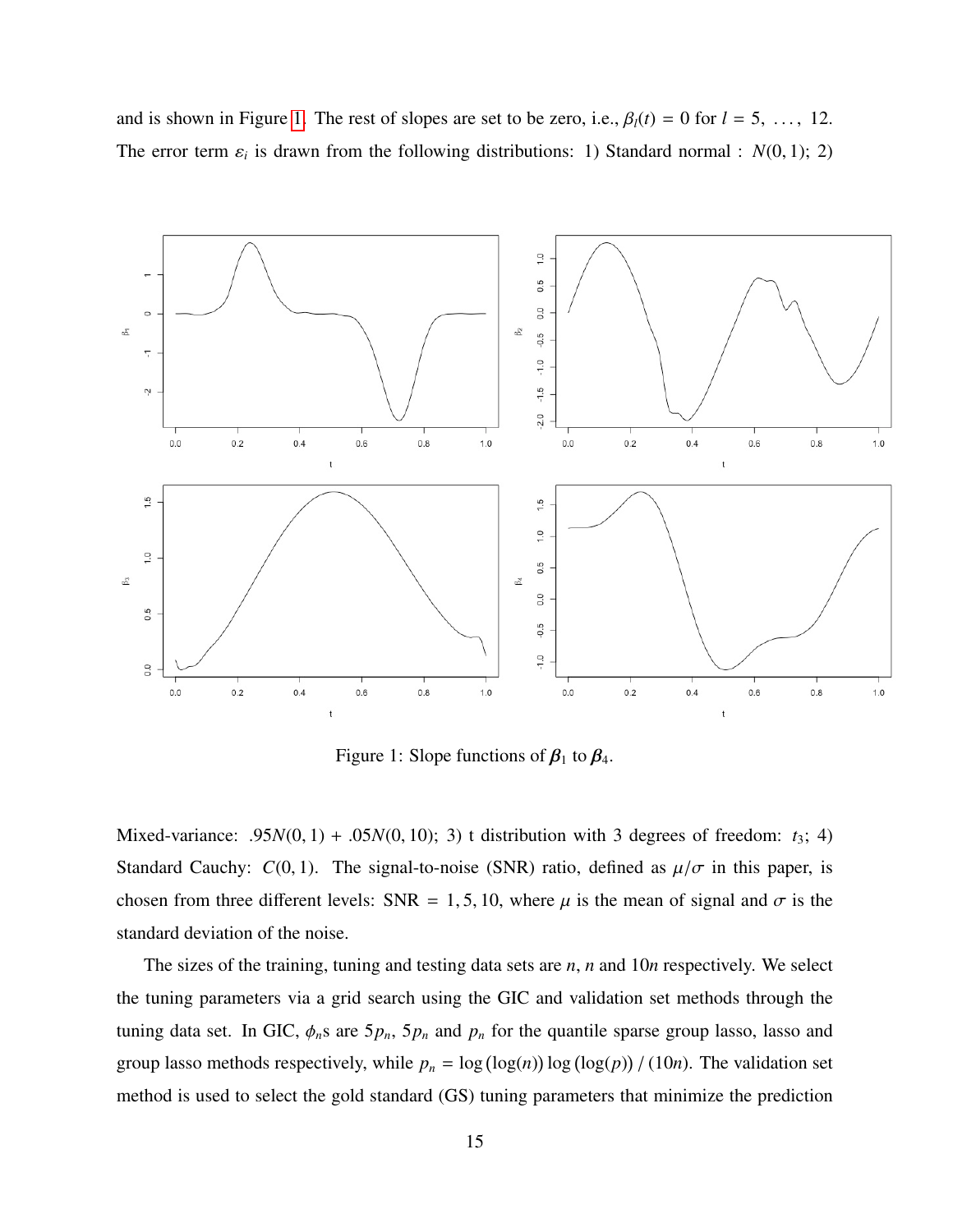error of tuning data sets [\(Li et al., 2007,](#page-32-9) [Zou and Yuan, 2008,](#page-35-0) [Wu and Liu, 2009\)](#page-34-7).

In our simulations, we choose  $n = 200, 400$ , set  $\tau = 0.5$ , and use 100 Monte Carlo repititions. We use the following five criteria of the performance, namely, the group accuracy (GA), variable accuracy (VA), mean absolute prediction error (MAPE), mean integrated square errors (MISE) and individual integrated square errors (ISE). The group accuracy (GA) is the proportion of correctly picked up and dropped off functional components, that is  $GA = E((|\widehat{M} \cap M_0| + |\widehat{M}^c \cap M_0^c|)/12)$ with  $M_0 = \{l : \beta_l(t) \neq 0\}$  and  $\widehat{M} = \{l : \widehat{\beta}_l(t) \neq 0\}$ . The variable accuracy (VA) is defined similarly as GA by simply replacing the  $M_0$  and  $\widehat{M}$  as the true and estimated index sets of non-zero wavelet coefficients. The mean absolute prediction error (MAPE) is MAPE=  $E(|\hat{y} - y|)$ . The mean integrated square errors (MISE) of the 12 estimated functional coefficients:

$$
MISE = \frac{1}{12} \sum_{l=1}^{12} \int_0^1 (\hat{\beta}_l(t) - \beta_l(t))^2 dt,
$$

as well as the individual integrated square error (ISE):

$$
ISE_l = \int_0^1 (\hat{\beta}_l(t) - \beta_l(t))^2 dt,
$$

is used to measure the estimation accuracy of functional coefficients.

Due to space limit, we only discuss the results of  $SNR = 5$ . The results for the other two SNRs are both in favor of our method and deferred to the Appendix. As shown in Table [1,](#page-16-0) in general, the performance of qSGL method is better than the qL and qGL methods in terms of mean integrated square errors (MISEs) and mean absolute prediction errors (MAPEs). For different error types, our proposed GIC approach is only slightly outperformed by the gold standards. As the sample size increases, the MISEs and MAPEs decrease, which is consistent with our theoretical results. For group accuracy (GA), qGL performs better than the other methods in most cases, while qL performs quite well in terms of variable accuracy (VA). However, in the case of GIC, the sparse group lasso method outperforms the two competitors regarding both GA and VA, especially for larger sample sizes. In Table [2,](#page-17-0) it shows that the ISEs of sparse group lasso are smaller than the other two methods. It also shows that the ISE of  $\hat{\beta}_1(t)$  is always less than the other three slope functions in most cases regardless the methods used. It might be due to the fact that  $\beta_1(t)$  is smoother than the other slopes; see Figure [1.](#page-14-0)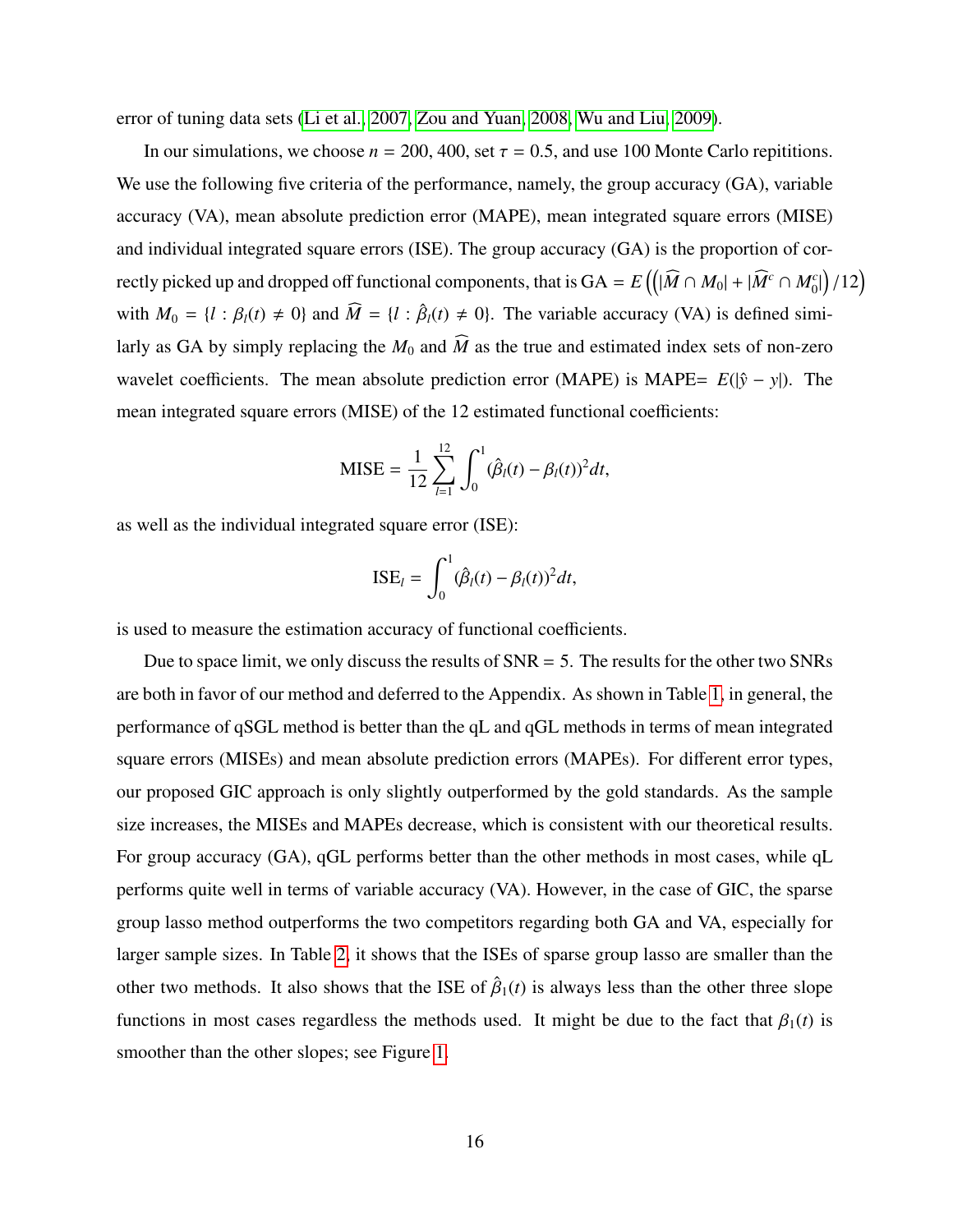<span id="page-16-0"></span>

|             |                |        |             | GS    |           |             |             | <b>GIC</b> |           |             |
|-------------|----------------|--------|-------------|-------|-----------|-------------|-------------|------------|-----------|-------------|
| $\mathbf n$ | Noise          | Method | <b>MISE</b> | GA    | <b>VA</b> | <b>MAPE</b> | <b>MISE</b> | GA         | <b>VA</b> | <b>MAPE</b> |
|             |                | qSGL   | 1.449       | 0.930 | 0.934     | 2.600       | 1.522       | 0.594      | 0.840     | 2.851       |
|             | $\mathbf 1$    | qL     | 3.230       | 0.919 | 0.961     | 2.871       | 3.159       | 0.482      | 0.904     | 3.205       |
|             |                | qGL    | 1.835       | 1.000 | 0.082     | 2.862       | 2.121       | 0.970      | 0.343     | 4.763       |
|             |                | qSGL   | 1.372       | 0.960 | 0.934     | 2.466       | 1.516       | 0.623      | 0.835     | 2.796       |
|             | $\overline{c}$ | qL     | 3.023       | 0.932 | 0.960     | 2.749       | 3.086       | 0.496      | 0.905     | 3.142       |
|             |                | qGL    | 1.802       | 1.000 | 0.082     | 2.781       | 2.068       | 0.973      | 0.326     | 4.476       |
| 200         |                | qSGL   | 0.598       | 1.000 | 0.911     | 1.436       | 0.932       | 0.871      | 0.857     | 1.953       |
|             | $\mathfrak{Z}$ | qL     | 1.420       | 0.985 | 0.945     | 1.671       | 2.487       | 0.686      | 0.909     | 2.654       |
|             |                | qGL    | 1.630       | 1.000 | 0.065     | 2.386       | 1.735       | 0.993      | 0.140     | 2.836       |
|             | $\overline{4}$ | qSGL   | 1.284       | 0.972 | 0.934     | 2.326       | 1.497       | 0.617      | 0.829     | 2.755       |
|             |                | qL     | 2.826       | 0.927 | 0.958     | 2.625       | 3.135       | 0.490      | 0.907     | 3.145       |
|             |                | qGL    | 1.775       | 1.000 | 0.075     | 2.656       | 2.043       | 0.976      | 0.295     | 4.225       |
|             |                | qSGL   | 0.925       | 0.989 | 0.915     | 2.095       | 1.224       | 0.911      | 0.920     | 2.220       |
|             | $\mathbf 1$    | qL     | 1.774       | 0.944 | 0.946     | 2.187       | 2.125       | 0.617      | 0.898     | 2.371       |
|             |                | qGL    | 1.581       | 1.000 | 0.054     | 2.393       | 2.246       | 0.958      | 0.569     | 5.240       |
|             |                | qSGL   | 0.842       | 0.995 | 0.911     | 1.954       | 1.105       | 0.967      | 0.937     | 2.058       |
|             | $\overline{c}$ | qL     | 1.640       | 0.965 | 0.947     | 2.040       | 1.853       | 0.729      | 0.912     | 2.190       |
|             |                | qGL    | 1.549       | 1.000 | 0.056     | 2.306       | 2.263       | 0.957      | 0.582     | 5.294       |
| 400         |                | qSGL   | 0.157       | 1.000 | 0.875     | 1.001       | 0.272       | 1.000      | 0.930     | 1.108       |
|             | 3              | qL     | 0.285       | 1.000 | 0.908     | 1.026       | 0.481       | 0.991      | 0.943     | 1.108       |
|             |                | qGL    | 1.255       | 1.000 | 0.050     | 1.996       | 1.438       | 0.992      | 0.155     | 2.472       |
|             |                | qSGL   | 0.738       | 0.996 | 0.909     | 1.785       | 0.995       | 0.983      | 0.939     | 1.910       |
|             | $\overline{4}$ | qL     | 1.469       | 0.978 | 0.947     | 1.860       | 1.737       | 0.735      | 0.906     | 2.052       |
|             |                | qGL    | 1.505       | 0.999 | 0.054     | 2.194       | 2.102       | 0.969      | 0.499     | 4.490       |

Table 1: Simulation summary of SNR=5. The first column *n* is the size of training data. The second column is the type of noise. The third column is the method we used, qSGL for the quantile sparse group lasso, qL for the quantile Lasso, and qGL for the quantile group lasso. GS means  $\lambda$  was selected by the validation method (gold standard). GIC means  $\lambda$  selected via the GIC criterion. MISE stands for mean integrated errors. MAPE, GA and VA indicate mean absolute prediction error, group accuracy and variable accuracy, respectively.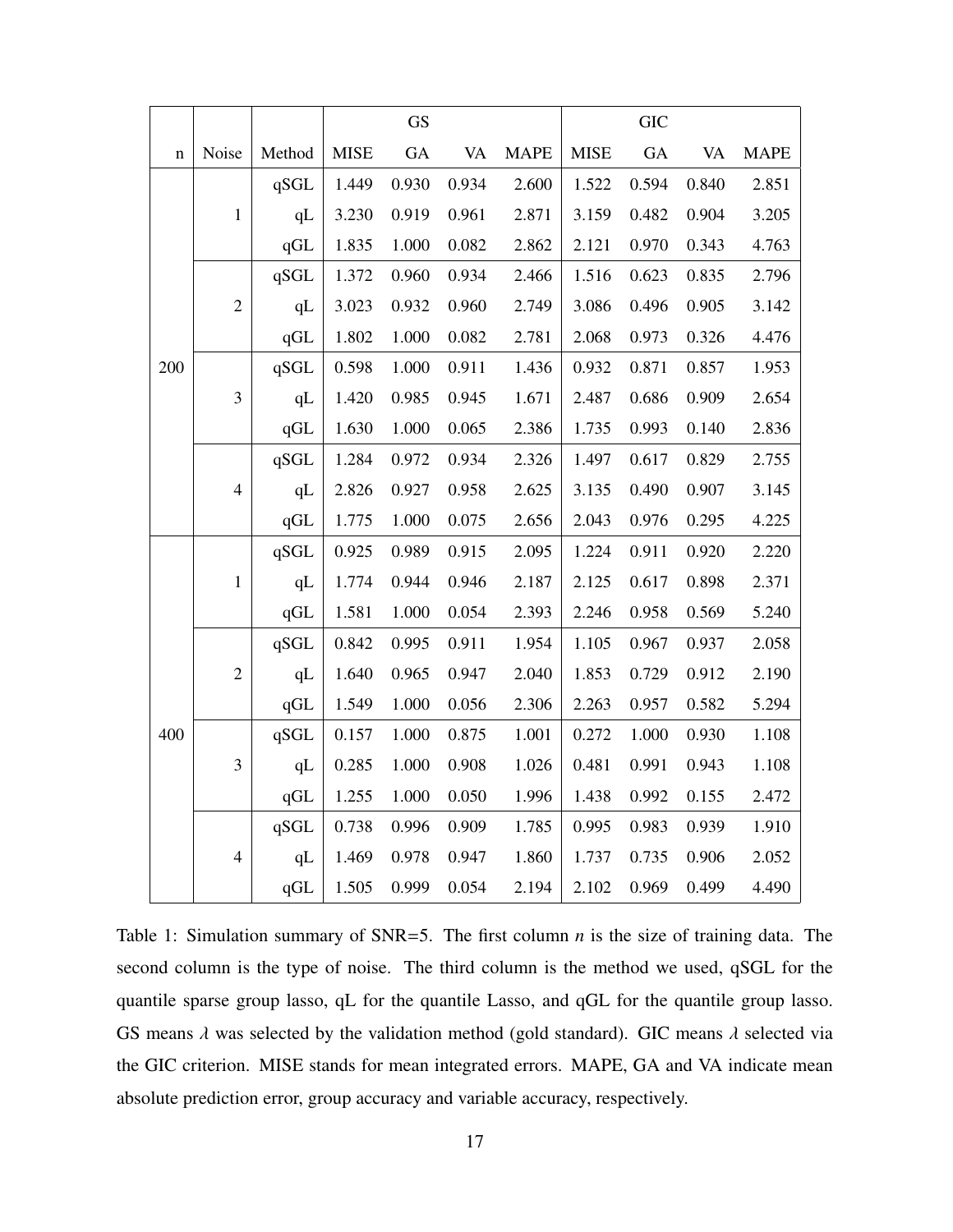<span id="page-17-0"></span>

|             |                         |        |       | <b>GS</b>        |       |       |       | <b>GIC</b>       |       |       |
|-------------|-------------------------|--------|-------|------------------|-------|-------|-------|------------------|-------|-------|
| $\mathbf n$ | Noise                   | Method | ISE1  | ISE <sub>2</sub> | ISE3  | ISE4  | ISE1  | ISE <sub>2</sub> | ISE3  | ISE4  |
|             |                         | qSGL   | 0.116 | 0.585            | 0.331 | 0.385 | 0.133 | 0.550            | 0.322 | 0.387 |
|             | $\mathbf 1$             | qL     | 0.289 | 0.758            | 1.386 | 0.734 | 0.318 | 0.618            | 1.136 | 0.732 |
|             |                         | G      | 0.351 | 0.675            | 0.359 | 0.447 | 0.372 | 0.728            | 0.370 | 0.648 |
|             |                         | qSGL   | 0.116 | 0.540            | 0.322 | 0.368 | 0.137 | 0.560            | 0.318 | 0.377 |
|             | $\overline{c}$          | qL     | 0.283 | 0.674            | 1.302 | 0.703 | 0.336 | 0.631            | 1.049 | 0.740 |
|             |                         | qGL    | 0.348 | 0.665            | 0.349 | 0.438 | 0.367 | 0.714            | 0.362 | 0.621 |
| 200         |                         | qSGL   | 0.051 | 0.162            | 0.163 | 0.214 | 0.077 | 0.311            | 0.221 | 0.267 |
|             | $\overline{\mathbf{3}}$ | qL     | 0.105 | 0.204            | 0.614 | 0.468 | 0.238 | 0.460            | 0.939 | 0.610 |
|             |                         | qGL    | 0.332 | 0.605            | 0.297 | 0.395 | 0.342 | 0.632            | 0.313 | 0.446 |
|             | $\overline{4}$          | qSGL   | 0.104 | 0.498            | 0.304 | 0.354 | 0.129 | 0.551            | 0.328 | 0.367 |
|             |                         | qL     | 0.248 | 0.628            | 1.211 | 0.679 | 0.318 | 0.613            | 1.157 | 0.707 |
|             |                         | qGL    | 0.345 | 0.657            | 0.343 | 0.427 | 0.367 | 0.709            | 0.366 | 0.597 |
|             |                         | qSGL   | 0.074 | 0.321            | 0.217 | 0.293 | 0.091 | 0.470            | 0.265 | 0.353 |
|             | $\mathbf{1}$            | qL     | 0.141 | 0.318            | 0.729 | 0.532 | 0.155 | 0.377            | 0.719 | 0.575 |
|             |                         | qGL    | 0.325 | 0.590            | 0.285 | 0.381 | 0.363 | 0.731            | 0.399 | 0.752 |
|             |                         | qSGL   | 0.071 | 0.274            | 0.207 | 0.273 | 0.088 | 0.421            | 0.248 | 0.331 |
|             | $\overline{c}$          | qL     | 0.117 | 0.279            | 0.695 | 0.508 | 0.139 | 0.324            | 0.675 | 0.519 |
|             |                         | qGL    | 0.321 | 0.577            | 0.278 | 0.372 | 0.364 | 0.736            | 0.401 | 0.761 |
| 400         |                         | qSGL   | 0.010 | 0.018            | 0.063 | 0.065 | 0.016 | 0.045            | 0.094 | 0.115 |
|             | 3                       | qL     | 0.012 | 0.017            | 0.139 | 0.110 | 0.018 | 0.034            | 0.234 | 0.187 |
|             |                         | G      | 0.295 | 0.446            | 0.205 | 0.308 | 0.311 | 0.504            | 0.244 | 0.375 |
|             |                         | qSGL   | 0.057 | 0.220            | 0.195 | 0.253 | 0.071 | 0.366            | 0.233 | 0.312 |
|             | $\overline{4}$          | qL     | 0.096 | 0.218            | 0.643 | 0.478 | 0.116 | 0.273            | 0.631 | 0.515 |
|             |                         | qGL    | 0.319 | 0.555            | 0.266 | 0.363 | 0.354 | 0.700            | 0.383 | 0.664 |

Table 2: Individual funtional  $L_2$  error of SNR=5. The first column n is the size of training data. The second column is the noise type. The third column is the method we used. ISE1:  $\|\hat{\beta}_1 - \beta_1\|_2^2$ ; ISE2:  $\|\hat{\beta}_2 - \beta_2\|_2^2$ ; ISE3:  $\|\hat{\beta}_3 - \beta_3\|_2^2$ ; ISE4:  $\|\hat{\beta}_4 - \beta_4\|_2^2$ .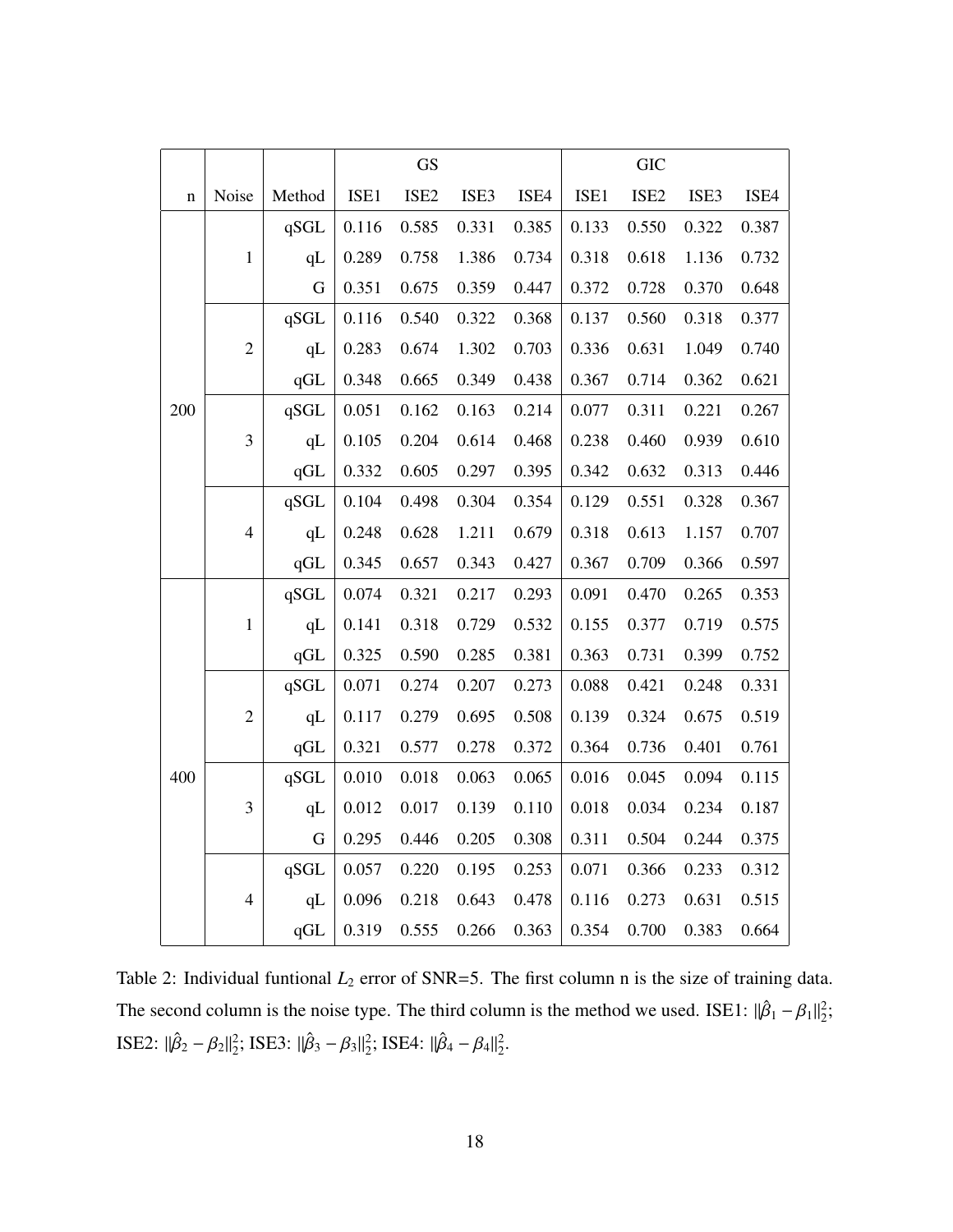### 5.2 Real Data

The real data we use is a subset of the ADHD-200 Sample Initiative Project [\(Mennes et al.,](#page-33-6) [2013\)](#page-33-6), which studies attention deficit hyperactivity disorder (ADHD), the most commonly diagnosed mental disorder of childhood which may persist into adulthood. ADHD is characterized by problems related to paying attention, hyperactivity, or impulsive behavior. The dataset is a filtered preprocessed resting state fMRI data from New York University Child Study Centre using the Anatomical Automatic Labeling (AAL) atlas [\(Tzourio-Mazoyer et al., 2002\)](#page-34-10). In the dataset, there are 172 equally spaced time courses in the filtering and AAL contains 116 Regions of Interests (ROIs) fractionated into functional space using nearest-neighbor interpolation. Each of 172 time courses is then smoothed to 64 equally to apply DWT. After cleaning the raw data that fails in quality control or has missing data, we have 120 individuals in final analysis. Grouping ROIs in terms of their anatomical functions and averaging within each group the corresponding time courses, we have 59 averaged time courses of grouped ROIs serving as functional predictors, each of which has 64 equally spaced time points. In addition, 8 scalar covariates are considered, including gender, age, handedness, diagnosis status, medication status, Verbal IQ, Performance IQ and Full4 IQ. The response of interest is the ADHD index, a measurement of severity of mental disorder.

We apply partial functional linear quantile regression model [\(4\)](#page-2-0) with 59 functional covariates and 8 scalar covariates. In order to select the significant functional covariates from 59 ROIs, we use the procedure proposed by Meinshausen and Bühlmann  $(2010)$  to obtain stable selections from 100 bootstrap samples. The tuning parameters are chosen by GIC. The boxplots of  $L_2$  norms of the estimated slope functions from bootstrap samples are shown in Figure [2,](#page-21-0) [3](#page-26-0) and [4](#page-27-0) in the Appendix. The selection criterion is that the median of corresponding  $L_2$  norm should be greater than  $10^{-5}$ .

In neurological science literature on ADHD, it has been shown that the 7 regions of cerebellum, temporal, vermis, parietal, occipital, cingulum and frontal are commonly discovered to be significantly related to ADHD symptoms from various studies ( [Max et al., 2005;](#page-33-8) [Konrad and](#page-32-11) [Eickho](#page-32-11)ff, [2010;](#page-32-11) [Tomasi and Volkow, 2012\)](#page-34-11). We first evaluate the performances of qSGL, qL and qGL methods in terms of the selection of these 7 regions, which are essentially 14 ROIs including the left and right parts. In Table [3](#page-19-0) and [4,](#page-20-0) we list the selected ROIs from three different methods.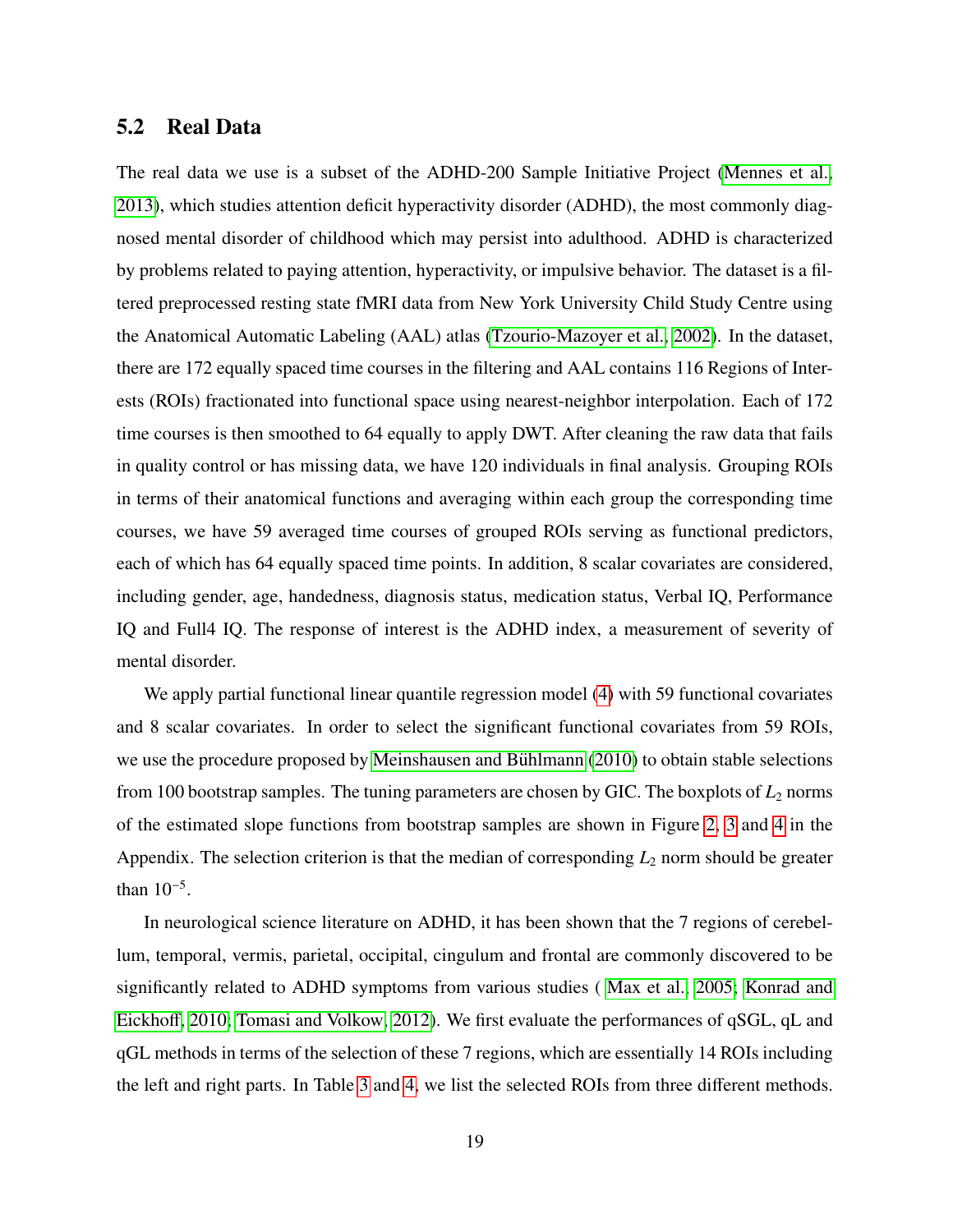In particular, qSGL, qL and qGL select 15, 20 and 9 ROIs respectively. In terms of those 7/14 commonly discovered regions/ROIs, Both our proposed qSGL and qGL methods have lower false discovery rates (33%) than the qL method (55%), while our method is superior to the qGL as it identifies more true positives (10 vs 6). Moreover, "Occipital R", the right occipital region, can only be identified by our method. While both Table [3](#page-19-0) and [4](#page-20-0) confirm that most of the selected ROIs are coming from the 7/14 mostly discovered regions/ROIs, the three methods also suggest three other common ROIs: "Olfactory R", "Supramarginal R", and "Caudate R", namely right olfactory, right supramarginal, and right caudate regions respectively, which have been evidently important as suggested by some ADHD studies. For instance, [Schrimsher et al.](#page-33-9) [\(2002\)](#page-33-9) revealed a relationship between caudate asymmetry and some symptoms related to ADHD. The findings of [Sidlauskaite et al.](#page-33-10) [\(2015\)](#page-33-10) imply the supramarginal gyrus is associated with the ADHD symptom scores.

<span id="page-19-0"></span>

| Method | Significant ROIs                                                    |
|--------|---------------------------------------------------------------------|
|        | "Temporal R" "Cerebelum R" "Frontal R" "Occipital R" "Olfactory R"  |
| qSGL   | "SupraMarginal R" "Caudate R" "Vermis" "Cuneus L" "Parietal R"      |
|        | "Frontal L" "Precuneus R" "Temporal L" "Cerebelum L" "Precentral R" |
|        | "Frontal R" "Caudate R" "Temporal R" "Cuneus L" "SupraMarginal R"   |
|        | "Parietal R" "Lingual L" "Frontal L" "Precuneus R" "Vermis"         |
| qL     | "Fusiform R" "Pallidum L" "Olfactory R" "Precentral R" "Cingulum L" |
|        | "Cuneus R" "Parietal L" "Temporal L" "Angular L" "Cerebelum R"      |
|        | "Caudate R" "Frontal R" "Cerebelum R" "Vermis" "Olfactory R"        |
| qGL    | "Temporal R" "Precentral R" "SupraMarginal R" "Frontal L"           |

Table 3: Selected ROIs for the ADHD-200 fMRI Dataset.

# 6 Discussion

This article studies quantile regression in partial functional linear model where response is scalar and predictors include both scalars and multiple functions. We adopt wavelet basis to well approximate functional slopes while effectively detect local features. A sparse group lasso method is proposed to select important functional predictors while capture shared information among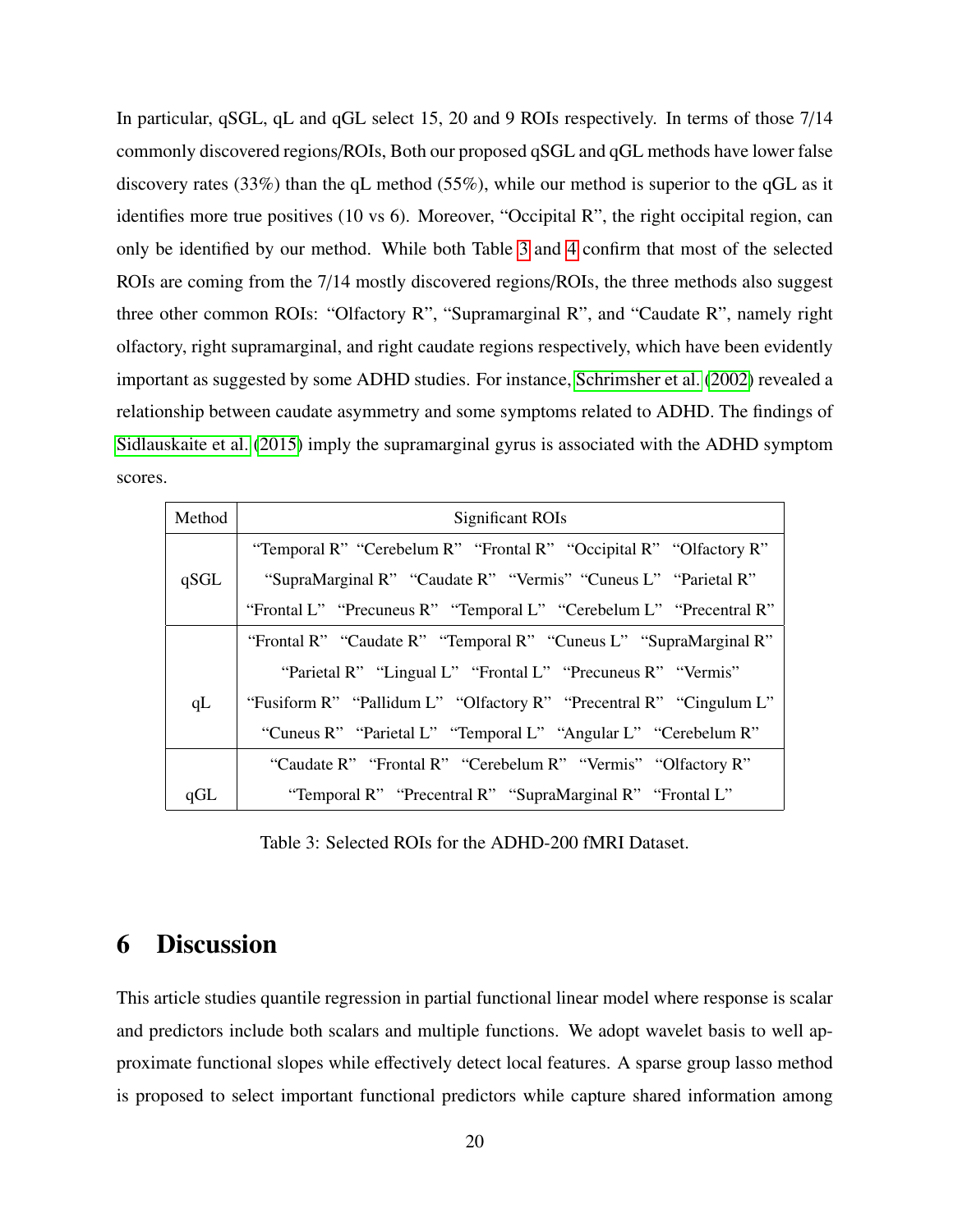<span id="page-20-0"></span>

| Significant regions | qSGL | qL  | qGL |
|---------------------|------|-----|-----|
| Cerebellum          | R L  | R.  | R   |
| <b>Temporal</b>     | R L  | R L | R   |
| Vermis              | R L  | R L | R L |
| Parietal            | R    | R L |     |
| Occipital           | R    |     |     |
| Cingulum            |      | L   |     |
| Frontal             | R L  | L   | R L |

Table 4: Selected ROIs for the suggested 7 regions, 'R' and 'L' indicate the region is selected from the right brain and left brain, respectively. Blank means the brain region is not chosen.

them. We reformulate the proposed problem into a standard second-order cone program and then solve it by an interior point method. A novel and efficient algorithm by using alternating direction method of multipliers (ADMM) is utilized to solve the optimization problem. In addition, we successfully derive the asymptotic properties including the convergence rate and prediction error bound which guarantee a good theoretical performance of the proposed method. Simulation studies demonstrate that our proposed method is more effective in estimating coefficients and making predictions while capable of identifying non-zero functional components and wavelet coefficients. We analyze a real data from ADHD-200 fMRI data set and show the superiority of our method. Moreover, our analysis makes some new discovery about other brain regions that are evidently important in making diagnosis.

There are several topics that merit further research. Other asymptotic properties, such as the model selection consistency and asymptotic normality, of our proposed method could be developed. The technique proposed to reformulate our problem into a second order cone program (SOCP) could be further adapted to other penalized quantile regression problems; for example, quantile ridge regression [\(Wu and Liu, 2009\)](#page-34-7). Moreover, to estimate the functional slopes, the wavelet-based technique can also be used together with principal component analysis or partial least squares methods [\(Reiss et al., 2015\)](#page-33-11).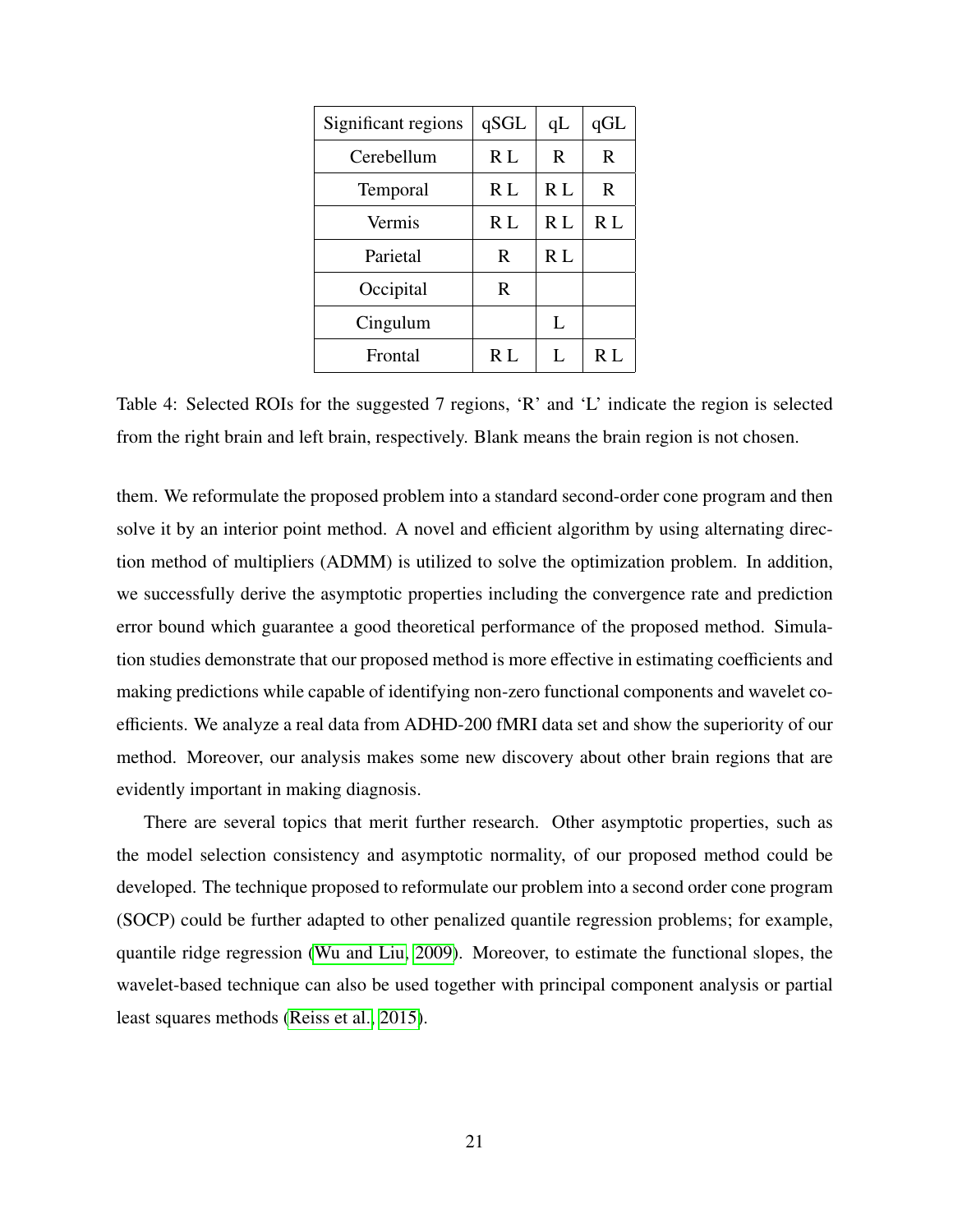# 7 Appendix

<span id="page-21-0"></span>

Figure 2: Boxplot of  $L_2$  norm for each slope function, by using the quantile spare group lasso method.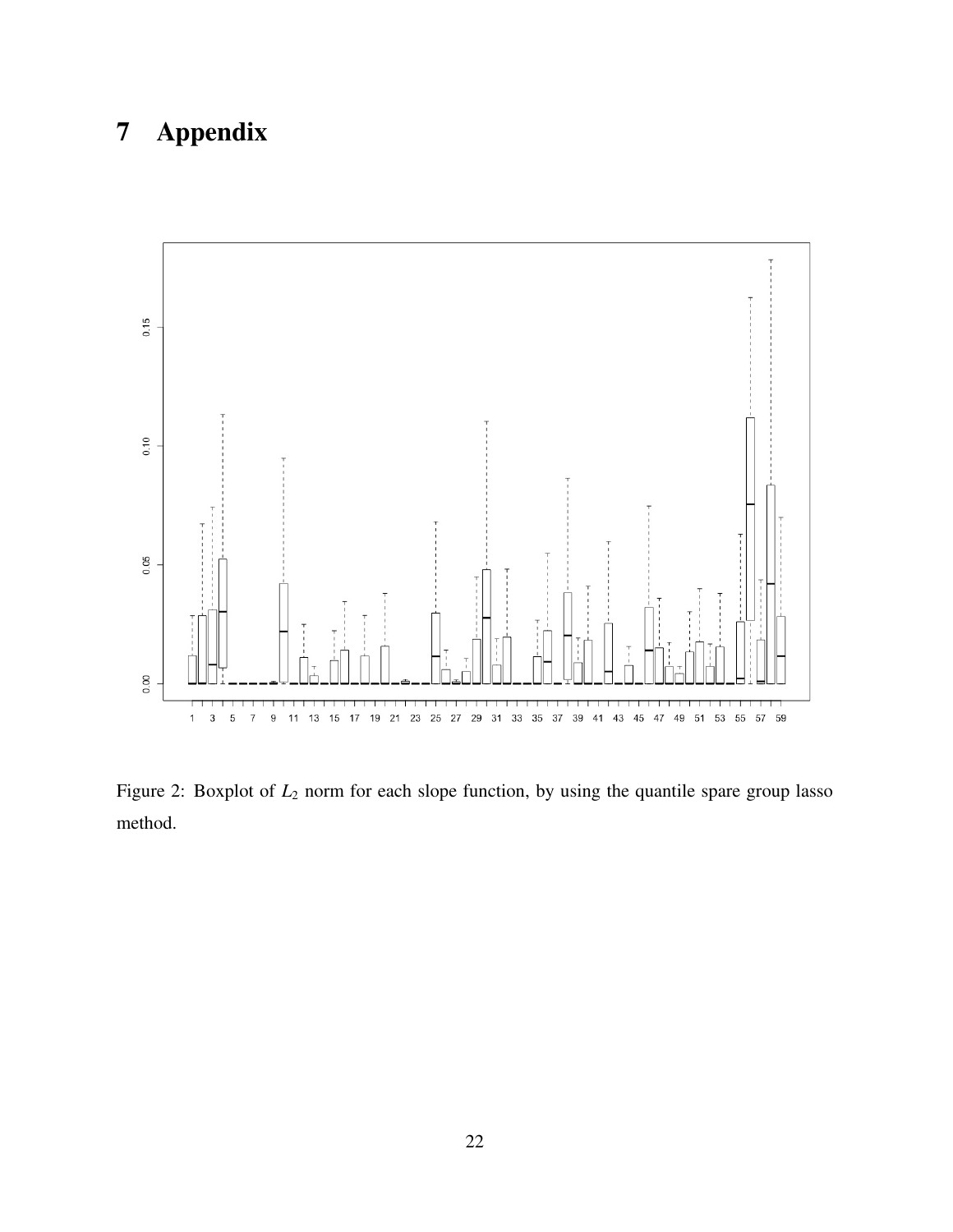|             |                |        |             | <b>GS</b> |           |             |             | <b>GIC</b> |       |             |
|-------------|----------------|--------|-------------|-----------|-----------|-------------|-------------|------------|-------|-------------|
| $\mathbf n$ | Noise          | Method | <b>MISE</b> | GA        | <b>VA</b> | <b>MAPE</b> | <b>MISE</b> | GA         | VA    | <b>MAPE</b> |
|             |                | qSGL   | 2.426       | 0.860     | 0.959     | 9.557       | 6.361       | 0.480      | 0.854 | 11.720      |
|             | $\mathbf{1}$   | qL     | 5.885       | 0.965     | 0.972     | 9.553       | 17.062      | 0.358      | 0.891 | 13.134      |
|             |                | qGL    | 2.601       | 0.852     | 0.118     | 9.637       | 4.091       | 0.708      | 0.406 | 12.728      |
|             |                | qSGL   | 2.322       | 0.876     | 0.958     | 8.833       | 6.013       | 0.509      | 0.857 | 10.968      |
|             | $\overline{c}$ | qL     | 5.592       | 0.968     | 0.971     | 8.844       | 16.564      | 0.363      | 0.891 | 12.760      |
|             |                | qGL    | 2.619       | 0.870     | 0.123     | 8.973       | 4.473       | 0.704      | 0.374 | 11.844      |
| 200         |                | qSGL   | 1.063       | 0.994     | 0.930     | 4.200       | 1.594       | 0.891      | 0.908 | 4.774       |
|             | $\mathfrak{Z}$ | qL     | 2.462       | 0.978     | 0.958     | 4.491       | 7.252       | 0.547      | 0.911 | 7.466       |
|             |                | qGL    | 1.741       | 1.000     | 0.073     | 4.776       | 3.699       | 0.857      | 0.330 | 7.875       |
|             | $\overline{4}$ | qSGL   | 2.252       | 0.925     | 0.958     | 7.967       | 5.795       | 0.510      | 0.856 | 10.353      |
|             |                | qL     | 5.332       | 0.983     | 0.971     | 8.012       | 15.874      | 0.365      | 0.891 | 12.401      |
|             |                | qGL    | 2.402       | 0.920     | 0.113     | 8.099       | 4.152       | 0.751      | 0.404 | 11.165      |
|             |                | qSGL   | 2.186       | 0.935     | 0.954     | 8.699       | 2.427       | 0.959      | 0.974 | 9.529       |
|             | $\mathbf{1}$   | qL     | 5.246       | 0.981     | 0.971     | 8.756       | 5.916       | 0.966      | 0.970 | 8.906       |
|             |                | qGL    | 2.336       | 0.944     | 0.106     | 8.788       | 3.450       | 0.877      | 0.667 | 11.703      |
|             |                | qSGL   | 2.126       | 0.954     | 0.954     | 8.083       | 2.414       | 0.963      | 0.976 | 9.030       |
|             | $\overline{c}$ | qL     | 4.962       | 0.983     | 0.970     | 8.153       | 5.175       | 1.000      | 0.974 | 8.206       |
|             |                | qGL    | 2.234       | 0.973     | 0.102     | 8.182       | 2.742       | 0.898      | 0.718 | 11.403      |
| 400         |                | qSGL   | 0.492       | 1.000     | 0.883     | 3.630       | 1.004       | 0.999      | 0.951 | 3.985       |
|             | 3              | qL     | 1.035       | 0.995     | 0.934     | 3.698       | 1.855       | 0.994      | 0.965 | 4.018       |
|             |                | qGL    | 1.415       | 1.000     | 0.052     | 4.305       | 2.394       | 0.932      | 0.551 | 7.679       |
|             |                | qSGL   | 2.008       | 0.962     | 0.950     | 7.301       | 2.338       | 0.965      | 0.975 | 8.258       |
|             | $\overline{4}$ | qL     | 4.602       | 0.983     | 0.970     | 7.394       | 5.991       | 0.967      | 0.968 | 7.634       |
|             |                | qGL    | 2.133       | 0.983     | 0.102     | 7.376       | 3.250       | 0.888      | 0.692 | 10.880      |

Table 5: Simulation summary of SNR=1, as for Table [1.](#page-16-0)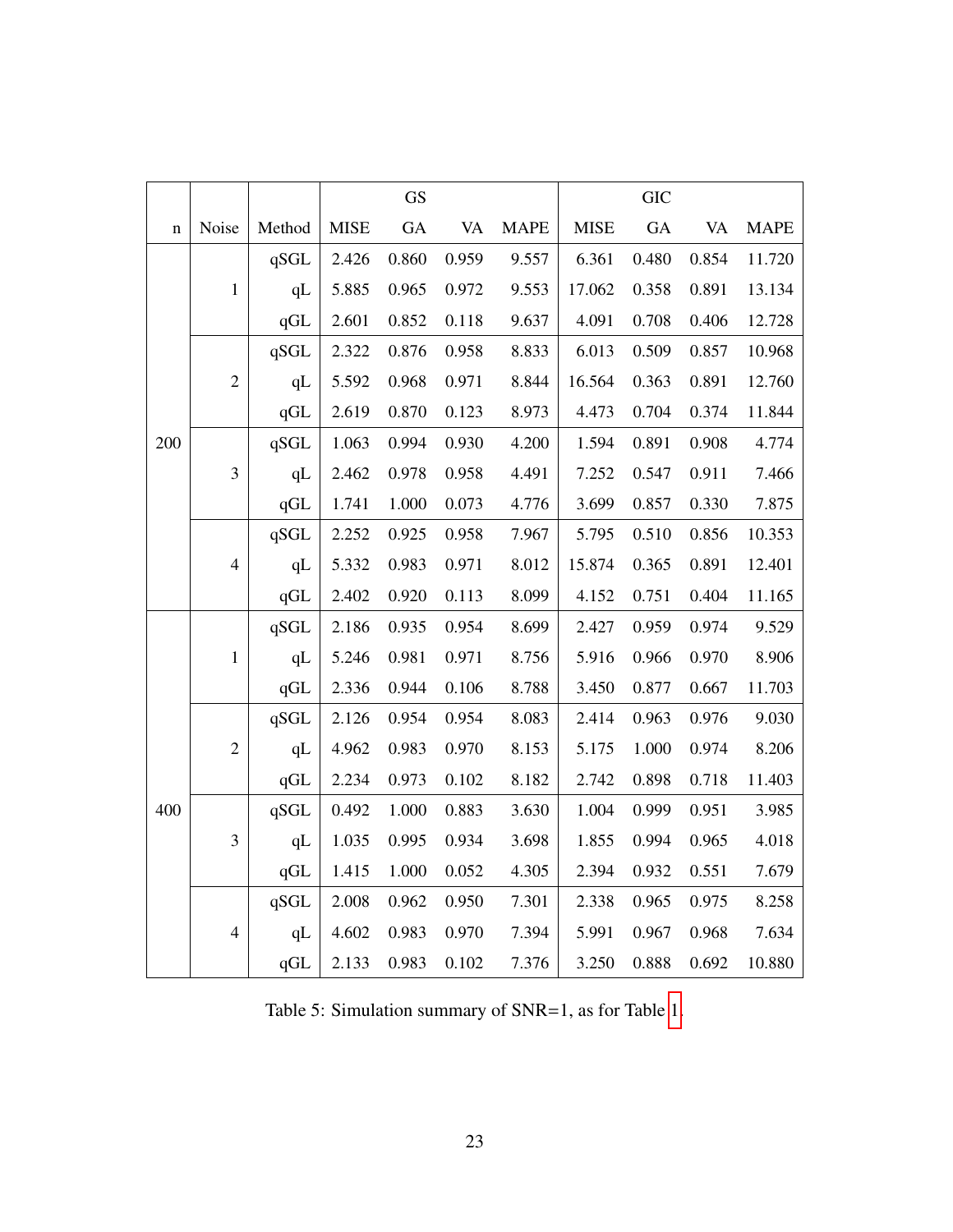|     |                |        |       | GS               |       |       |       | <b>GIC</b>       |       |       |
|-----|----------------|--------|-------|------------------|-------|-------|-------|------------------|-------|-------|
| n   | Noise          | Method | ISE1  | ISE <sub>2</sub> | ISE3  | ISE4  | ISE1  | ISE <sub>2</sub> | ISE3  | ISE4  |
|     |                | qSGL   | 0.186 | 0.822            | 0.673 | 0.684 | 0.270 | 2.415            | 0.749 | 0.654 |
|     | $\,1\,$        | qL     | 0.629 | 1.004            | 3.197 | 0.987 | 1.073 | 3.883            | 3.019 | 2.129 |
|     |                | qGL    | 0.407 | 0.901            | 0.537 | 0.693 | 0.529 | 1.851            | 0.555 | 0.868 |
|     |                | qSGL   | 0.181 | 0.810            | 0.642 | 0.635 | 0.264 | 2.494            | 0.712 | 0.640 |
|     | $\overline{c}$ | qL     | 0.592 | 0.973            | 2.974 | 0.989 | 1.078 | 4.370            | 2.808 | 1.825 |
|     |                | qGL    | 0.411 | 0.971            | 0.521 | 0.660 | 0.530 | 2.198            | 0.583 | 0.861 |
| 200 |                | qSGL   | 0.087 | 0.394            | 0.252 | 0.315 | 0.112 | 0.646            | 0.322 | 0.383 |
|     | $\mathfrak{Z}$ | qL     | 0.197 | 0.520            | 1.067 | 0.640 | 0.575 | 1.677            | 1.619 | 1.045 |
|     |                | qGL    | 0.342 | 0.645            | 0.330 | 0.422 | 0.438 | 1.729            | 0.497 | 0.737 |
|     | $\overline{4}$ | qSGL   | 0.165 | 0.816            | 0.646 | 0.589 | 0.243 | 2.383            | 0.764 | 0.641 |
|     |                | qL     | 0.552 | 0.961            | 2.781 | 0.986 | 0.982 | 4.010            | 2.891 | 1.769 |
|     |                | qGL    | 0.396 | 0.858            | 0.511 | 0.605 | 0.509 | 1.989            | 0.544 | 0.862 |
|     |                | qSGL   | 0.163 | 0.830            | 0.593 | 0.565 | 0.189 | 0.801            | 0.616 | 0.817 |
|     | $\mathbf{1}$   | qL     | 0.565 | 0.973            | 2.692 | 0.966 | 0.549 | 1.176            | 2.773 | 1.060 |
|     |                | qGL    | 0.387 | 0.837            | 0.492 | 0.598 | 0.453 | 1.339            | 0.422 | 1.041 |
|     |                | qSGL   | 0.165 | 0.814            | 0.579 | 0.540 | 0.194 | 0.795            | 0.619 | 0.803 |
|     | $\overline{c}$ | qL     | 0.513 | 0.966            | 2.501 | 0.938 | 0.523 | 0.970            | 2.679 | 0.982 |
|     |                | qGL    | 0.383 | 0.797            | 0.476 | 0.563 | 0.420 | 0.900            | 0.375 | 1.007 |
| 400 |                | qSGL   | 0.038 | 0.133            | 0.137 | 0.177 | 0.070 | 0.393            | 0.241 | 0.298 |
|     | $\mathfrak{Z}$ | qL     | 0.065 | 0.147            | 0.456 | 0.350 | 0.123 | 0.404            | 0.814 | 0.500 |
|     |                | qGL    | 0.312 | 0.516            | 0.242 | 0.344 | 0.383 | 0.778            | 0.405 | 0.802 |
|     |                | qSGL   | 0.146 | 0.794            | 0.540 | 0.502 | 0.176 | 0.799            | 0.604 | 0.758 |
|     | $\overline{4}$ | qL     | 0.414 | 0.952            | 2.281 | 0.919 | 0.461 | 1.269            | 2.478 | 1.140 |
|     |                | qGL    | 0.376 | 0.771            | 0.448 | 0.527 | 0.433 | 1.177            | 0.412 | 1.041 |

Table 6: Individual funtional  $L_2$  error when SNR=1, as for Table [2.](#page-17-0)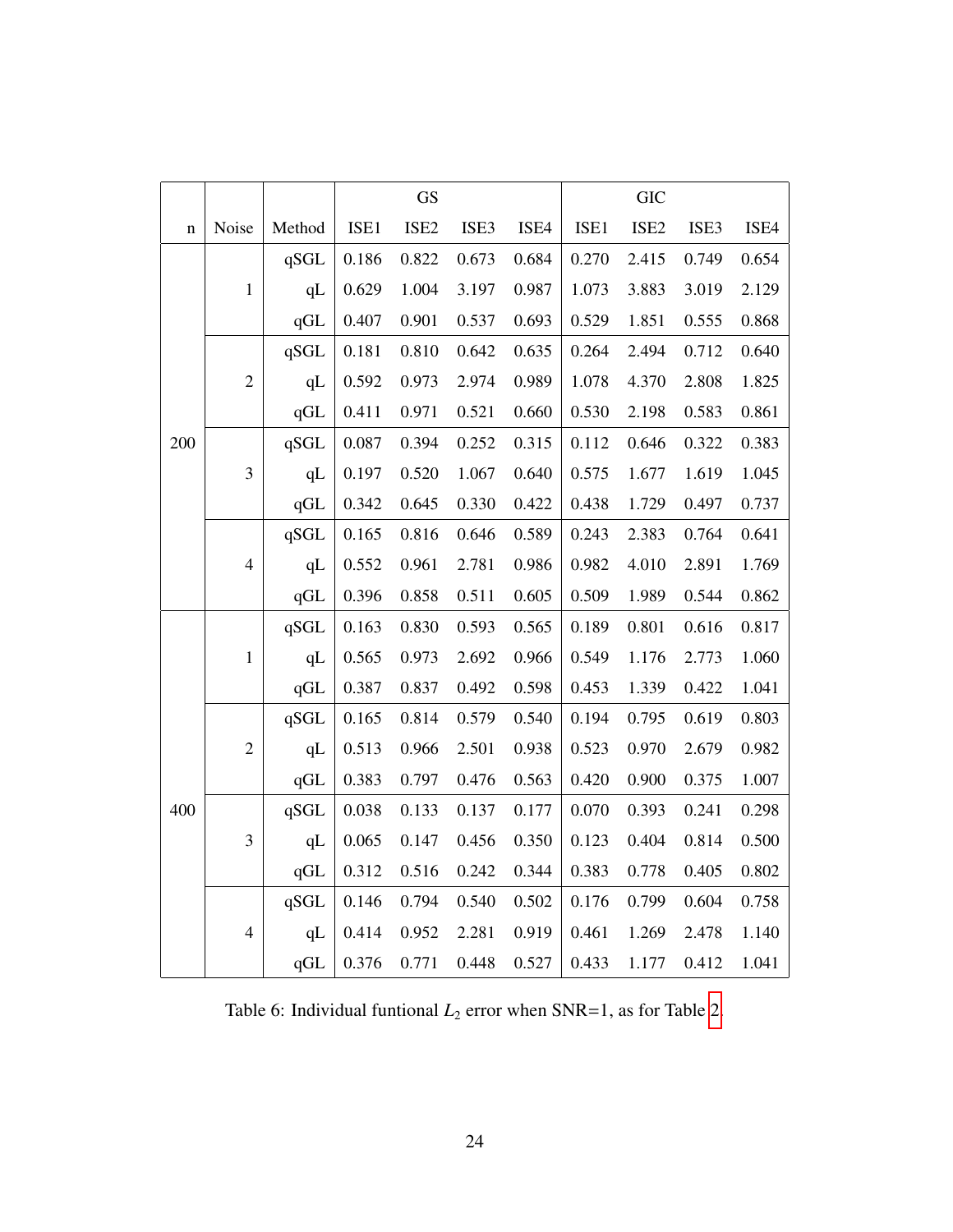|             |                |                       |             | <b>GS</b> |           |             |             | <b>GIC</b> |           |             |
|-------------|----------------|-----------------------|-------------|-----------|-----------|-------------|-------------|------------|-----------|-------------|
| $\mathbf n$ | Noise          | Method                | <b>MISE</b> | GA        | <b>VA</b> | <b>MAPE</b> | <b>MISE</b> | GA         | <b>VA</b> | <b>MAPE</b> |
|             |                | qSGL                  | 0.907       | 0.988     | 0.906     | 1.617       | 0.920       | 0.935      | 0.839     | 1.683       |
|             | $\mathbf 1$    | qL                    | 1.962       | 0.917     | 0.939     | 1.835       | 1.964       | 0.792      | 0.910     | 1.917       |
|             |                | qGL                   | 1.679       | 1.000     | 0.064     | 2.195       | 1.743       | 0.994      | 0.132     | 2.578       |
|             |                | qSGL                  | 0.898       | 0.992     | 0.912     | 1.576       | 0.913       | 0.943      | 0.840     | 1.662       |
|             | $\overline{2}$ | qL                    | 1.866       | 0.932     | 0.942     | 1.784       | 1.917       | 0.790      | 0.912     | 1.888       |
|             |                | qGL                   | 1.669       | 1.000     | 0.067     | 2.172       | 1.779       | 0.989      | 0.161     | 2.857       |
| 200         |                | qSGL                  | 0.498       | 1.000     | 0.903     | 1.124       | 0.709       | 0.943      | 0.849     | 1.482       |
|             | 3              | qL                    | 1.203       | 0.993     | 0.943     | 1.325       | 1.756       | 0.828      | 0.914     | 1.867       |
|             |                | qGL                   | 1.603       | 1.000     | 0.062     | 2.170       | 1.659       | 0.995      | 0.109     | 2.465       |
|             | $\overline{4}$ | qSGL                  | 0.842       | 0.992     | 0.915     | 1.502       | 0.911       | 0.943      | 0.843     | 1.656       |
|             |                | qL                    | 1.774       | 0.952     | 0.944     | 1.709       | 1.928       | 0.792      | 0.913     | 1.904       |
|             |                | qGL                   | 1.656       | 1.000     | 0.065     | 2.116       | 1.722       | 0.996      | 0.125     | 2.420       |
|             | $\mathbf{1}$   | qSGL                  | 0.499       | 0.999     | 0.892     | 1.142       | 0.610       | 0.963      | 0.874     | 1.222       |
|             |                | qL                    | 0.981       | 0.965     | 0.932     | 1.187       | 1.029       | 0.838      | 0.879     | 1.278       |
|             |                | qGL                   | 1.371       | 1.000     | 0.051     | 1.684       | 1.557       | 0.998      | 0.208     | 2.183       |
|             |                | $\operatorname{qSGL}$ | 0.458       | 1.000     | 0.890     | 1.069       | 0.565       | 0.981      | 0.897     | 1.145       |
|             | $\overline{c}$ | qL                    | 0.902       | 0.975     | 0.933     | 1.114       | 0.927       | 0.867      | 0.894     | 1.190       |
|             |                | qGL                   | 1.361       | 1.000     | 0.052     | 1.665       | 1.567       | 0.996      | 0.216     | 2.275       |
| 400         |                | qSGL                  | 0.096       | 1.000     | 0.874     | 0.602       | 0.167       | 1.000      | 0.918     | 0.671       |
|             | 3              | qL                    | 0.151       | 1.000     | 0.903     | 0.617       | 0.299       | 0.999      | 0.941     | 0.681       |
|             |                | qGL                   | 1.220       | 1.000     | 0.050     | 1.679       | 1.260       | 1.000      | 0.081     | 1.759       |
|             |                | qSGL                  | 0.410       | 1.000     | 0.891     | 0.981       | 0.515       | 0.978      | 0.899     | 1.067       |
|             | $\overline{4}$ | qL                    | 0.837       | 0.988     | 0.934     | 1.025       | 0.866       | 0.898      | 0.898     | 1.105       |
|             |                | qGL                   | 1.336       | 1.000     | 0.050     | 1.627       | 1.494       | 0.997      | 0.175     | 2.075       |

Table 7: Simulation summary of SNR=10, as for Table [1.](#page-16-0)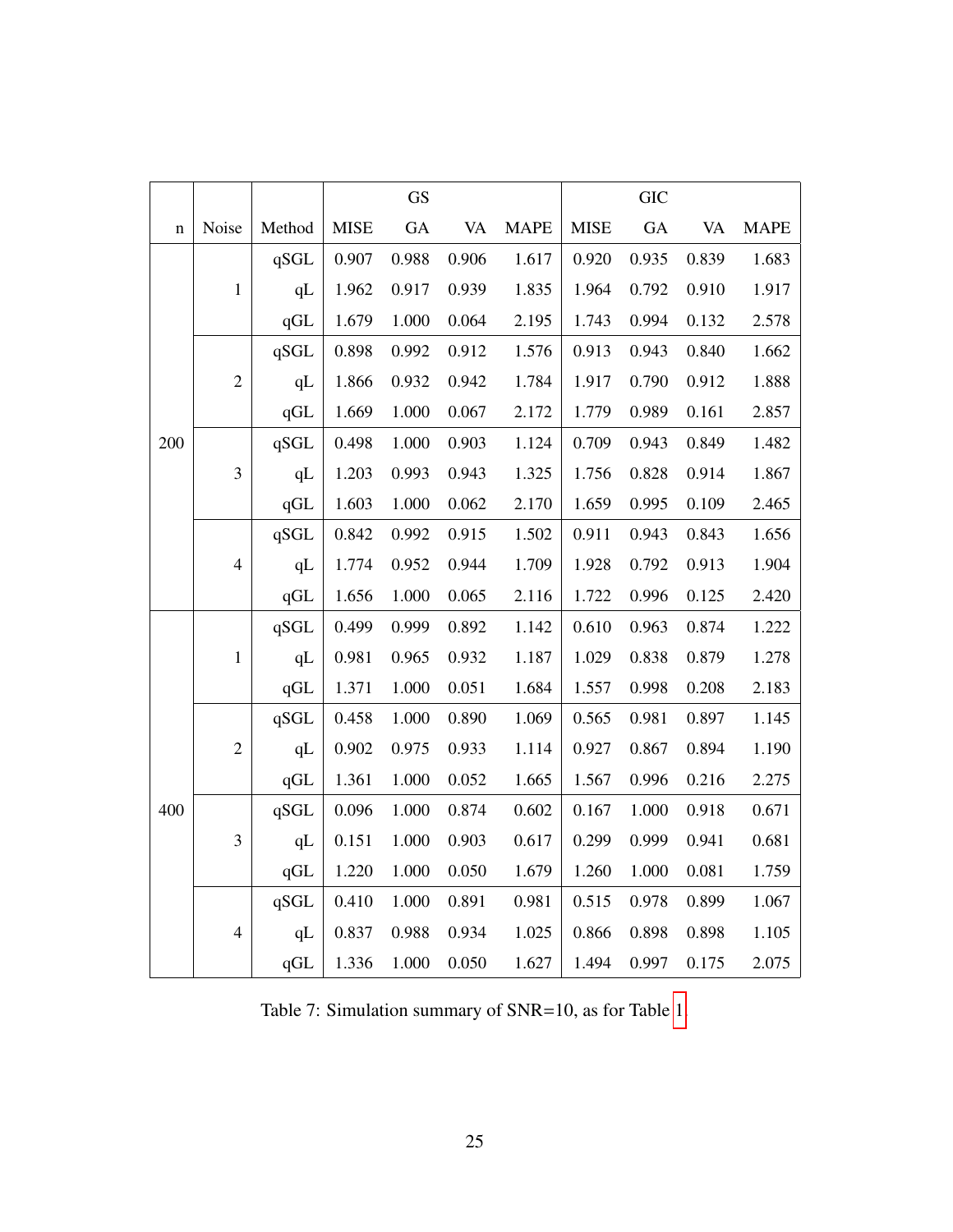|     |                |        |       | <b>GS</b>        |       |       |       | <b>GIC</b>       |       |       |
|-----|----------------|--------|-------|------------------|-------|-------|-------|------------------|-------|-------|
| n   | Noise          | Method | ISE1  | ISE <sub>2</sub> | ISE3  | ISE4  | ISE1  | ISE <sub>2</sub> | ISE3  | ISE4  |
|     |                | qSGL   | 0.080 | 0.298            | 0.220 | 0.286 | 0.082 | 0.292            | 0.222 | 0.284 |
|     | $\mathbf 1$    | qL     | 0.166 | 0.340            | 0.819 | 0.570 | 0.165 | 0.317            | 0.799 | 0.569 |
|     |                | qGL    | 0.334 | 0.625            | 0.312 | 0.407 | 0.338 | 0.637            | 0.318 | 0.449 |
|     |                | qSGL   | 0.081 | 0.299            | 0.216 | 0.282 | 0.087 | 0.294            | 0.218 | 0.277 |
|     | $\overline{c}$ | qL     | 0.158 | 0.315            | 0.776 | 0.559 | 0.177 | 0.321            | 0.746 | 0.565 |
|     |                | qGL    | 0.334 | 0.621            | 0.310 | 0.403 | 0.342 | 0.641            | 0.318 | 0.477 |
| 200 |                | qSGL   | 0.040 | 0.117            | 0.146 | 0.188 | 0.061 | 0.206            | 0.182 | 0.233 |
|     | 3              | qL     | 0.077 | 0.148            | 0.540 | 0.415 | 0.141 | 0.265            | 0.737 | 0.512 |
|     |                | qGL    | 0.330 | 0.597            | 0.289 | 0.387 | 0.333 | 0.607            | 0.296 | 0.423 |
|     | $\overline{4}$ | qSGL   | 0.072 | 0.270            | 0.211 | 0.271 | 0.080 | 0.293            | 0.227 | 0.273 |
|     |                | qL     | 0.137 | 0.293            | 0.751 | 0.543 | 0.171 | 0.308            | 0.788 | 0.549 |
|     |                | qGL    | 0.333 | 0.618            | 0.306 | 0.397 | 0.337 | 0.630            | 0.319 | 0.435 |
|     |                | qSGL   | 0.038 | 0.119            | 0.145 | 0.188 | 0.050 | 0.164            | 0.156 | 0.214 |
|     | $\mathbf{1}$   | qL     | 0.052 | 0.109            | 0.440 | 0.349 | 0.056 | 0.119            | 0.415 | 0.334 |
|     |                | qGL    | 0.307 | 0.501            | 0.229 | 0.333 | 0.316 | 0.562            | 0.279 | 0.400 |
|     |                | qSGL   | 0.036 | 0.100            | 0.141 | 0.173 | 0.046 | 0.146            | 0.157 | 0.202 |
|     | $\overline{c}$ | qL     | 0.044 | 0.094            | 0.412 | 0.327 | 0.050 | 0.099            | 0.385 | 0.309 |
|     |                | qGL    | 0.305 | 0.498            | 0.227 | 0.330 | 0.316 | 0.560            | 0.278 | 0.413 |
| 400 |                | qSGL   | 0.005 | 0.007            | 0.043 | 0.040 | 0.008 | 0.017            | 0.069 | 0.072 |
|     | 3              | qL     | 0.007 | 0.007            | 0.076 | 0.059 | 0.009 | 0.013            | 0.154 | 0.121 |
|     |                | qGL    | 0.291 | 0.430            | 0.198 | 0.301 | 0.294 | 0.445            | 0.209 | 0.312 |
|     |                | Q      | 0.028 | 0.080            | 0.135 | 0.160 | 0.038 | 0.122            | 0.150 | 0.191 |
|     | $\overline{4}$ | qL     | 0.039 | 0.076            | 0.397 | 0.306 | 0.043 | 0.085            | 0.380 | 0.294 |
|     |                | qGL    | 0.302 | 0.485            | 0.223 | 0.325 | 0.311 | 0.532            | 0.263 | 0.388 |

Table 8: Individual funtional  $L_2$  error when SNR=10, as for Table [2.](#page-17-0)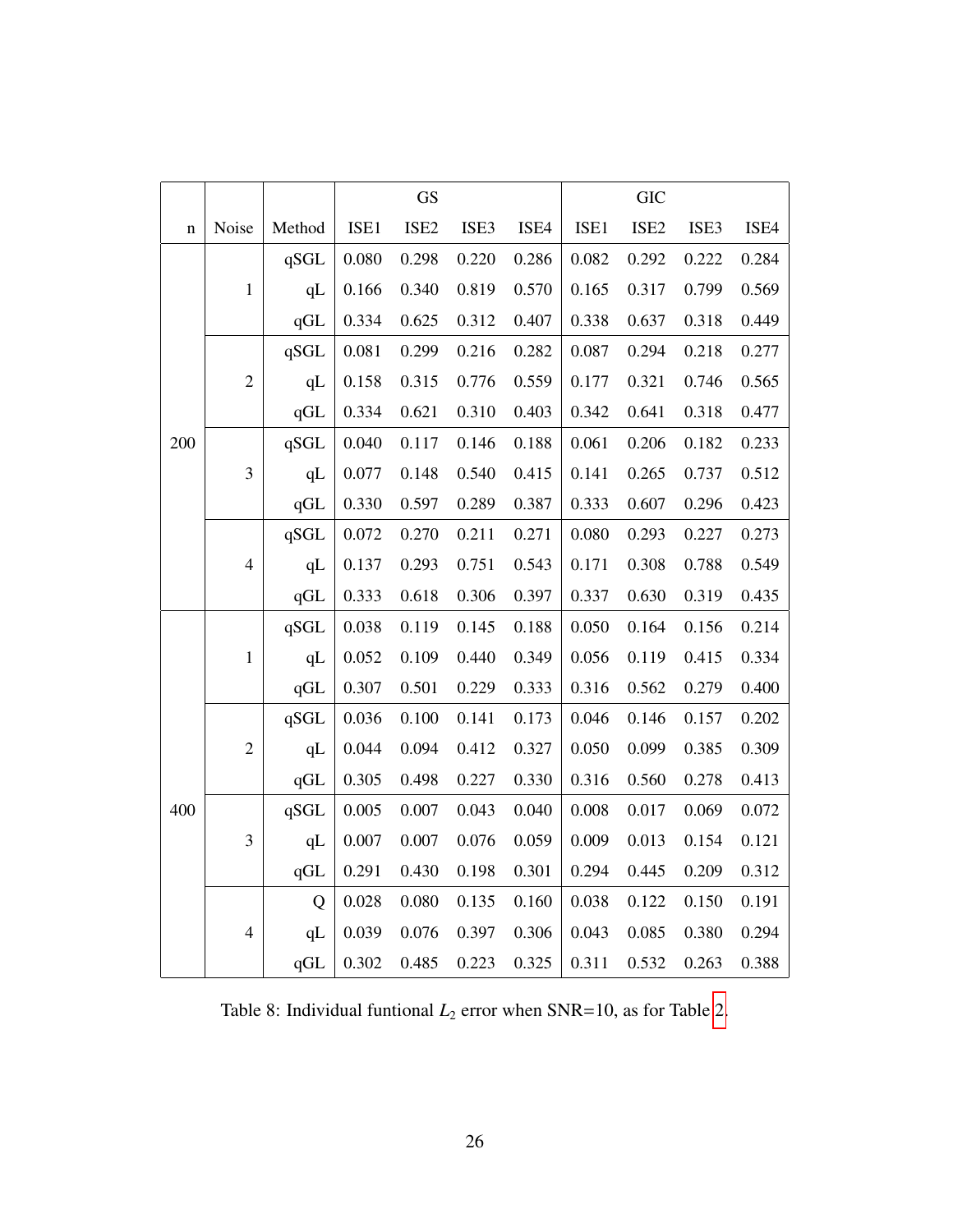<span id="page-26-0"></span>

Figure 3: Boxplot of  $L_2$  norm for each slope function, by using the quantile lasso method.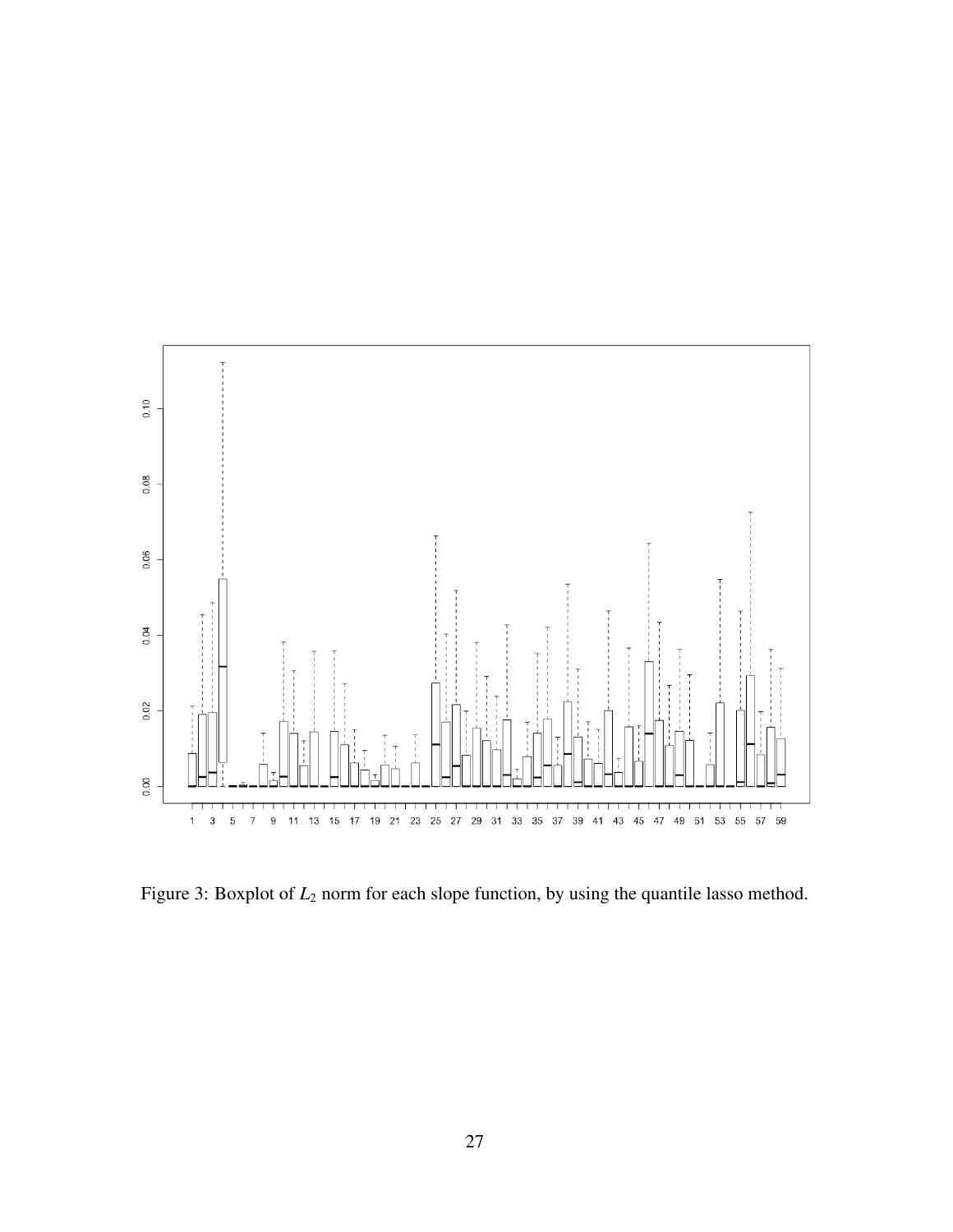<span id="page-27-0"></span>

Figure 4: Boxplot of  $L_2$  norm for each slope function, by using the quantile group lasso method.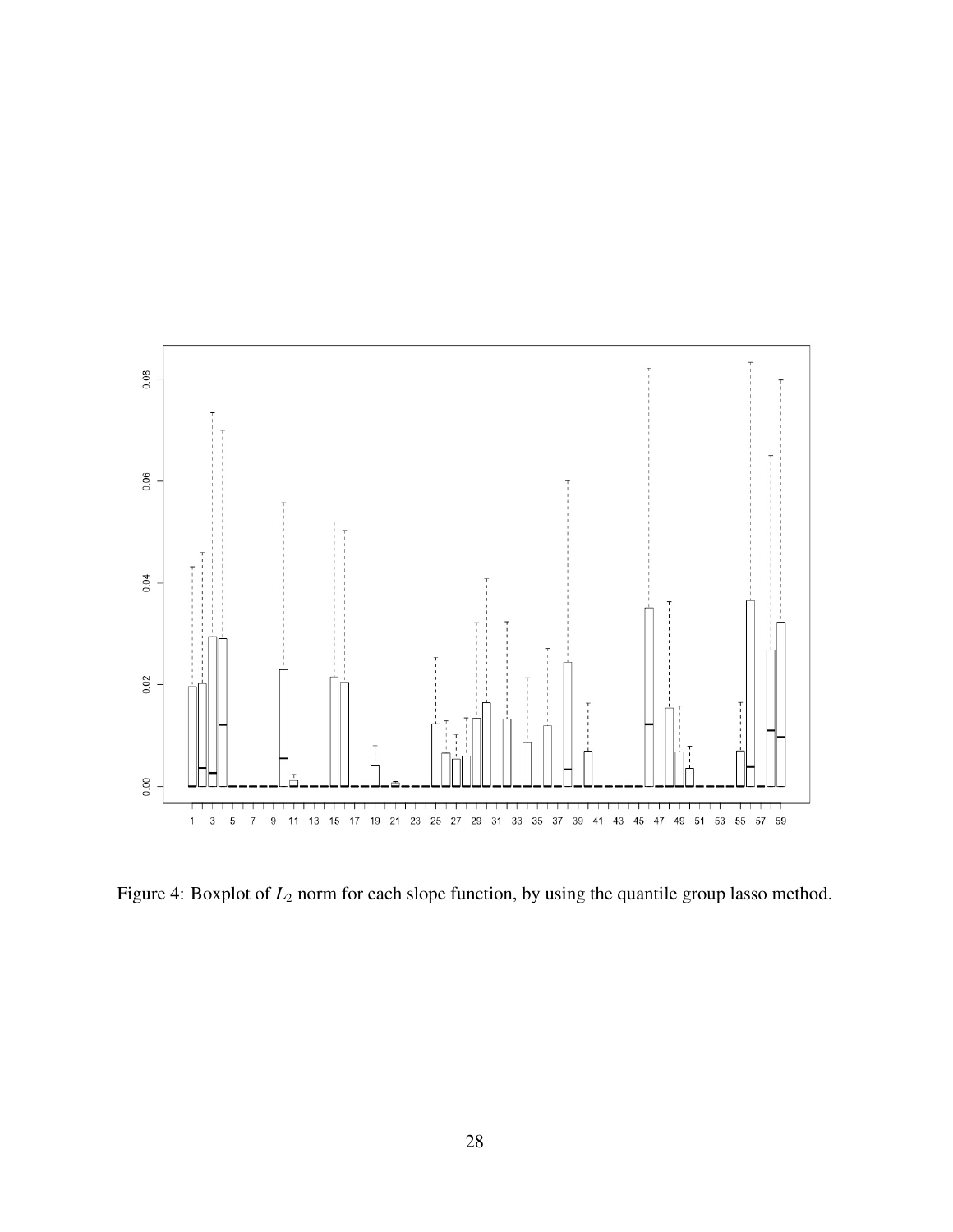#### 7.1 Proof of Theorem 1

*Proof.* First, we introduce some notation. The orthonormal wavelet basis set of  $L^2[0, 1]$  is defined as  $\{\varphi_{j_0k}, k = 1, \ldots, 2^{j_0}\} \cup \{\psi_{jk}, j \ge j_0, k = 1, \ldots, 2^j\}$ . Without loss of generality, the wavelet basis are ordered according to the scales from the coarsest level  $J_0$  to the finest one. Let  $\mathbb{V}_{N_n}$ : Span $\{\varphi_1, \ldots, \varphi_{N_n}\}\$  be the space spanned by the first  $N_n$  basis function, for example, if  $N_n = 2^{j_0+t}$ , then the collection of  $\{\varphi_{j_0 k}, k = 1, ..., 2^{j_0}\} \cup \{\psi_{jk}, j_0 \le j \le j_0 + t - 1, k = 1, ..., 2^j\}$  is the basis of  $\mathbb{V}_{N_n}$ . Let  $\boldsymbol{b}_N^j$  $N_n$  be an  $N_n \times 1$  parameter vector with elements  $b_k^j$  $\mathcal{L}_k^j = \langle \beta_j(t), \varphi_k \rangle$ . In addition, let Γ *j*  $N_n$  be the functions reconstructed from the vector  $b_N^j$  $\beta_N^j$ . Here  $\beta_N^j$  $N_n$  is a linear approximation to  $\beta_j$ by the first  $N_n$  wavelet coefficients, while  $\hat{\beta}_j$  denotes the function reconstructed from the wavelet coefficients  $\hat{\boldsymbol{b}}_j$  from [\(10\)](#page-6-0).

By the Parseval theorem, we have  $||\hat{\beta}_j - \beta_j||_{L_2}^2 = ||\hat{b}_j^j - \hat{b}_j||_{L_2}^2$  $\frac{j}{N_n} - b^j$  $\sum_{k=N_n+1}^{j} \theta_k^2 + \sum_{k=N_n+1}^{\infty} \theta_k^2$ *j k*  $2<sup>2</sup>$ . To derive the convergence rate of  $\hat{\beta}_j$  to  $\beta_j$ , we bound the error in estimating  $\beta^j$  $\hat{B}_{N_n}$  by  $\hat{\beta}_j$  and the error in approximating  $\beta_j$  by  $\beta_{N_n}$ . By the Theorem 9.5 of [Mallat](#page-32-12) [\(2008\)](#page-32-12), the linear approximation error goes to zero as

$$
\sum_{k=N_n+1}^{\infty} b_k^{j^2} = o(N_n^{-2d}).
$$
\n(16)

Let  $\Upsilon^0 = (\alpha^0)$  $\overline{\phantom{a}}$ 0  $\ddot{\phantom{1}}$ <sup>0</sup>) be the true coefficients with  $\theta^0 = \text{vec}^T (b_N^1)$  $N_n$ , ...,  $b_N^m$  $\binom{m}{N_n}$ . To obtain the result, we show that for any given  $\varepsilon > 0$ , there exists a constant *C* such that

<span id="page-28-0"></span>
$$
\Pr\left\{\inf_{\|z\|=C}L_n\left(\Upsilon^0+r_nz\right)+P_{\lambda_1,\lambda_2}\left(\theta^0+r_nz_{\theta}\right)>L_n\left(\Upsilon^0\right)+P_{\lambda_1,\lambda_2}\left(\theta^0\right)\right\}\geq 1-\varepsilon,\tag{17}
$$

where  $r_n =$ √  $\overline{N_n/n}$  and  $z = (z_1, \ldots, z_k, z_\gamma, z_\theta)$  is a vector with the same length of vector  $\Upsilon^0$ . This implies that there exists a local minimizer in the ball  $\{Y^0 + r_n z : ||z|| \le C\}$  with probability at least 1 –  $\varepsilon$ . Hence, there is a local minimizer  $\hat{\Upsilon}$  such that  $\|\hat{\Upsilon} - \Upsilon^0\| = O_p(r_n)$ .

To show [\(17\)](#page-28-0), we compare  $L_n(\Upsilon^0) + P_n(\theta^0)$  with  $L_n(\Upsilon^0 + r_n z) + P_n(\theta^0 + r_n z_\theta)$ . By using the Knight identity,

$$
\rho_{\tau}(u-v) - \rho_{\tau}(u) = -v \varrho_{\tau}(u) + \int_0^v (I(u \le t) - I(u \le 0)) dt,
$$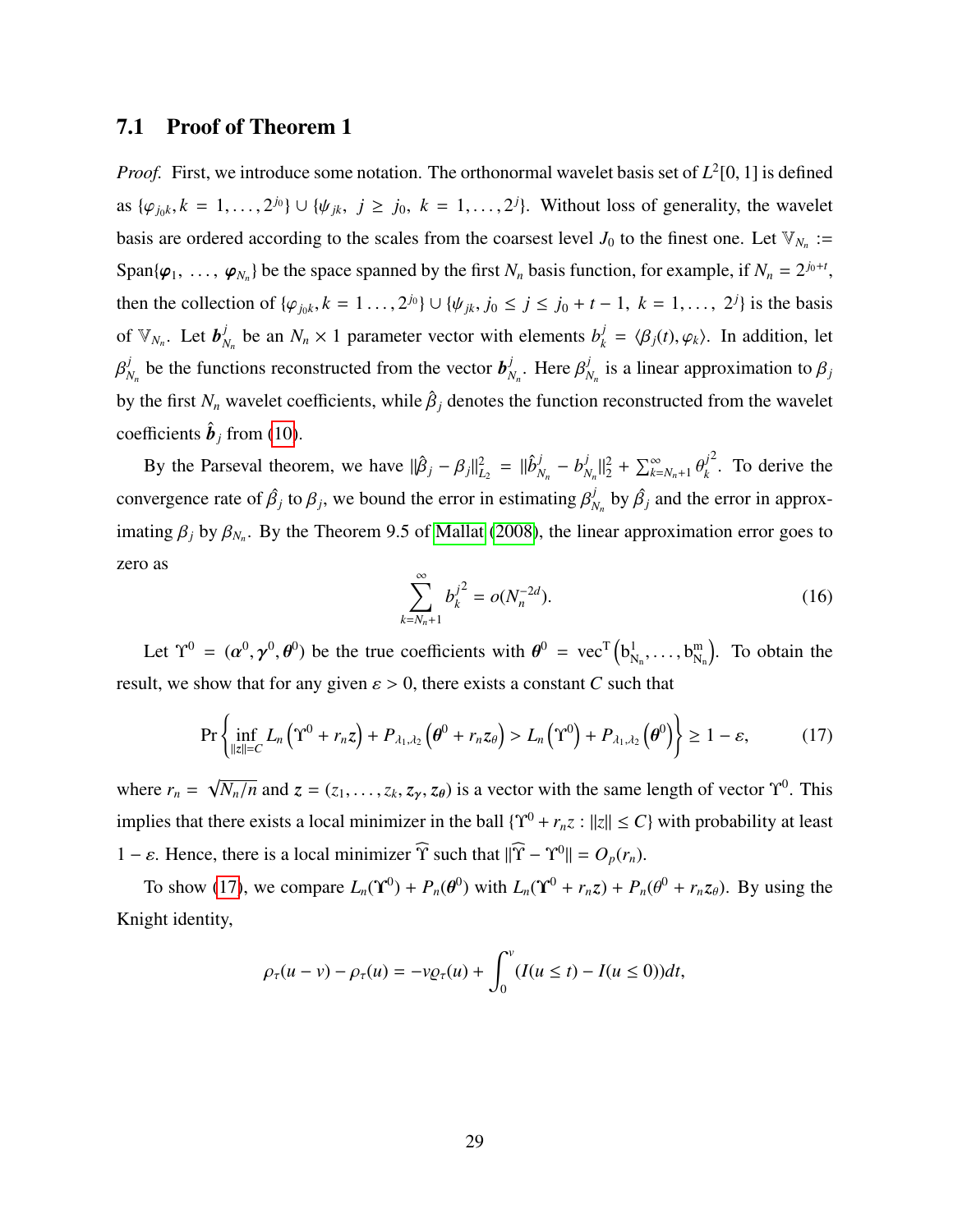where  $\rho_{\tau}(u) = \tau - I(u < 0)$ , we have

$$
I := L_n(\Upsilon^0 + r_n \nu) - L_n(\Upsilon^0)
$$
  
\n
$$
= \sum_{k=1}^K \sum_{i=1}^n [\rho_{\tau_k}(e_{ki} - d_{ki}) - \rho_{\tau_k}(e_{ki})]
$$
  
\n
$$
= -\sum_{k=1}^K \sum_{i=1}^n [-d_{ki}\varrho_{\tau_k}(e_{ki})] + \sum_{k=1}^K \sum_{i=1}^n \int_0^{d_{ki}} (I(e_{ki} \le t) - I(e_{ki} \le 0)) dt
$$
  
\n
$$
= I_1 + I_2,
$$

where  $e_{ki} = y_i - \alpha_{\tau_k}^0 - \mathbf{u}_i^T \mathbf{\gamma}^0 - \mathbf{v}_i^T \mathbf{\theta}^0$  and  $b_{ki} = r_n z_k + r_n \mathbf{u}_i^T z_u + r_n \mathbf{v}_i^T z_\theta$ . Note that  $e_{ki} = \varepsilon_i$ τ*k* γ θ  $F^{-1}(\tau_k) + o(N_n^{-2d})$ , hence we have  $E(\varrho_{\tau_k}(e_{ki}) = o(N_n^{-2d})$ . By the definition of  $d_{ki}$ , we obtain  $I_1 \leq r_n ||z|| (\sum_{k=1}^s ||\sum_{i=1}^n$  $\sum_{i=1}^n \varrho_{\tau_k}(e_{ki})A_i^T$ ||) and

$$
E\|\sum_{i=1}^n \varrho_{\tau_k}(e_{ki})A_i\|^2 = E\|\sum_{j=1}^{mN_n+1}\sum_{i=1}^n\sum_{l=1}^n a_{ij}a_{lj}\psi_{\tau_k}(e_{ki})\psi_{\tau_k}(e_{kl})\|
$$
  
=  $O_p(nN_n),$ 

which leads to  $E(I_1) \leq O_p(r_n)$ √  $\overline{nN_n}$ )||z|| =  $O_p(nr_n^2)$ ||z||.

Now, we consider the expectation of  $I_2$ . Using the expression of  $e_{ki}$ , we get

$$
E(I_2) = \sum_{k=1}^{K} \sum_{i=1}^{n} \int_0^{d_{ki}} (\Pr(e_{ki} \le t) - \Pr(e_{ki} \le 0)) dt
$$
  
\n
$$
= \sum_{k=1}^{K} \sum_{i=1}^{n} \int_0^{d_{ki}} (F(F^{-1}(\tau_k) + o(N_n^{-2d}) + t) - F(F^{-1}(\tau_k) + o(N_n^{-2d}))) dt
$$
  
\n
$$
= \sum_{k=1}^{K} \sum_{i=1}^{n} \int_0^{d_{ki}} (f(F^{-1}(\tau_k) + o(N_n^{-2d}))t + \frac{f'(\xi)}{2}t^2) dt,
$$

where  $\xi$  lies between  $F^{-1}(\tau_k) + o(N_n^{-2d})$  and  $F^{-1}(\tau_k) + o(N_n^{-2d}) + d_{ki}$ . Since there exists *M* such that  $||A_i||_2^2 < M$ , we have

$$
\max_{1 \leq i \leq n} |r_n z_k + r_n \mathbf{v}_i^T \mathbf{z}_{\theta}| \to 0.
$$

Then, the lower bound of  $E(I_2)$  is of the form

$$
E(I_2) = \frac{1}{2}r_n^2 \sum_{k=1}^K \{ [f(F^{-1}(\tau_k) + o(N_n^{-2d})) + o_p(1)](\mathbf{g}_k^T A^T A \mathbf{g}_k) \}
$$
  
 
$$
\geq \frac{c_1 n r_n^2}{2} ||z||_2^2 \min_k \{ f(F^{-1}(\tau_k) + o(N_n^{-2d})) + o_p(1) \},
$$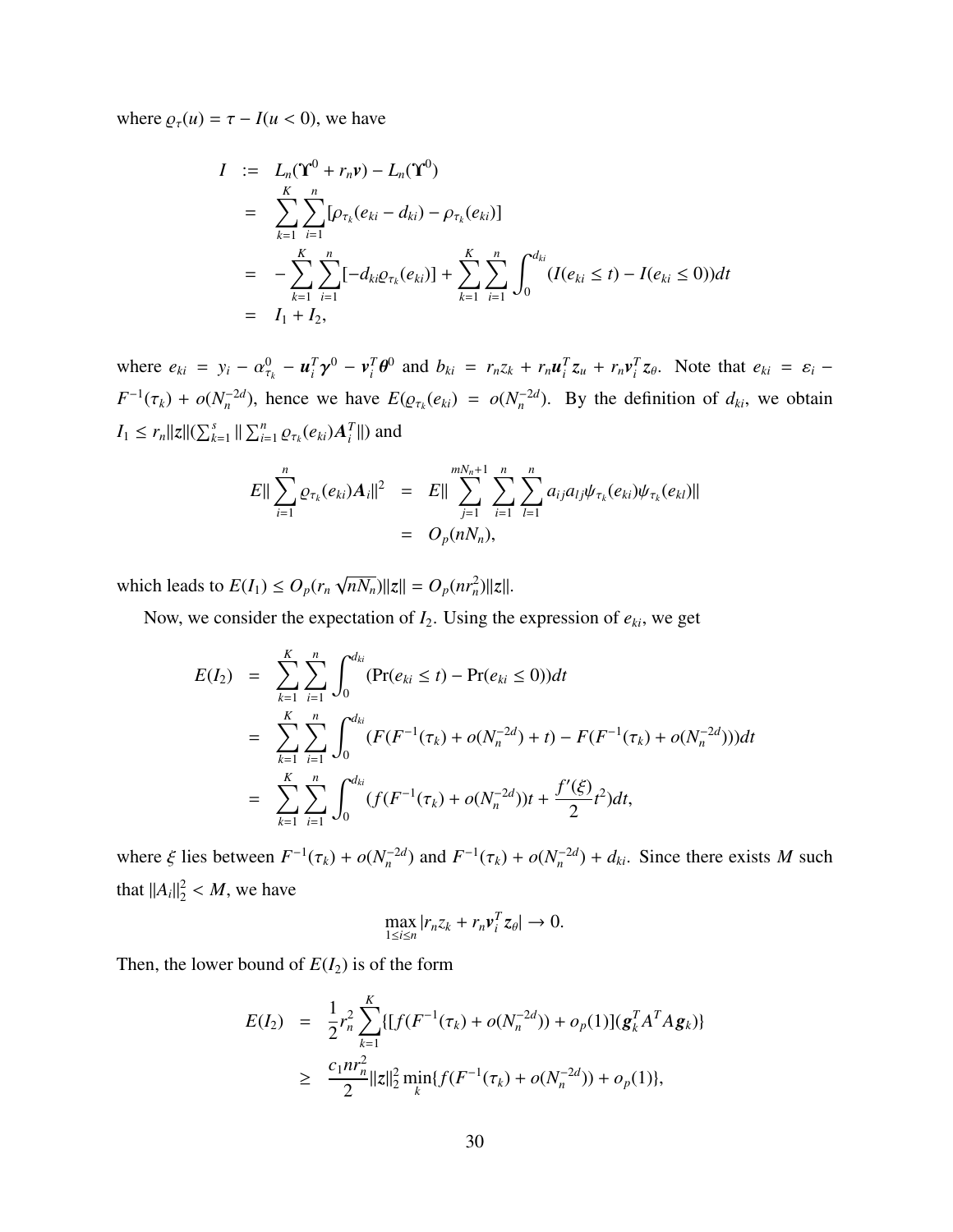where  $g_k$  is a vector, such as  $g_k = (z_k, z_\theta^T, z_u^T)^T$ . Finally, since  $r_n \to 0$  and  $||z||_2 \le C$ , we have

$$
II := P_n(\theta^0 + r_n z_\theta) - P_n(\theta^0) \le \lambda_1 r_n ||z_\theta||_1 + \lambda_2 r_n \sum_{j=1}^m ||z_{\theta_j}||_2
$$
  

$$
\le \lambda_1 r_n \sqrt{mN} ||z_\theta||_2 + \lambda_2 r_n m ||z_\theta||_2
$$
  

$$
= O_p(nr_n^2 ||z_\theta||_2).
$$

Since *II* is bounded by  $r_n^2 ||z_\theta||_2$ , we can choose a *C* such that the II is dominated by the term  $I_2$  on  $||u|| = C$  uniformly. So  $Q_n(\Sigma^0 + r_n u) - Q_n(\Sigma^0) > 0$  holds uniformly on  $||u|| = C$ . This completes the proof.  $\Box$ 

# References

- <span id="page-30-6"></span>Antoniadis, A., J. Bigot, and T. Sapatinas (2001). Wavelet estimators in nonparametric regression: a comparative simulation study. *Journal of Statistical Software 6*, pp–1.
- <span id="page-30-4"></span>Aps, M. (2015). Rmosek: The r to mosek optimization interface. *URL http:*//*rmosek. r-forge. r-project. org*/*, http:*//*www. mosek. com*/*. R package version 7*(2).
- <span id="page-30-5"></span>Boyd, S., N. Parikh, E. Chu, B. Peleato, and J. Eckstein (2011). Distributed optimization and statistical learning via the alternating direction method of multipliers. *Foundations and Trends* <sup>R</sup> *in Machine Learning 3*(1), 1–122.
- <span id="page-30-3"></span>Bradic, J., J. Fan, and W. Wang (2011). Penalized composite quasi-likelihood for ultrahigh dimensional variable selection. *Journal of the Royal Statistical Society: Series B (Statistical Methodology) 73*(3), 325–349.
- <span id="page-30-1"></span>Cai, T. T. and P. Hall (2006). Prediction in functional linear regression. *The Annals of Statistics 34*(5), 2159–2179.
- <span id="page-30-2"></span>Cardot, H., C. Crambes, and P. Sarda (2005). Quantile regression when the covariates are functions. *Nonparametric Statistics 17*(7), 841–856.
- <span id="page-30-0"></span>Cardot, H., F. Ferraty, and P. Sarda (1999). Functional linear model. *Statistics and Probability Letters 45*(1), 11 – 22.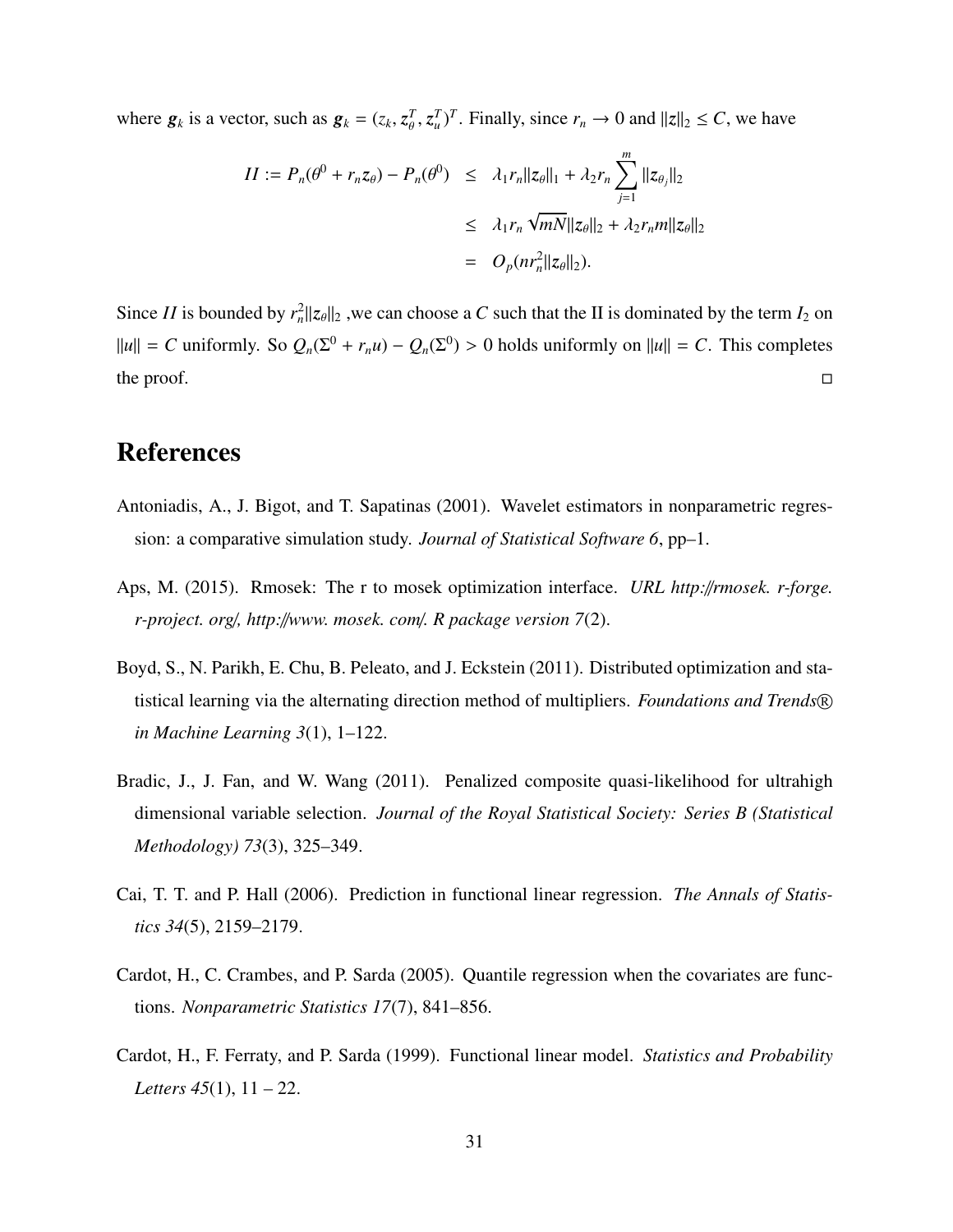- <span id="page-31-0"></span>Cardot, H., F. Ferraty, and P. Sarda (2003). Spline estimators for the functional linear model. *Statistica Sinica 13*(3), 571–592.
- <span id="page-31-10"></span>Collazos, J. A., R. Dias, and A. Z. Zambom (2016). Consistent variable selection for functional regression models. *Journal of Multivariate Analysis 146*, 63–71.
- <span id="page-31-3"></span>Daubechies, I. (1990). The wavelet transform, time-frequency localization and signal analysis. *IEEE transactions on information theory 36*(5), 961–1005.
- <span id="page-31-1"></span>Delaigle, A. and P. Hall (2012). Methodology and theory for partial least squares applied to functional data. *The Annals of Statistics 40*(1), 322–352.
- <span id="page-31-11"></span>Donoho, D. L. and J. M. Johnstone (1994). Ideal spatial adaptation by wavelet shrinkage. *Biometrika 81*(3), 425–455.
- <span id="page-31-5"></span>Fan, J. and J. Lv (2010). A selective overview of variable selection in high dimensional feature space. *Statistica Sinica 20*(1), 101.
- <span id="page-31-7"></span>Gabay, D. and B. Mercier (1976). A dual algorithm for the solution of nonlinear variational problems via finite element approximation. *Computers* & *Mathematics with Applications 2*(1), 17–40.
- <span id="page-31-9"></span>Gao, J. and L. Kong (2015). Quantile, composite quantile regression and regularized versions [r package cqrreg version 1.2].
- <span id="page-31-2"></span>Gertheiss, J., A. Maity, and A.-M. Staicu (2013). Variable selection in generalized functional linear models. *Stat 2*(1), 86–101.
- <span id="page-31-8"></span>Hestenes, M. R. (1969). Multiplier and gradient methods. *Journal of optimization theory and applications 4*(5), 303–320.
- <span id="page-31-4"></span>Kai, B., R. Li, and H. Zou (2010). Local composite quantile regression smoothing: an efficient and safe alternative to local polynomial regression. *Journal of the Royal Statistical Society: Series B (Statistical Methodology) 72*(1), 49–69.
- <span id="page-31-6"></span>Kai, B., R. Li, and H. Zou (2011). New efficient estimation and variable selection methods for semiparametric varying-coefficient partially linear models. *Annals of statistics 39*(1), 305.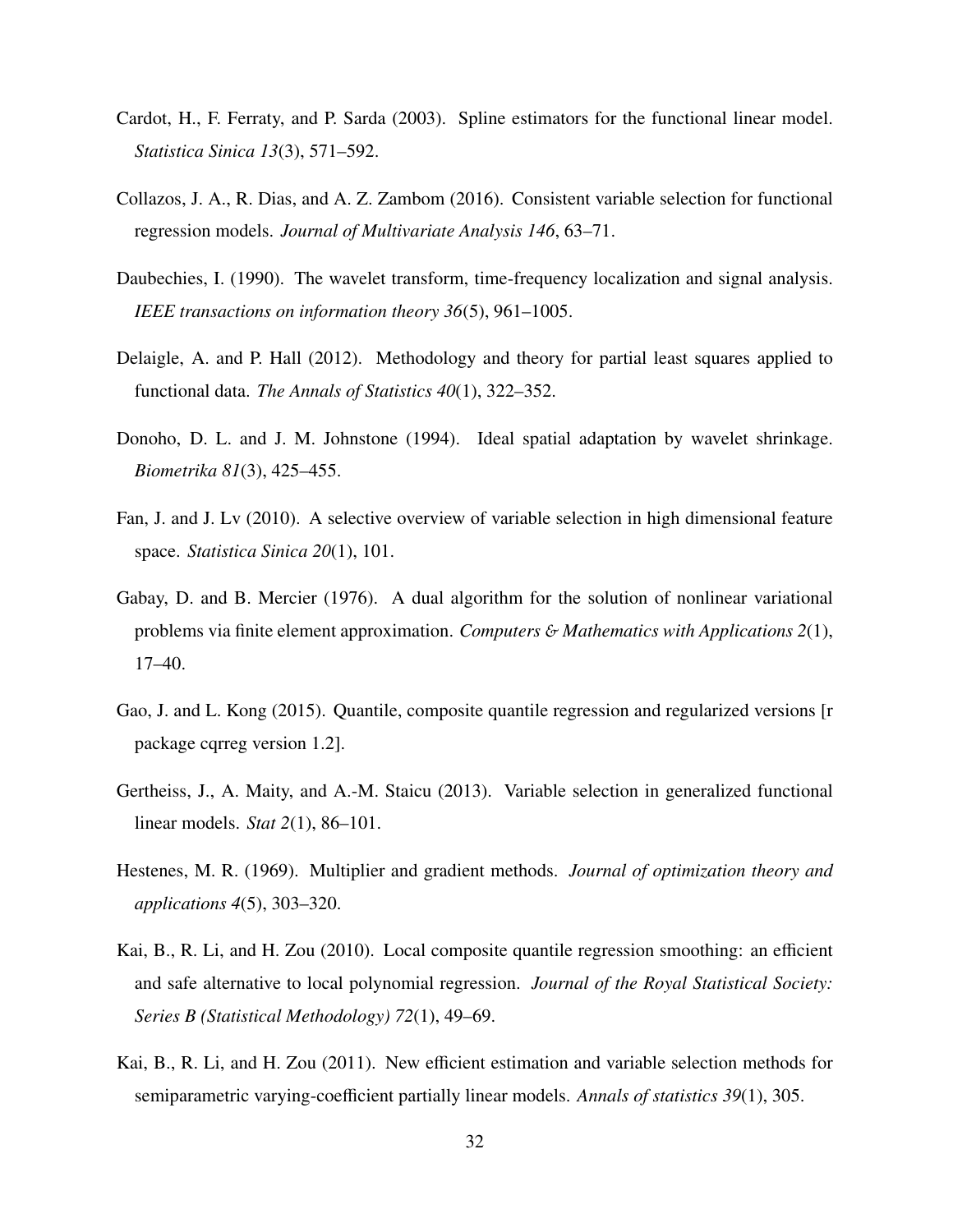- <span id="page-32-4"></span>Kato, K. (2012). Estimation in functional linear quantile regression. *Annals of Statistics 40*(6), 3108–3136.
- <span id="page-32-3"></span>Koenker, R. (2005). *Quantile regression*. Cambridge university press.
- <span id="page-32-2"></span>Koenker, R. and G. Bassett (1978). Regression quantiles. *Econometrica: journal of the Econometric Society 46*(1), 33–50.
- <span id="page-32-7"></span>Koenker, R. and B. J. Park (1996). An interior point algorithm for nonlinear quantile regression. *Journal of Econometrics 71*(1), 265–283.
- <span id="page-32-0"></span>Kong, D., K. Xue, F. Yao, and H. H. Zhang (2016). Partially functional linear regression in high dimensions. *Biometrika*, asv062.
- <span id="page-32-8"></span>Kong, L., H. Shu, G. Heo, and Q. C. He (2015). Estimation for bivariate quantile varying coefficient model. *arXiv preprint arXiv:1511.02552*.
- <span id="page-32-11"></span>Konrad, K. and S. B. Eickhoff (2010). Is the adhd brain wired differently? a review on structural and functional connectivity in attention deficit hyperactivity disorder. *Human brain mapping 31*(6), 904–916.
- <span id="page-32-9"></span>Li, Y., Y. Liu, and J. Zhu (2007). Quantile regression in reproducing kernel hilbert spaces. *Journal of the American Statistical Association 102*(477), 255–268.
- <span id="page-32-1"></span>Lian, H. (2013). Shrinkage estimation and selection for multiple functional regression. *Statistica Sinica*, 51–74.
- <span id="page-32-10"></span>Lin, C.-Y., H. Bondell, H. H. Zhang, and H. Zou (2013). Variable selection for non-parametric quantile regression via smoothing spline analysis of variance. *Stat 2*(1), 255–268.
- <span id="page-32-6"></span>Lobo, M. S., L. Vandenberghe, S. Boyd, and H. Lebret (1998). Applications of second-order cone programming. *Linear algebra and its applications 284*(1-3), 193–228.
- <span id="page-32-5"></span>Lu, Y., J. Du, and Z. Sun (2014). Functional partially linear quantile regression model. *Metrika 77*(2), 317–332.
- <span id="page-32-12"></span>Mallat, S. (2008). *A Wavelet Tour of Signal Processing, Third Edition: The Sparse Way* (3rd ed.). Academic Press.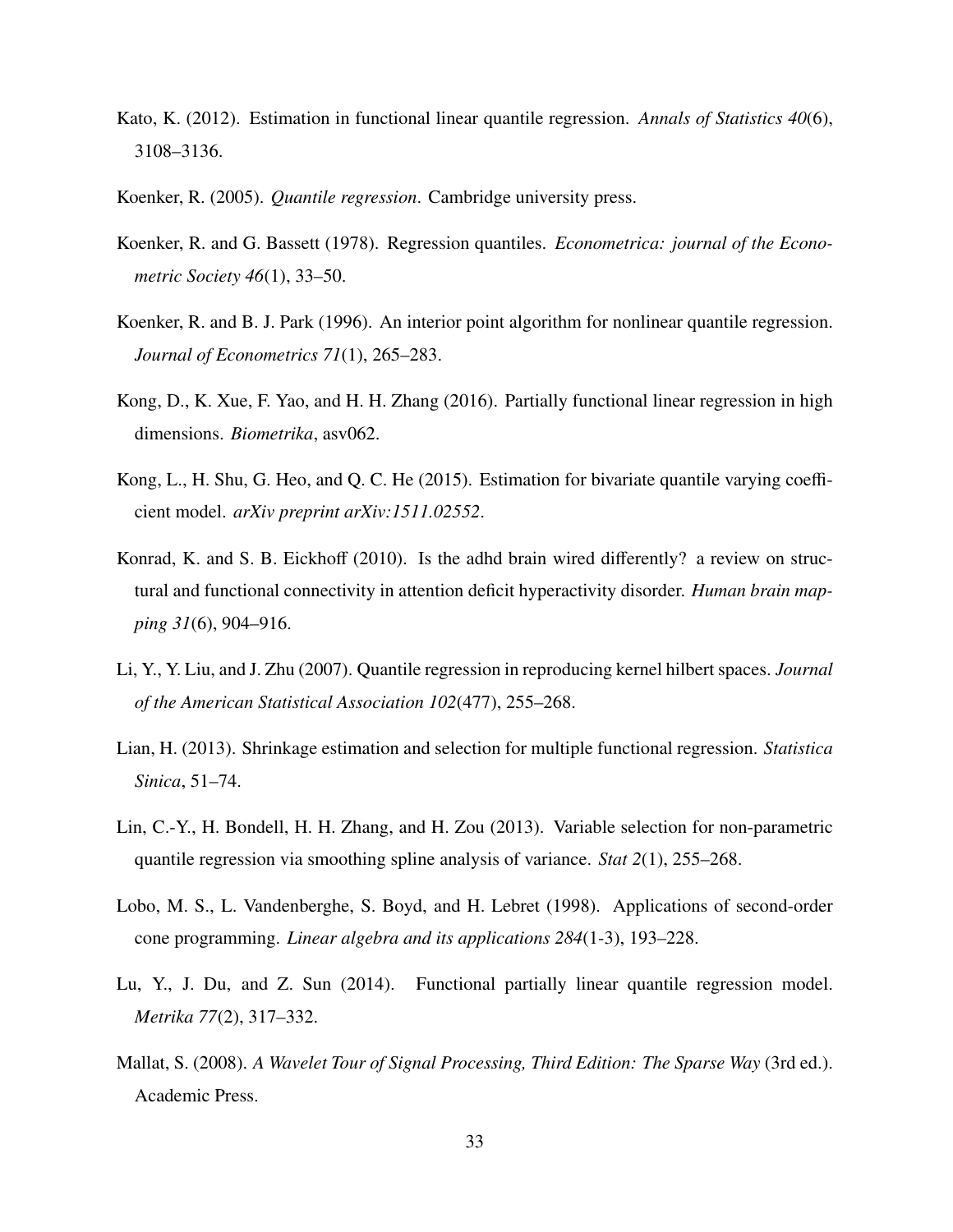- <span id="page-33-8"></span>Max, J. E., F. F. Manes, B. A. Robertson, K. Mathews, P. T. Fox, and J. Lancaster (2005). Prefrontal and executive attention network lesions and the development of attentiondeficit/hyperactivity symptomatology. *Journal of the American Academy of Child* & *Adolescent Psychiatry 44*(5), 443–450.
- <span id="page-33-7"></span>Meinshausen, N. and P. Bühlmann (2010). Stability selection. *Journal of the Royal Statistical Society: Series B (Statistical Methodology) 72*(4).
- <span id="page-33-6"></span>Mennes, M., B. B. Biswal, F. X. Castellanos, and M. P. Milham (2013). Making data sharing work: the fcp/indi experience. *Neuroimage 82*, 683–691.
- <span id="page-33-1"></span>Morris, J. S. (2015). Functional regression. *Annual Review of Statistics and its Applications 2*.
- <span id="page-33-2"></span>Müller, H.-G. and F. Yao (2008). Functional additive models. *Journal of the American Statistical Association 103*(484), 1534–1544.
- <span id="page-33-0"></span>Ramsay, J. O. (2006). *Functional data analysis*. Wiley Online Library.
- <span id="page-33-11"></span>Reiss, P. T., L. Huo, Y. Zhao, C. Kelly, and R. T. Ogden (2015). Wavelet-domain regression and predictive inference in psychiatric neuroimaging. *The annals of applied statistics 9*(2), 1076.
- <span id="page-33-9"></span>Schrimsher, G. W., R. L. Billingsley, E. F. Jackson, and B. D. Moore (2002). Caudate nucleus volume asymmetry predicts attention-deficit hyperactivity disorder (ADHD) symptomatology in children. *Journal of Child Neurology 17*(12), 877–884.
- <span id="page-33-10"></span>Sidlauskaite, J., K. Caeyenberghs, E. Sonuga-Barke, H. Roeyers, and J. R. Wiersema (2015). Whole-brain structural topology in adult attention-deficit/hyperactivity disorder: Preserved global - disturbed local network organization. *NeuroImage: Clinical 9*, 506 – 512.
- <span id="page-33-5"></span>Simon, N., J. Friedman, T. Hastie, and R. Tibshirani (2013). A sparse-group lasso. *Journal of Computational and Graphical Statistics 22*(2), 231–245.
- <span id="page-33-3"></span>Sun, Y. (2005). Semiparametric efficient estimation of partially linear quantile regression models. *Annals of Economics and Finance 6*(1), 105.
- <span id="page-33-4"></span>Tang, Q. and L. Cheng (2014). Partial functional linear quantile regression. *Science China Mathematics 57*(12), 2589–2608.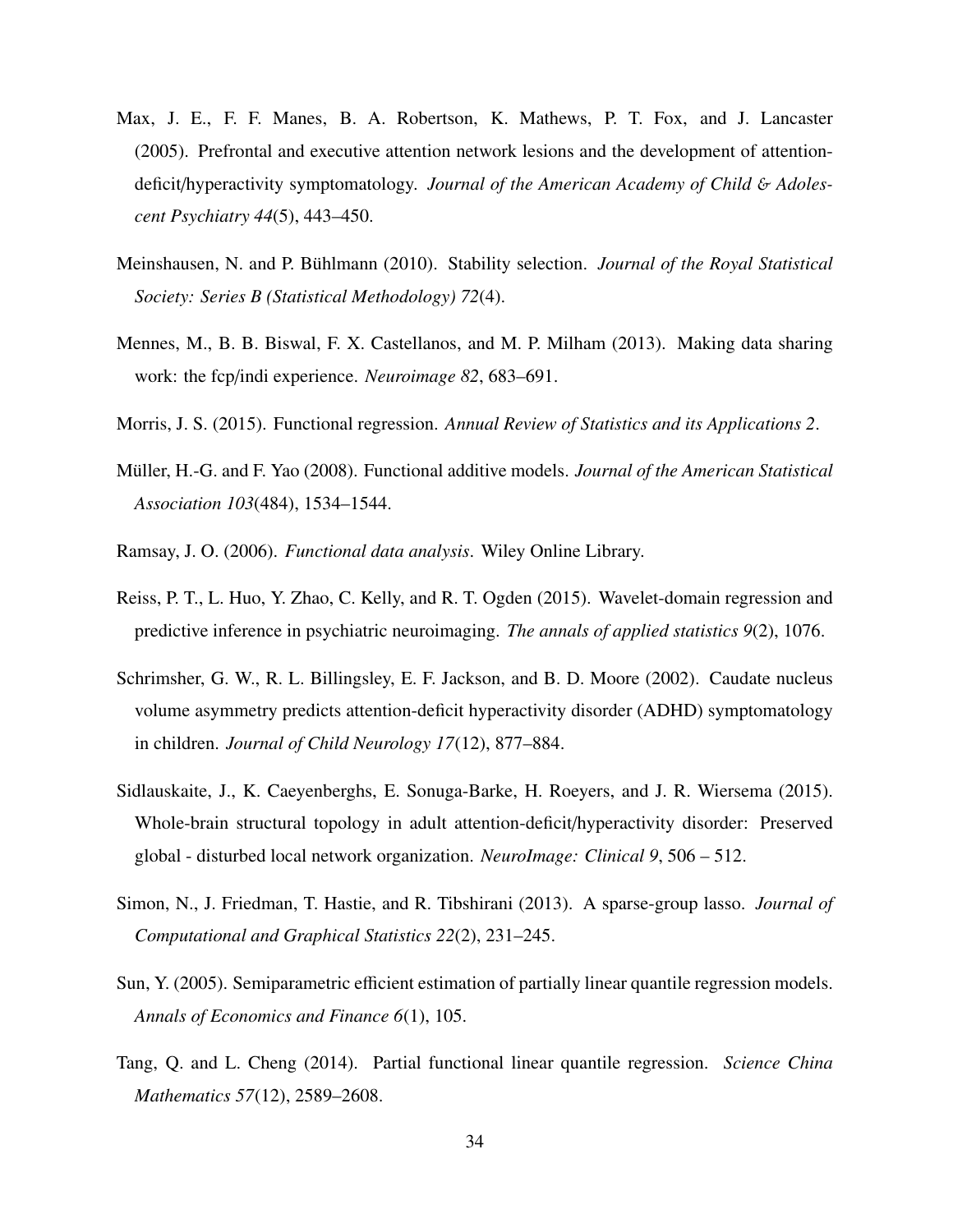- <span id="page-34-11"></span>Tomasi, D. and N. D. Volkow (2012). Abnormal functional connectivity in children with attention-deficit/hyperactivity disorder. *Biological psychiatry 71*(5), 443–450.
- <span id="page-34-10"></span>Tzourio-Mazoyer, N., B. Landeau, D. Papathanassiou, F. Crivello, O. Etard, N. Delcroix, B. Mazoyer, and M. Joliot (2002). Automated anatomical labeling of activations in SPM using a macroscopic anatomical parcellation of the MNI MRI single-subject brain. *Neuroimage 15*(1), 273–289.
- <span id="page-34-0"></span>Wang, J.-L., J.-M. Chiou, and H.-G. Müller (2015). Review of functional data analysis. *Annual Review of Statistics and its Applications 1*, 41.
- <span id="page-34-2"></span>Wang, X., B. Nan, J. Zhu, and R. Koeppe (2014). Regularized 3D functional regression for brain image data via haar wavelets. *The Annals of Applied Statistics 8*(2), 1045.
- <span id="page-34-7"></span>Wu, Y. and Y. Liu (2009). Variable selection in quantile regression. *Statistica Sinica 19*(2), 801.
- <span id="page-34-5"></span>Yao, F., S. Sue-Chee, and F. Wang (2017). Regularized partially functional quantile regression. *Journal of Multivariate Analysis 156*, 39–56.
- <span id="page-34-4"></span>Yu, D., L. Kong, and I. Mizera (2016). Partial functional linear quantile regression for neuroimaging data analysis. *Neurocomputing 195*, 74–87.
- <span id="page-34-8"></span>Zhang, Y., R. Li, and C.-L. Tsai (2010). Regularization parameter selections via generalized information criterion. *Journal of the American Statistical Association 105*(489), 312–323.
- <span id="page-34-6"></span>Zhao, W., R. Zhang, and J. Liu (2014). Sparse group variable selection based on quantile hierarchical lasso. *Journal of Applied Statistics 41*(8), 1658–1677.
- <span id="page-34-3"></span>Zhao, Y., H. Chen, and R. T. Ogden (2015). Wavelet-based weighted lasso and screening approaches in functional linear regression. *Journal of Computational and Graphical Statistics 24*(3), 655–675.
- <span id="page-34-1"></span>Zhao, Y., R. T. Ogden, and P. T. Reiss (2012). Wavelet-based lasso in functional linear regression. *Journal of Computational and Graphical Statistics 21*(3), 600–617.
- <span id="page-34-9"></span>Zheng, Q., L. Peng, and X. He (2015). Globally adaptive quantile regression with ultra-high dimensional data. *Annals of Statistics 43*(5), 2225.